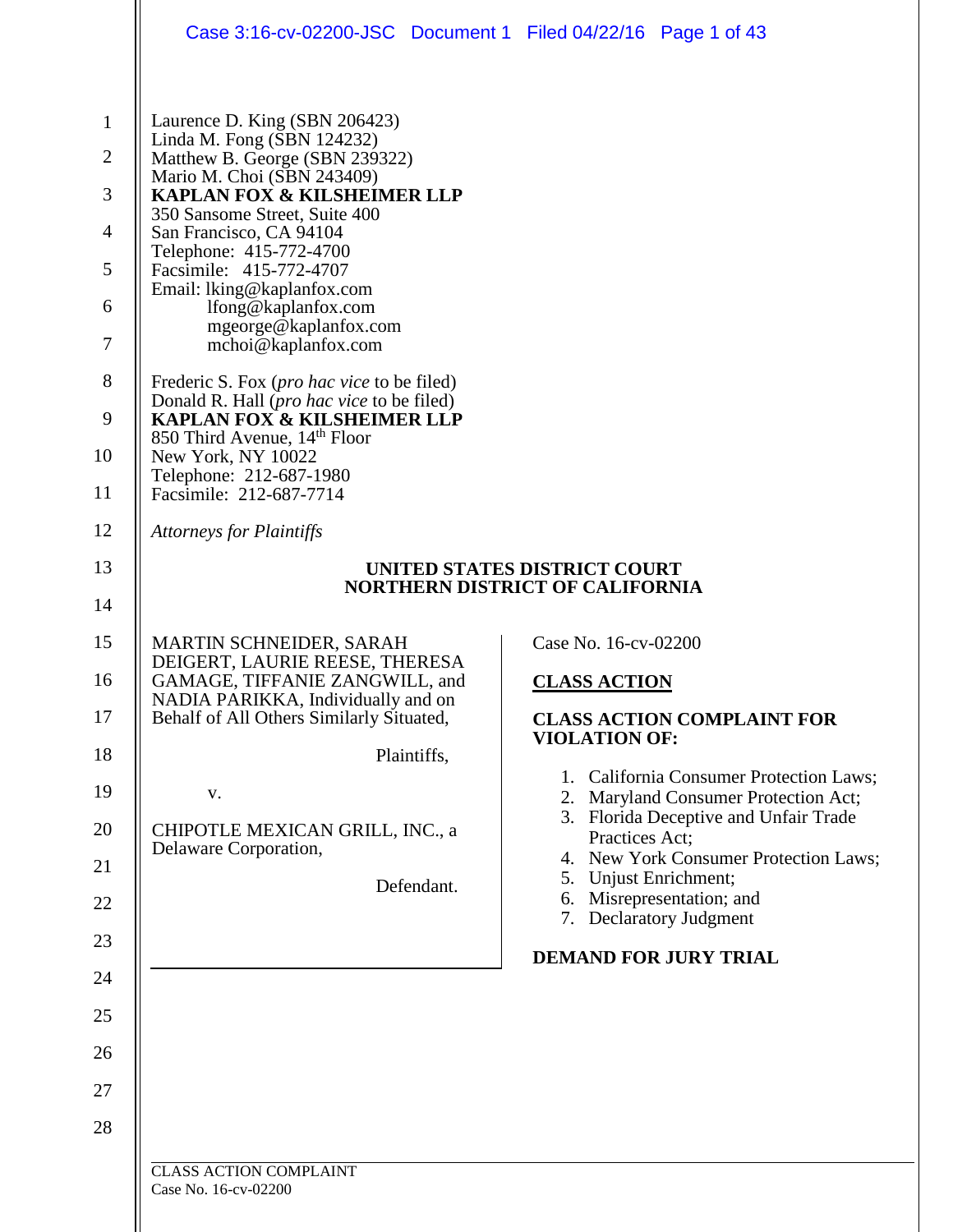1

Plaintiffs Martin Schneider, Sarah Deigert, Laurie Reese, Theresa Gamage, Tiffanie Zangwill, and Nadia Parikka ("Plaintiffs"), by and through their attorneys, individually and on behalf of all others similarly situated, bring this Class Action Complaint ("Complaint") against Defendant Chipotle Mexican Grill, Inc., a Delaware corporation ("Chipotle" or "Defendant"), and make the following allegations based upon knowledge as to themselves and their own acts, and upon information and belief as to all other matters, as follows:

### **INTRODUCTION**

1. On April 27, 2015, Chipotle began its highly successful "G-M-Over It" publicity blitz, misrepresenting to consumers that it was giving "a farewell to GMOs" to become the first fast food chain in the United States with a GMO free menu that uses "only non-GMO ingredients."

| <b>FOOD WITH INTEGRITY</b><br>WE PREPARE OUR DELICIOUS INGREDIENTS SIMPLY, USING CLASSIC COOKING TECHNIQUES,<br>WITHOUT ADDED SUGAR, ARTIFICIAL SWEETENERS, FLAVORS, OR COLORS. THIS INCLUDES:<br>ONLY<br><b>PASTURE-</b><br><b>MEATS RAISED</b><br><b>LOCAL PRODUCE</b><br>NON-GMO<br><b>WITHOUT ANTIBIOTICS</b><br><b>RAISED</b><br>WHEN SEASONALLY<br><b>INGREDIENTS</b><br><b>AVAILABLE</b><br>OR ADDED HORMONES<br><b>DAIRY</b> | <b>BURRITOS, TACOS &amp; SALADS</b><br><b>BURRITO</b> 450-1025*<br><b>BOWL</b> 160-725*<br>TACOS 350-665*<br><b>SALAD</b> 165-735* | <b>CHICKEN</b><br><b>STEAK</b><br><b>CARNITAS</b><br><b>BARBACOA</b><br><b>SOFRITAS ®</b><br><b>VEGGIE</b> | 6.84<br>7.55<br><b>CURRENTLY</b><br>UNAVAILABLE<br>7.55<br>6.84<br>6.84<br>*Calorie Range |
|--------------------------------------------------------------------------------------------------------------------------------------------------------------------------------------------------------------------------------------------------------------------------------------------------------------------------------------------------------------------------------------------------------------------------------------|------------------------------------------------------------------------------------------------------------------------------------|------------------------------------------------------------------------------------------------------------|-------------------------------------------------------------------------------------------|
|--------------------------------------------------------------------------------------------------------------------------------------------------------------------------------------------------------------------------------------------------------------------------------------------------------------------------------------------------------------------------------------------------------------------------------------|------------------------------------------------------------------------------------------------------------------------------------|------------------------------------------------------------------------------------------------------------|-------------------------------------------------------------------------------------------|

2. But Chipotle's "non-GMO" advertising and labeling is misleading and deceptive to consumers, who reasonably understand today that such claims would mean that Chipotle's menu is 100% free of GMOs and that Chipotle does not serve food sourced from animals that have been raised on GMOs or genetically engineered feed. In fact, Chipotle (1) serves protein products such as beef, chicken, and pork from poultry and livestock that have been raised on GMO feed; (2) serves dairy products such as cheese and sour cream derived from cows raised on GMO feed; and (3) sells beverages such as Coca-Cola and Sprite that are loaded with corn-syrup derived from GMO corn.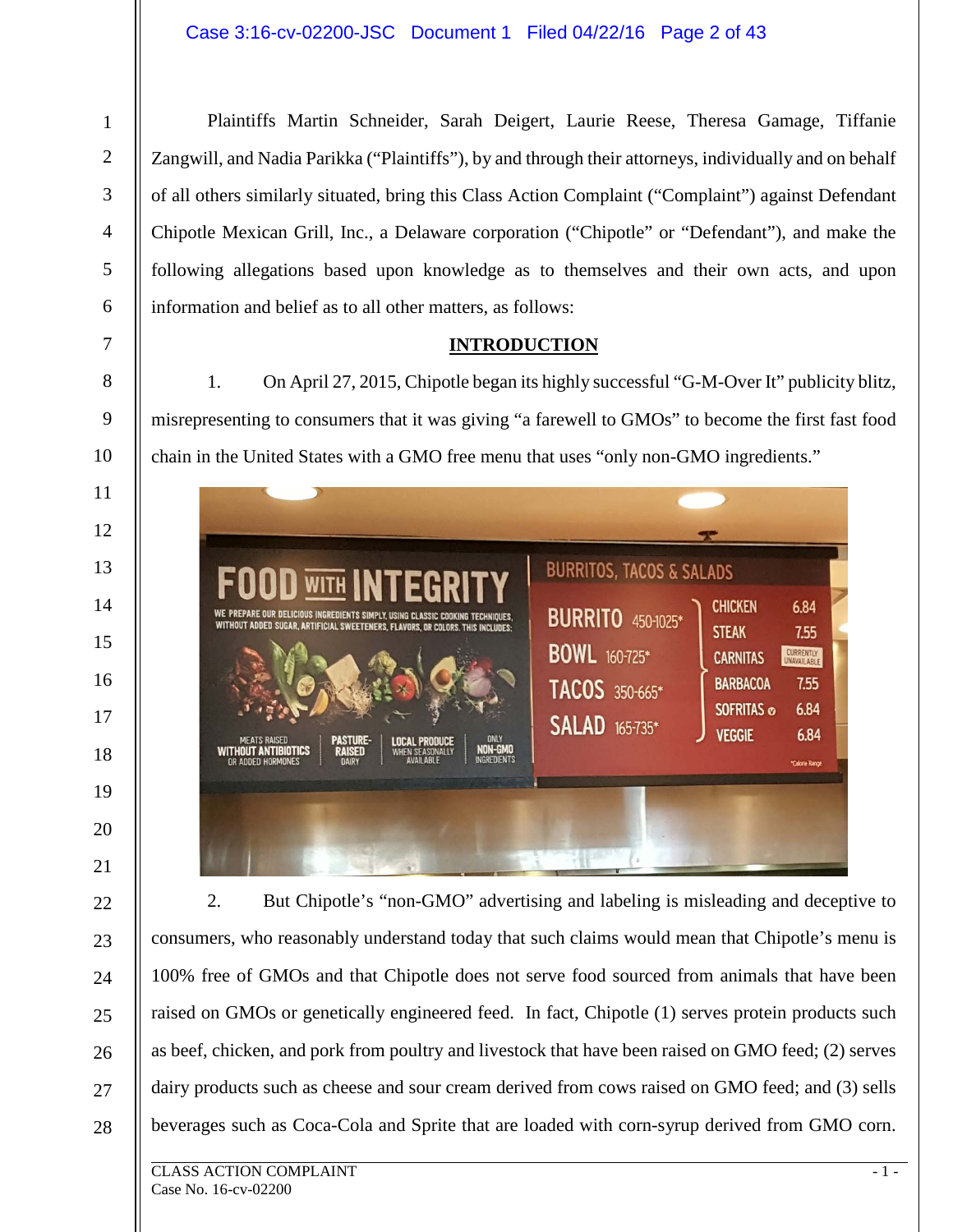#### Case 3:16-cv-02200-JSC Document 1 Filed 04/22/16 Page 3 of 43

Moreover, Chipotle does not disclose any of this information to consumers in its restaurants or on its menus. Accordingly, Chipotle's GMO-free image and non-GMO advertising and labeling is misleading and highly deceptive to reasonable consumers.

3. Plaintiffs bring this class action alleging that Chipotle's conduct, as described more fully herein, violates California, Maryland, Florida, and New York consumer protection laws, and they assert various common law tort claims. Plaintiffs seek damages, restitution and/or disgorgement of Chipotle's profits, and injunctive and declaratory relief on behalf of themselves and similarly situated consumers.

#### **PARTIES**

| 10 | 4.  | Plaintiff Martin Schneider is a resident of Valley Village, California.                              |
|----|-----|------------------------------------------------------------------------------------------------------|
| 11 | 5.  | Plaintiff Sarah Deigert is a resident of San Francisco, California.                                  |
| 12 | 6.  | Plaintiff Laurie Reese is a resident of Whittier, California.                                        |
| 13 | 7.  | Plaintiff Theresa Gamage is a resident of Rockville, Maryland.                                       |
| 14 | 8.  | Plaintiff Tiffanie Zangwill is a resident of Melbourne, Florida.                                     |
| 15 | 9.  | Plaintiff Nadia Parikka is a resident of Ardsley, New York.                                          |
| 16 | 10. | Defendant Chipotle Mexican Grill, Inc., is a Delaware corporation headquartered in                   |
| 17 |     | Denver, Colorado. Founded in 1993, Chipotle develops and operates fast-casual and fresh Mexican      |
| 18 |     | food restaurants. As of December 31, 2015, Chipotle has over 1,970 restaurants throughout the        |
| 19 |     | United States, with approximately 351 restaurants in California, 70 restaurants in Maryland, 116     |
| 20 |     | restaurants in Florida, and 115 in New York. Chipotle has reported revenues of \$1.5 billion.        |
| 21 |     | <b>JURISDICTION AND VENUE</b>                                                                        |
| 22 | 11. | This Court has jurisdiction over the subject matter of this action pursuant to 28 U.S.C.             |
| 23 |     | § 1332, as amended by the Class Action Fairness Act of 2005, because the matter in controversy       |
| 24 |     | exceeds \$5,000,000, exclusive of interest and costs, and is a class action in which some members of |
|    |     |                                                                                                      |

26 27 has supplemental jurisdiction over the state law claims pursuant to 28 U.S.C. § 1367. 12. This Court has personal jurisdiction over Chipotle because it is authorized to do

28 business and does conduct business in California, has specifically marketed, advertised, and made

the Class are citizens of different states than Chipotle. *See* 28 U.S.C. § 1332(d)(2)(A). This Court

1

2

3

4

5

6

7

8

9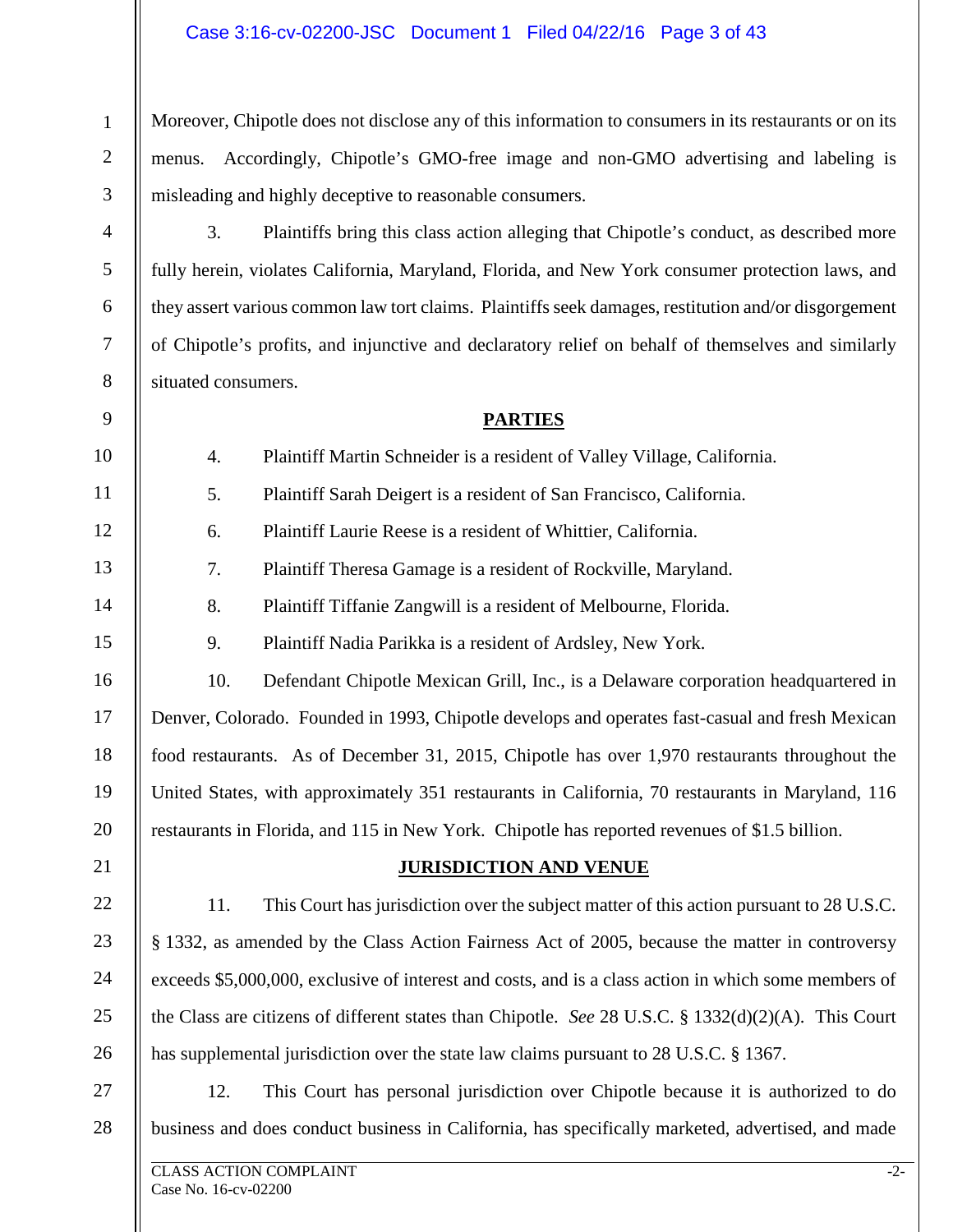#### Case 3:16-cv-02200-JSC Document 1 Filed 04/22/16 Page 4 of 43

substantial sales in California, and has sufficient minimum contacts with this state and/or sufficiently avails itself of the markets of this state through its promotion, sales, and marketing within this state to render the exercise of jurisdiction by this Court permissible.

3 4

5

6

7

8

9

10

11

12

1

2

13. Venue in this Court is proper pursuant to 28 U.S.C. § 1391 because Chipotle does substantial business in this District, has intentionally availed itself of the laws and markets within this District through its promotion, marketing, distribution and sales activities in this District, and a significant portion of the facts and circumstances giving rise to Plaintiffs' Complaint occurred in or emanated from this District.

14. Pursuant to Civil Local Rule 3-2(c), an intra-district assignment to the San Francisco/Oakland Division is appropriate because a substantial part of the events or omissions which give rise to the claims asserted herein occurred in this Division, including that Plaintiff Deigert patronized a Chipotle restaurant in San Francisco County.

13

14

15

16

17

18

19

20

21

22

#### **FACTUAL ALLEGATIONS**

#### **A. Chipotle Markets Its Mexican Fast Food As Healthy Lifestyle Brand**

15. Chipotle owns and operates a nationwide chain of casual Mexican fast-food restaurants that has a fairly limited menu of tacos and burritos served on flour or corn tortillas, burrito bowls (a burrito without the tortilla), and salads. *See* Exhibit 1. Chipotle's menu items can be filled with a selection of proteins such as chicken, steak, beef ("barbacoa"), pork ("carnitas") or vegetables and tofu ("sofritas"). Customers can then select from a cafeteria style selection of toppings or condiments such as cheese, sour cream, salsa, guacamole, rice and beans. Chipotle also serves corn tortilla chips as well as a selection of soft-drinks like Coca-Cola, Diet Coke, Pibb Ultra and Sprite. Some Chipotle stores have alcoholic beverages such as beer and margaritas.

23 24 25 26 27 28 16. Since 2009, Chipotle has marketed itself as serving "Food With Integrity," and sets itself apart from other fast-food chain competitors by claiming to serve locally-sourced produce, antibiotic and hormone free livestock raised in humane conditions, and produce farmed using environmentally-friendly techniques. Chipotle claims that it is "all about simple, fresh food without artificial flavors or fillers," that it serves "more local produce than any restaurant company in the U.S.," that it is "serious about pasture-raised animals that have room to be animals," and that there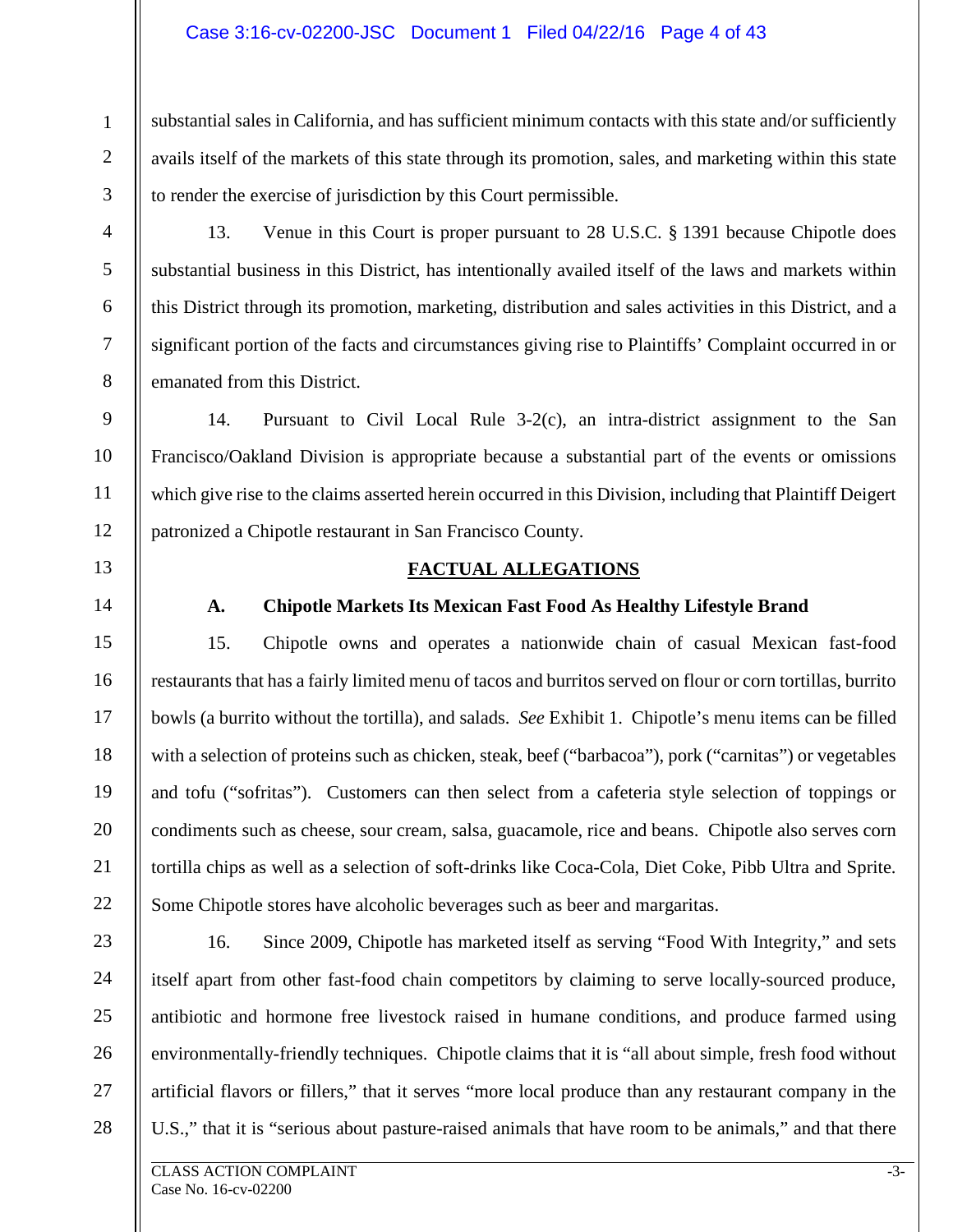#### Case 3:16-cv-02200-JSC Document 1 Filed 04/22/16 Page 5 of 43

is "no place for nontherapeutic antibiotics and synthetic hormones on the farms that produce" Chipotle's ingredients. Chipotle claims that "[w]ith every burrito we roll or bowl we fill, we're working to cultivate a better world."

3 4

5

6

7

8

9

10

11

12

13

14

15

16

18

19

20

21

22

23

24

25

26

27

1

2

17. In addition to print, outdoor, transit and radio ads, Chipotle engages in special promotions to demonstrate its "Food With Integrity" mission. Chipotle's video and music programs, events and festivals such as its "Cultivate Festival," and digital, mobile, and social media campaigns (such as its three-minute "The Scarecrow" and two-minute "Back to the Start" Youtube.com campaigns) have permitted Chipotle to differentiate itself from other fast-food companies as its fast food industry leader in being health and environmentally conscious. In 2014 alone, Chipotle spent over \$57 million in advertising and marketing costs in the United States to promote its Food With Integrity brand.

18. Chipotle has carefully tailored its public image by marketing to healthy-lifestyle and environmentally conscious consumers that it knows are willing to pay premium prices for its food products. In addition to capitalizing on market trends that fetch high sales and premium prices for local produce and ethically raised animals, in 2013 Chipotle turned its attention to the growing business trend of "non-GMO" and "GMO free" marketing and labeling.

17

#### **B. Consumers' Understanding of Non-GMO and GMO Free Claims**

19. While the abbreviated term "GMO" may generally refer to genetically modified organisms, when used in food marketing and labeling, terms like "non-GMO" and "GMO free" (which are reasonably understood by consumers to be synonymous) have a broader meaning to consumers in that they convey food products do not contain and are not sourced or derived from genetically engineered foods and methods, such as genetically engineered corn that ends up in corn syrup and beef from a cow that was raised on a diet of genetically engineered or modified food. Consumers have this understanding because of educational efforts by "non-GMO" consumer information sources and certification agencies as well as government authorities. The successful results of their efforts to develop a consumer understanding of "non-GMO" and related terms in this manner are demonstrated by market research surveys as discussed below.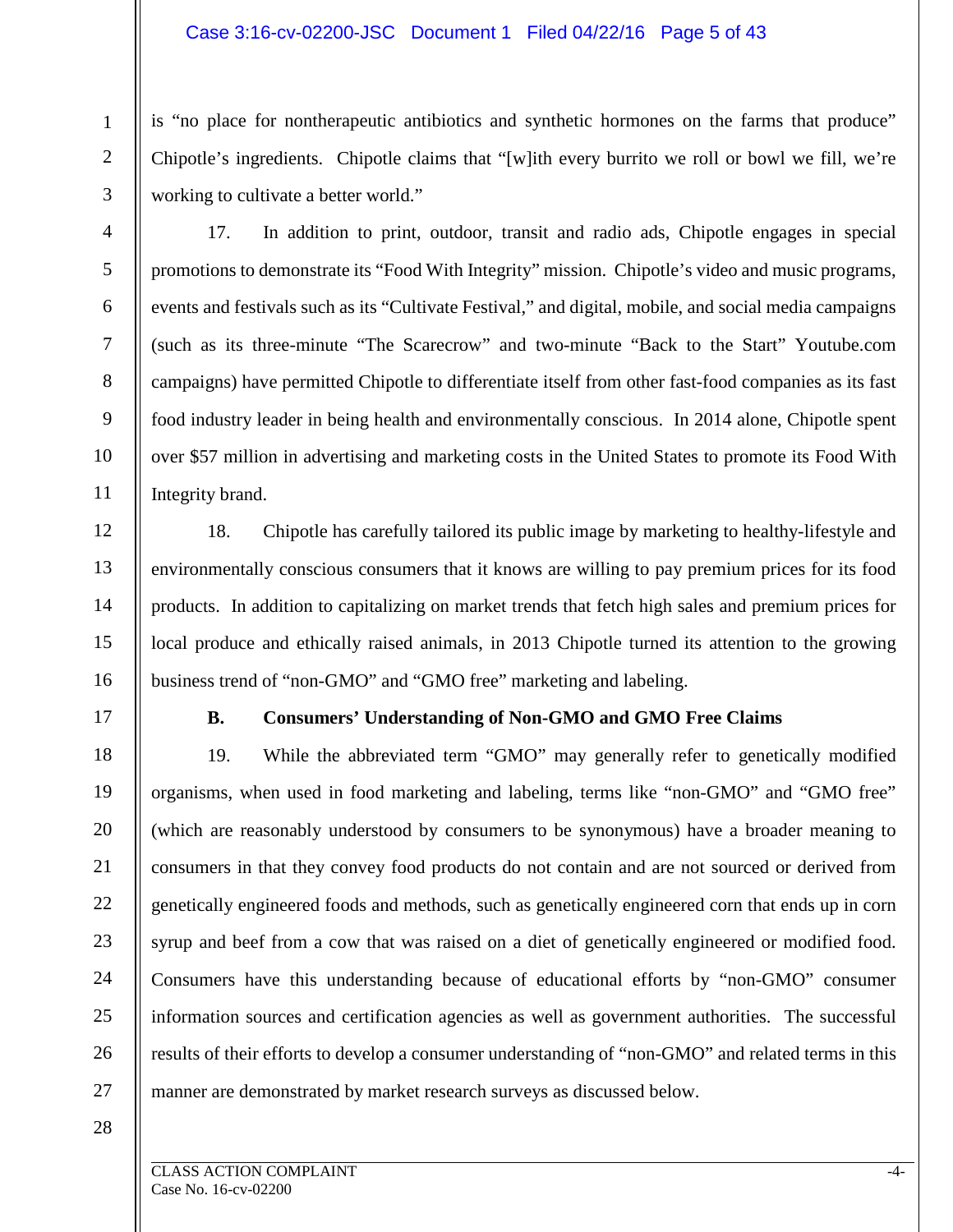#### Case 3:16-cv-02200-JSC Document 1 Filed 04/22/16 Page 6 of 43

1

20. For example, consumers have been educated by the Non-GMO Project [\(www.nongmoproject.org\)](http://www.nongmoproject.org/), which is North America's "only third party verification and labeling for non-GMO food and products." It was formed in the early 2000s after GMO use grew with the goal of "creating a standardized meaning of non-GMO for the North American food industry." Because of the Non-GMO Project's work with companies and food producers, through its Independent Verification Program, its Non-GMO Project Verified seal is now found on over 34,700 plant and animal food products and with 2,200 participating brands. Further, it makes significant educational outreach efforts through its Non-GMO Project and LivingNonGMO.org websites that get over 200 million visits a year. Consumers thus readily and understandably associate "non-GMO" marketing and similar terms with definitions set by the Non-GMO Project.

11 12 13 14 15 16 17 18 19 20 21 22 23 24 25 21. Accordingly, consumers understand that any product or ingredient that is contaminated by or with GMOs is not "non-GMO." And, the Non-GMO Project specifically extends its definition of "Non-GMO or No-GM" to any "plant, animal, or other organism whose genetic structure has not been altered by gene splicing" *and* to "a process or product that does not employ GM processes or inputs."<sup>[1](#page-5-0)</sup> Per the consumers' leading industry source, the Non-GMO Project states that "animal feed commonly contains High-Risk Inputs" in the form of genetically modified or engineered feed. As a result, animal food products (such as meat, poultry, and dairy) are included on the Non-GMO Project's list of High-Risk ingredients. In order for animal products to be properly labeled as "non-GMO" the products must meet a number of stringent requirements, including that the animals and poultry be fed seed that is less than 5% GMO for various periods of the animal's life (including the entire life for meat animals other than poultry). Other GMO awareness campaigns similarly advise consumers that in order to avoid GMOs they should avoid "meat, eggs, and dairy products that have eaten GMO feed" furthering the consumer understanding that "non-GMO" and related marketing, labeling and advertising claims indicate to consumers that the animal products were not raised on genetically modified feed.<sup>[2](#page-5-1)</sup>

<span id="page-5-1"></span>27 28 <sup>2</sup> *See* <https://gmo-awareness.com/avoid-list/overview/> (last accessed Mar. 11, 2016); <http://nongmoorganicrestaurants.com/gmo-ingredients> (last accessed Mar. 11, 2016).

<span id="page-5-0"></span><sup>26</sup>

<sup>&</sup>lt;sup>1</sup> See [http://www.nongmoproject.org/wp-content/uploads/Non-GMO-Project-Standard.pdf,](http://www.nongmoproject.org/wp-content/uploads/Non-GMO-Project-Standard.pdf) page 24 (last accessed Mar. 11, 2016).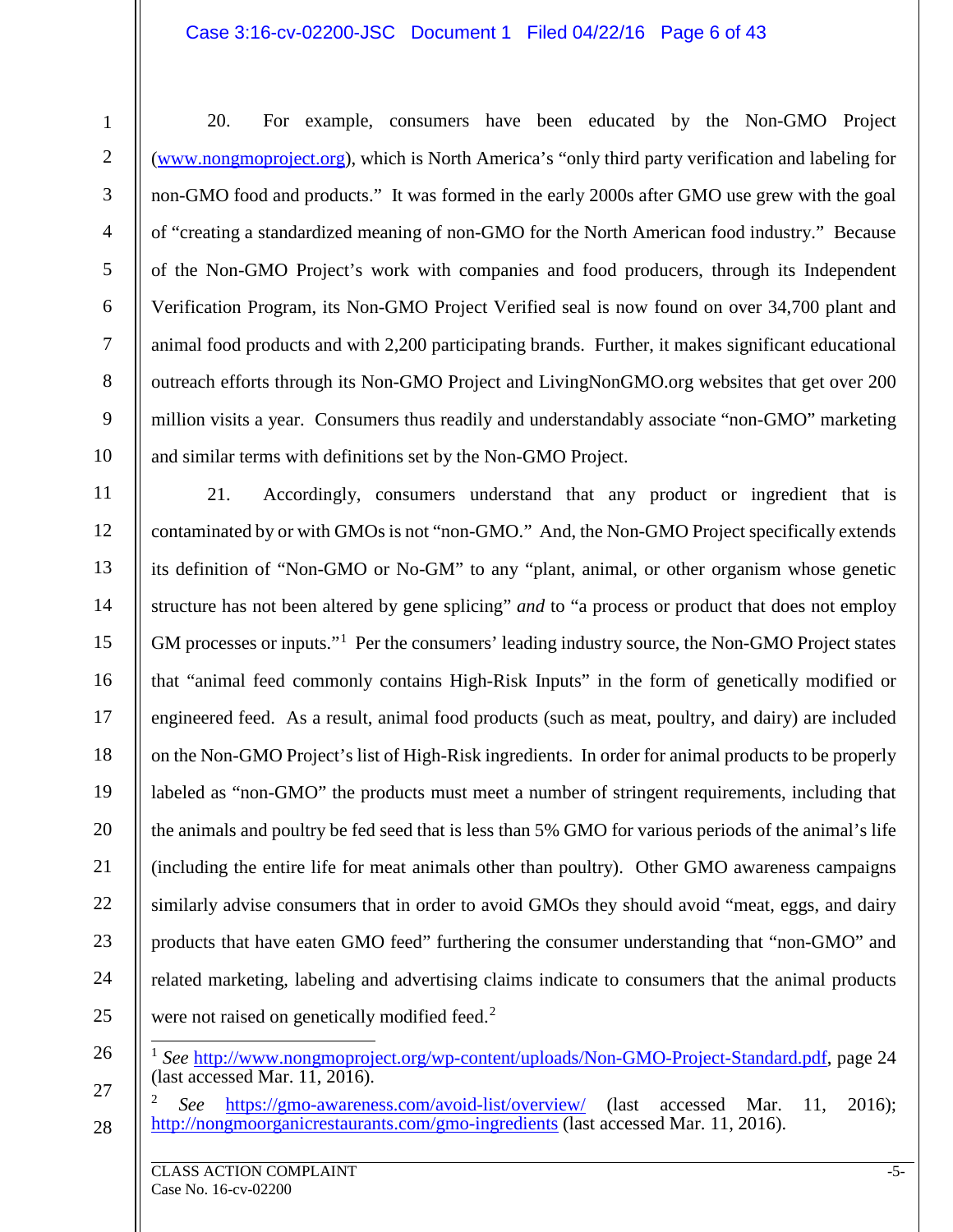#### Case 3:16-cv-02200-JSC Document 1 Filed 04/22/16 Page 7 of 43

22. The federal government has also taken steps to adopt standards that assist companies and consumers with understanding that "non-GMO" labeling means animal products are not raised on GMO derived feed. For example, in mid-2013, the Food Safety and Inspection Service, the division of the U.S. Department of Agriculture charged with regulating the safety and proper labeling of meat, poultry, and egg products, approved the Non-GMO Project Verified label claim for meat and liquid egg products.<sup>[3](#page-6-0)</sup> The government's efforts are intended to inform consumers that the animal was *not* raised on a diet that consists of genetically engineered ingredients, like corn, soy and alfalfa. Accordingly, consumers understandably associate advertising or labeling with the terms "non-GMO" or "GMO free" with products whose ingredients have not been tainted by GMOs or sourced from animals fed with GMOs.

11 12 13 14 15 16 17 18 19 20 21 22 23 23. More recently, in November 2015, the FDA issued guidelines on the labeling of foods derived from genetically engineered plants and grouped the terms "*GMO free," GE free," "does not contain GMOs," "non-GMO" and similar claims*" (original emphasis) together. [4](#page-6-1) The FDA warned that the term "free" that is associated with these similar claims "conveys zero or total absence" of ingredients derived through biotechnology and that these type of claims are "problematic" due to the challenges of substantiating such claims. The FDA emphasized that its purpose in issuing its recent guidelines was so that companies' labeling on food derived from genetically engineered plants "be truthful and not misleading" to consumers. Moreover, the FDA took care to appropriately group these commonly used "non-GMO" related labeling terms in the same fashion consumers do, demonstrating that "non-GMO," "does not contain GMOs," and "GMO free" have an identical and synonymous meaning to consumers. The FDA also points out that the while the "O" in the acronym GMO generally refers to the word "organism" because an entire organism is generally not contained in a food (microorganisms in the dairy product yogurt being a cited exception), GMO is generally

24 25

<span id="page-6-0"></span>26

<span id="page-6-1"></span>27

1

2

3

4

5

6

7

8

9

10

[8.htm#references](http://www.fda.gov/food/guidanceregulation/guidancedocumentsregulatoryinformation/ucm059098.htm#references) (last accessed Mar. 11, 2016).

 <sup>3</sup> *See* [http://www.foodliabilitylaw.com/2013/07/articles/legislation-and-regulation/food](http://www.foodliabilitylaw.com/2013/07/articles/legislation-and-regulation/food-labeling/usda-approves-non-gmo-label-claim-for-meat-and-egg-products/)[labeling/usda-approves-non-gmo-label-claim-for-meat-and-egg-products/](http://www.foodliabilitylaw.com/2013/07/articles/legislation-and-regulation/food-labeling/usda-approves-non-gmo-label-claim-for-meat-and-egg-products/) (last accessed Mar. 4,  $\overline{2016}$ .

<sup>4</sup> *See* [http://www.fda.gov/food/guidanceregulation/guidancedocumentsregulatoryinformation/ucm05909](http://www.fda.gov/food/guidanceregulation/guidancedocumentsregulatoryinformation/ucm059098.htm#references)

<sup>28</sup>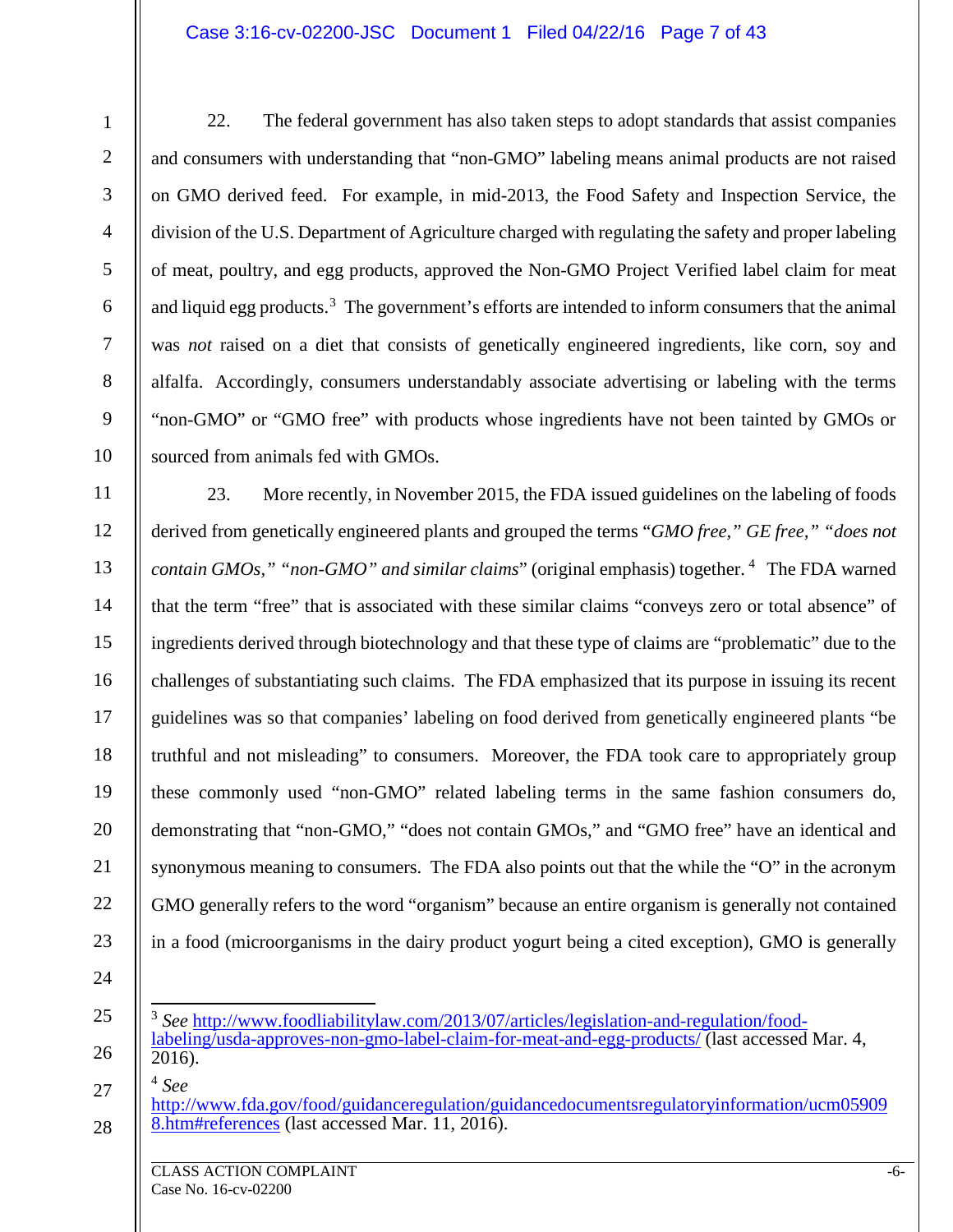"read as meaning that the food was not *derived from* a genetically modified organism, such as a plant that has been genetically engineered" (original emphasis).

3

4

5

6

7

8

9

10

11

12

13

14

15

16

17

18

19

20

21

22

23

24

25

26

1

2

24. Market research also supports the fact that consumers understand and expect that advertisements and labeling of "non-GMO," "GMO free," or related claims have similar meanings and would not apply to foods sourced from animals fed with a GMO or genetically engineered diet. For example, a poll of Ohio voters by Public Policy Polling in December 2015 indicated that 76% of consumers would "[e]xpect that a dairy product labeled as "non-GMO" was made using milk from cows that had not been fed any genetically modified feed."[5](#page-7-0) Only 11% of respondents would *not* expect such a product to come from cows fed only with non-GMO feed.

25. Recently, a consumer research survey firm conducted a market survey of 1,003 consumers nationwide on behalf of Plaintiffs that confirms reasonable consumers would also expect and understand that a restaurant claiming its food did not contain GMOs would not serve food from animals fed with GMOs:

| <b>QUESTION</b>                                                                                                                                                                                                          | <b>YES</b> | N <sub>O</sub> |
|--------------------------------------------------------------------------------------------------------------------------------------------------------------------------------------------------------------------------|------------|----------------|
| If a restaurant states that it sells<br>food that does not contain<br>GMOs, would you expect the<br>restaurant to serve food from<br>animals that ate feed containing<br>GMO <sub>s</sub> ?                              | 23%        | 77%            |
| If a restaurant states that it<br>serves food that does not<br>contain GMOs, and it does<br>serve food from animals that ate<br>feed containing GMOs, would<br>you say that the restaurant was<br>misleading the public? | 78%        | 22%            |

When respondents were limited to California consumers, the results were approximately the same.

<sup>5</sup>See [https://www.scribd.com/fullscreen/296829933?access\\_key=key-](https://www.scribd.com/fullscreen/296829933?access_key=key-CZjpQ4qu9Q6VZ6AYOQvf&allow_share=false&escape=false&show_recommendations=false&view_mode=scroll)

<span id="page-7-0"></span>27 28  $CZip\overline{Q4}qu9Q6VZ6AYOQvf\&allow\text{allow share=false\&escape=false\&shower}}$  recommendations=false &v [iew\\_mode=scroll](https://www.scribd.com/fullscreen/296829933?access_key=key-CZjpQ4qu9Q6VZ6AYOQvf&allow_share=false&escape=false&show_recommendations=false&view_mode=scroll) (last accessed Mar. 11, 2016).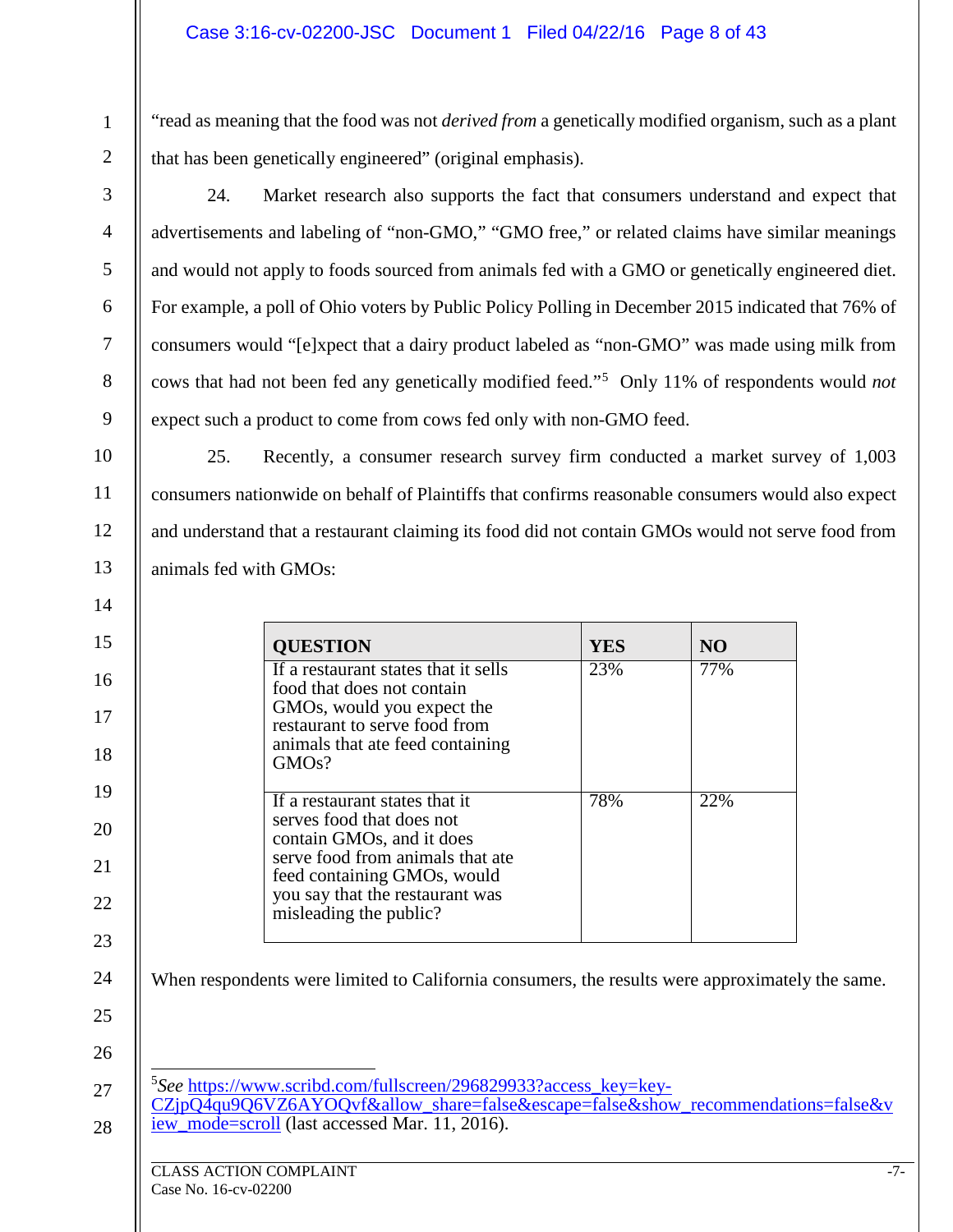#### Case 3:16-cv-02200-JSC Document 1 Filed 04/22/16 Page 9 of 43

26. Accordingly, consumers reasonably understand food advertised or labeled as "non-GMO," "GMO free," "does not contain GMOs," or other similar claims only apply to food that (1) does not contain GMOs and is not sourced from, or derived from any GMOs; and (2) does not contain animal products such as meat, poultry, pork and dairy that have a diet of GMO feed, GMO contaminated feed and/or genetically modified or engineered feed. Consumers also understand that the term "food" applies broadly to food *and* drink, which is also how the FDA defines it. 21 U.S.C.  $$321(f)(1).$ 

1

2

3

4

5

6

7

8

9

10

11

12

13

14

15

16

17

18

19

20

21

# **C. Consumers Have a Negative, Unhealthy Perception of GMOs**

27. Today, genetically modified crops are used in biological and medical research, production of pharmaceutical drugs, experimental medicine, and agriculture. Such crops are engineered to, among other things, resist certain pests, diseases, or environmental conditions, reduce spoilage, increase size and yield, taste and look better, and resist chemical treatments. In the United States, as of 2015, 94% of the planted area of soybeans, 95% of cotton, and 92% of corn were genetically modified varieties.<sup>[6](#page-8-0)</sup>

28. Since 1996, farmers in animal agriculture (including poultry) have optimized GMOs by feeding genetically modified grains (corn) and oilseeds (soybean) to their flocks and herds.<sup>[7](#page-8-1)</sup> Because more than 80% of the corn and soybeans in the United States are raised from genetically modified seeds, almost all corn and soybean used in conventional livestock and poultry feed is genetically modified. In addition, other genetically modified crops such as cotton, canola, sugar beets, and alfalfa are commonly used in animal feed.<sup>[8](#page-8-2)</sup> Consequently, most meat and dairy products are contaminated with GMOs due to the feed consumed by livestock and poultry and cannot be labeled as "non-GMO" without deceiving consumers. Because the safety or health impact of food

- 22 23
- <span id="page-8-0"></span>24 6 *Adoption of Genetically Engineered Crops in the U.S.*, United States Department of Agriculture Economic Research Service (July 9, 2015), [http://www.ers.usda.gov/data-products/adoption-of](http://www.ers.usda.gov/data-products/adoption-of-genetically-engineered-crops-in-the-us.aspx)[genetically-engineered-crops-in-the-us.aspx.](http://www.ers.usda.gov/data-products/adoption-of-genetically-engineered-crops-in-the-us.aspx)

<span id="page-8-1"></span>25 26 <sup>7</sup> *See Genetically Modified Organism (GMO) Use in the Chicken Industry*, National Chicken Council (July 5, 2013), [http://www.nationalchickencouncil.org/genetically-modified-organism](http://www.nationalchickencouncil.org/genetically-modified-organism-gmo-use-in-the-chicken-industry/)[gmo-use-in-the-chicken-industry/.](http://www.nationalchickencouncil.org/genetically-modified-organism-gmo-use-in-the-chicken-industry/)

<span id="page-8-2"></span>27 <sup>8</sup> *See* Ryan Beville, *How Pervasive are GMOs in Animal Feed?*, GMO Inside Blog (July 16, 2013), [http://gmoinside.org/gmos-in-animal-feed/.](http://gmoinside.org/gmos-in-animal-feed/)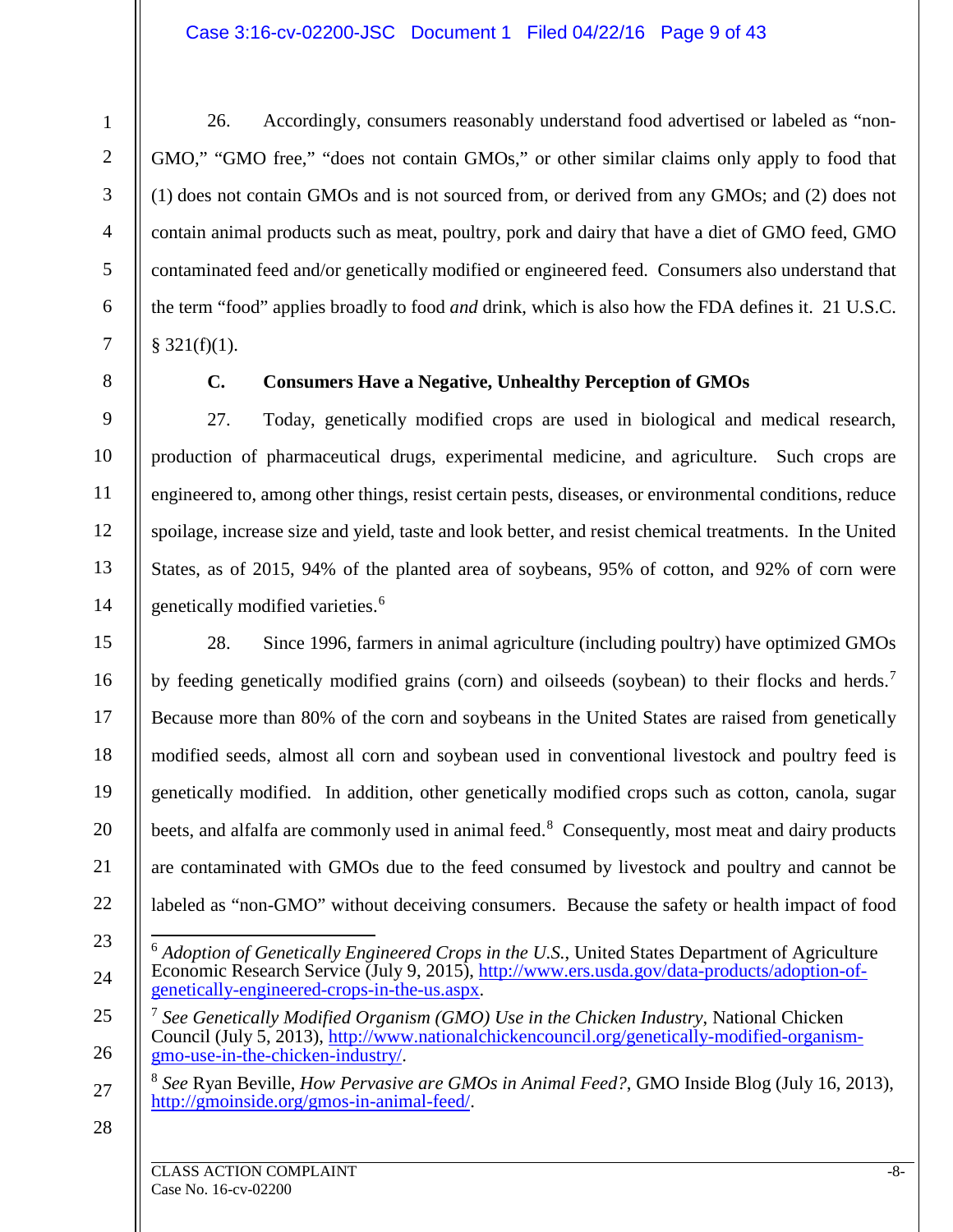#### Case 3:16-cv-02200-JSC Document 1 Filed 04/22/16 Page 10 of 43

and other goods derived from genetically modified crops has been and continues to be hotly debated,<sup>[9](#page-9-0)</sup> it is no surprise that according to a January 29, 2015 Pew Research Center survey, only 37% of the general public believes that "it is generally safe to eat genetically modified (GM) foods."[10](#page-9-1)

3

4

5

6

7

8

9

10

11

12

13

14

15

17

18

19

20

1

2

29. While the potential environmental and health impact of GMOs has been the subject of much scrutiny and debate within the food and science industries, Chipotle and other businesses know customers attach an unhealthy, negative perception towards them. Chipotle itself has also fostered consumers' negative perception of GMOs and GMO derived foods by claiming that "[e]evidence suggests that GMOs engineered to produce pesticides or withstand powerful chemical herbicides damage beneficial insect populations and create herbicide resistant super-weeds." Chipotle also claims GMO crops are "fueling an escalating chemical arms race with weeds and insects." Accordingly, Chipotle advocates that consumers should not support the widespread use of feeding chickens, pigs, and cows with GMO crops that are causing such alleged harm to the environment. Chipotle's claims (whether founded in fact or not) are specifically intended to manipulate consumers into avoiding GMOs, including animal food products raised on GMO feed, because of health and environmental concerns.

16

30. As a result of GMO controversy and consumer concerns, companies have created a \$11 billion (and fast growing) market for non-GMO products and consumers are willing to pay the higher costs associated with non-GMO products due to the negative perception of genetically modified foods and because GMO-free ingredients are often more expensive.<sup>11</sup> And, there is no dispute that GMO labeling is a material and important issue to consumers. In a November 2015 poll,

21

26 [http://www.pewinternet.org/files/2015/01/PI\\_ScienceandSociety\\_Report\\_012915.pdf.](http://www.pewinternet.org/files/2015/01/PI_ScienceandSociety_Report_012915.pdf)

<span id="page-9-2"></span>27 <sup>11</sup> Mary Beth Schweigert, *GMO Free Comes at a Price*, Gluten-Free Living (Nov. 25, 2014), [http://www.glutenfreeliving.com/gluten-free-lifestyle/non-gmo/gmo-free-comes-at-price/;](http://www.glutenfreeliving.com/gluten-free-lifestyle/non-gmo/gmo-free-comes-at-price/)

<span id="page-9-0"></span><sup>22</sup> 23 9 *Compare, e.g.*, European Commission, *A Decade of EU-funded GMO Research (2001-2010)*, [http://ec.europa.eu/research/biosociety/pdf/a\\_decade\\_of\\_eu-funded\\_gmo\\_research.pdf](http://ec.europa.eu/research/biosociety/pdf/a_decade_of_eu-funded_gmo_research.pdf) (last accessed Mar. 11, 2016), *with GMO Facts*, Non GMO Project,

<sup>24</sup> <http://www.nongmoproject.org/learn-more/> (last accessed Mar. 11, 2016) ("Meanwhile, a growing body of evidence connects GMOs with health problems, environmental damage and violation of farmers' and consumers' rights.").

<span id="page-9-1"></span><sup>25</sup> <sup>10</sup> Cary Funk and Lee Rainie, *Public and Scientists' Views on Science and Society*, Pew Research Center (Jan. 29, 2015),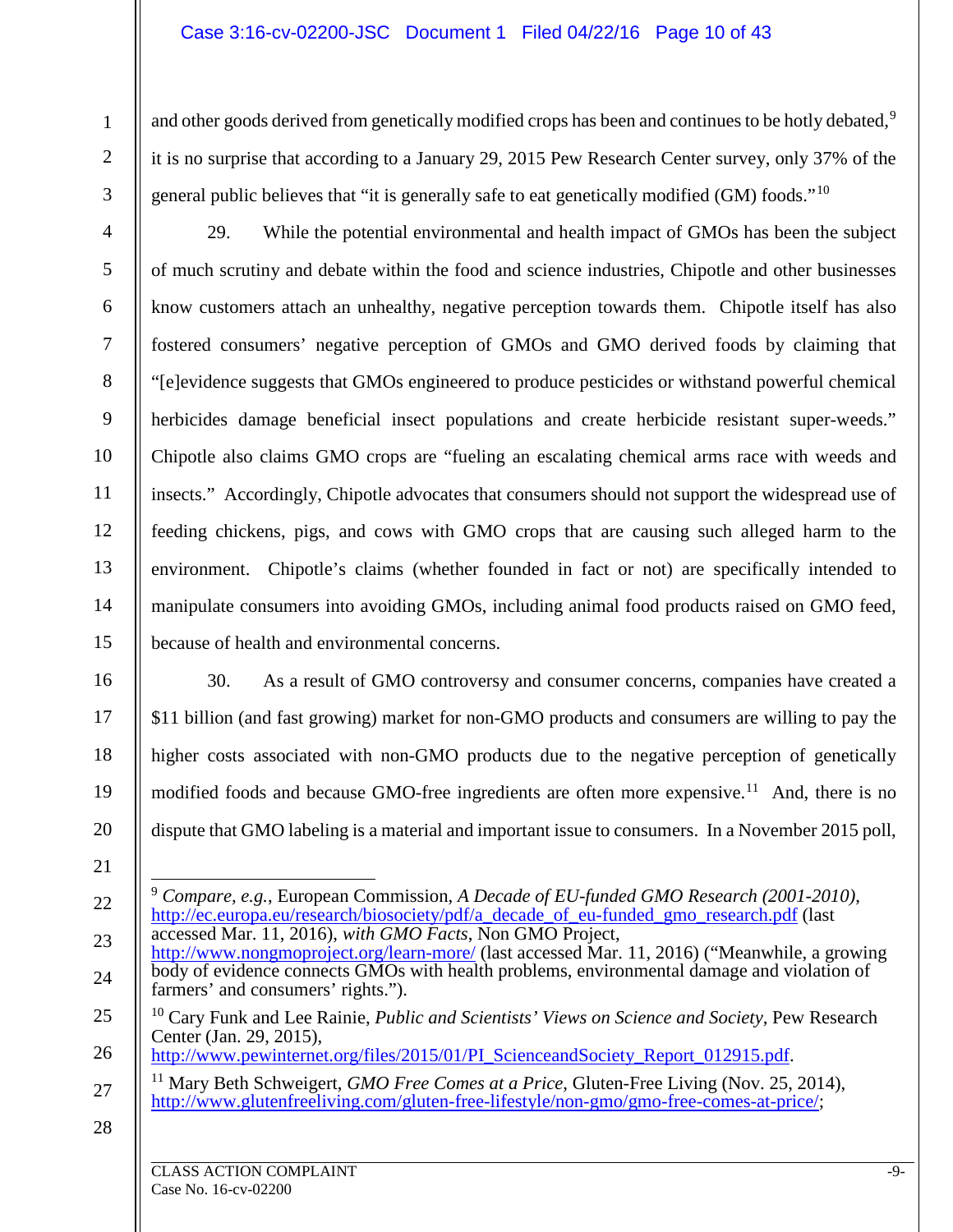89% of likely voters in 2016 would support labeling of GMO foods.<sup>12</sup> And, 77% percent of those "strongly favored" such a requirement. Polls consistently show that Americans want to know if the food they are purchasing are non-GMO.<sup>[13](#page-10-1)</sup>

1

2

3

4

5

6

7

8

9

10

11

12

13

14

15

16

17

18

19

20

## **D. Chipotle's April 2015 'G-M-Over It' Announcement and Non-GMO Claims**

31. In April 2015, Chipotle seized upon the anti-GMO zeitgeist and took the unprecedented step among fast-food restaurants by launching a multi-media publicity and advertising campaign touting that it was the "first national company" in the restaurant industry to serve a menu devoid of GMOs and GMO derived foods. The announcement was a culmination of two years of Chipotle's declared attention and focus at supposedly ridding its restaurants of GMOs. Chipotle titled its press release "Chipotle Becomes the First National Restaurant Company to Use Only Non-GMO Ingredients." Chipotle led its press release with the proclamation that it "achieved its goal of moving to only non-GMO ingredients to make all of the food in its U.S. restaurants." Among other things, Chipotle claimed its suppliers specially planted "non-GMO corn varieties" to meet its demands and that GMO ingredients in its products had been replaced with "non-GMO alternatives." Chipotle declared to the American public that it was "G-M-Over It."

32. As intended, Chipotle's announcement garnered widespread coverage in national and local media throughout the United States, which was unsurprising given consumer interest in GMOs and Chipotle's rapid growth and popularity. Chipotle's announcement was covered by the national news media, both in print and on television. Notably, many of the articles and reports contained headlines or phrasing confirming the synonymous nature of the terms "non-GMO" and "GMO free":

> "Chipotle Says its Finished the Process of Going GMO Free"

> "Chipotle Declares Its Menu Items GMO Free"

[content/uploads/2015/12/15memn20-JLI-d6.pdf](http://4bgr3aepis44c9bxt1ulxsyq.wpengine.netdna-cdn.com/wp-content/uploads/2015/12/15memn20-JLI-d6.pdf) (last accessed Mar.11, 2016).

> "Chipotle Goes GMO Free"

[http://4bgr3aepis44c9bxt1ulxsyq.wpengine.netdna-cdn.com/wp-](http://4bgr3aepis44c9bxt1ulxsyq.wpengine.netdna-cdn.com/wp-content/uploads/2015/12/15memn20-JLI-d6.pdf)

- 21
- 22
- 23
- 24

<span id="page-10-0"></span>25

26

<span id="page-10-1"></span>27

28

See The Mellman Group, Inc., "Voters Want GMO Food Labels Printed On Packaging," [http://4bgr3aepis44c9bxt1ulxsyq.wpengine.netdna-cdn.com/wp](http://4bgr3aepis44c9bxt1ulxsyq.wpengine.netdna-cdn.com/wp-content/uploads/2015/12/15memn20-JLI-d6.pdf)[content/uploads/2015/12/15memn20-JLI-d6.pdf](http://4bgr3aepis44c9bxt1ulxsyq.wpengine.netdna-cdn.com/wp-content/uploads/2015/12/15memn20-JLI-d6.pdf) (last accessed Mar. 11, 2016).

<sup>12</sup>See The Mellman Group, Inc., "Voters Want GMO Food Labels Printed On Packaging,"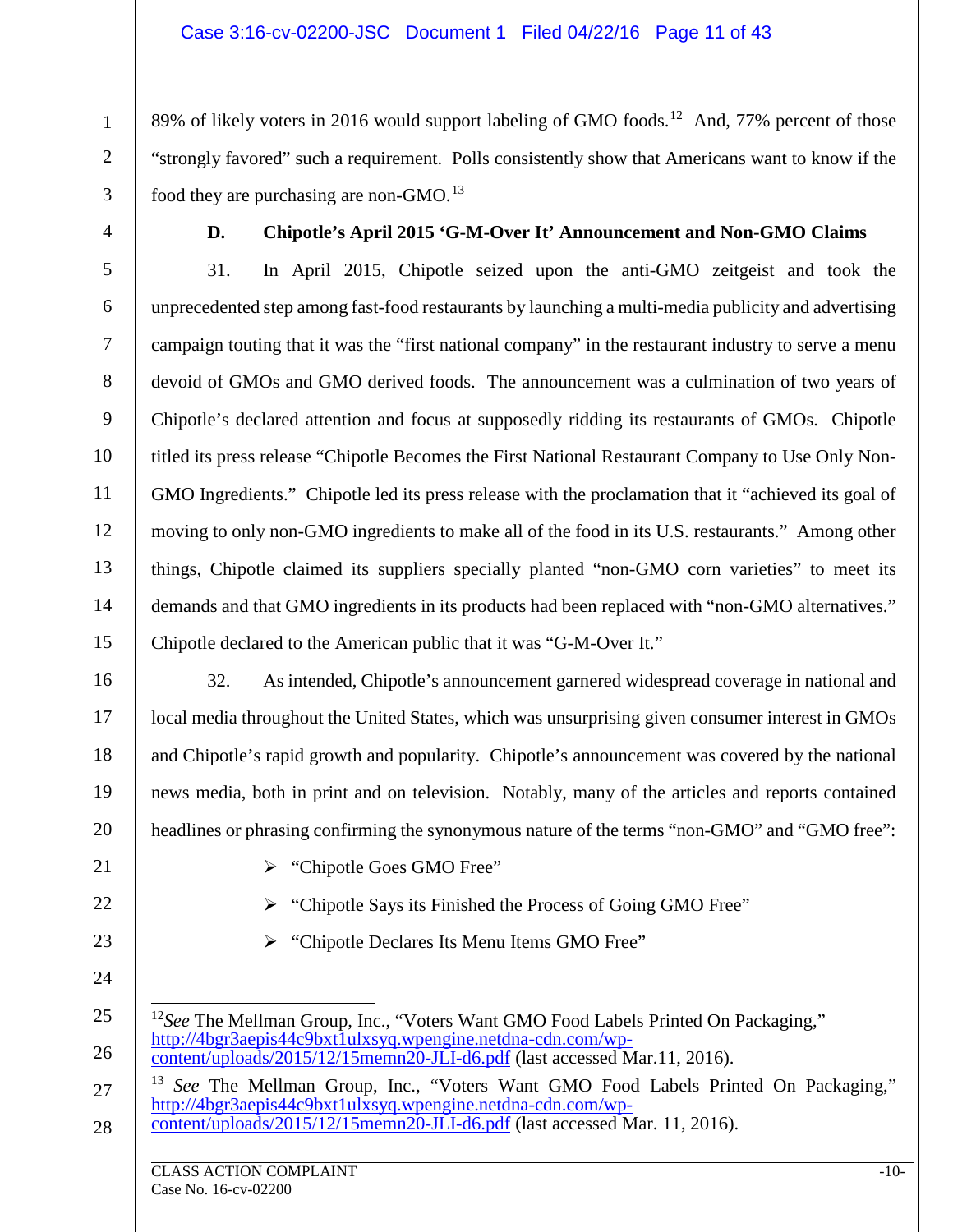#### Case 3:16-cv-02200-JSC Document 1 Filed 04/22/16 Page 12 of 43

This amount of media coverage would likely have reached millions, if not tens of millions, of consumers throughout the United States.

33. Since its announcement, Chipotle has engaged in a multi-media mass marketing and advertising campaign to inform consumers that it was going "non-GMO" through methods including billboards, social media, store fronts, and in-store signage.

34. On Twitter, Chipotle announced to its 684,000 followers on Twitter that: "We're now making all of the food at our US restaurants with only non-GMO ingredients[]."<sup>14</sup> In another tweet, Chipotle noted that it was "literally dropping" the letters G, M, and O from their menu, including taking out the "O" in "Chicken Burrito," thus representing that its chicken burrito is non-GMO and GMO free:



 *See* @ChipotleTweets, Chipotle, <https://twitter.com/ChipotleTweets/status/592793417652039680> (last accessed Aug. 10, 2015).

<span id="page-11-0"></span>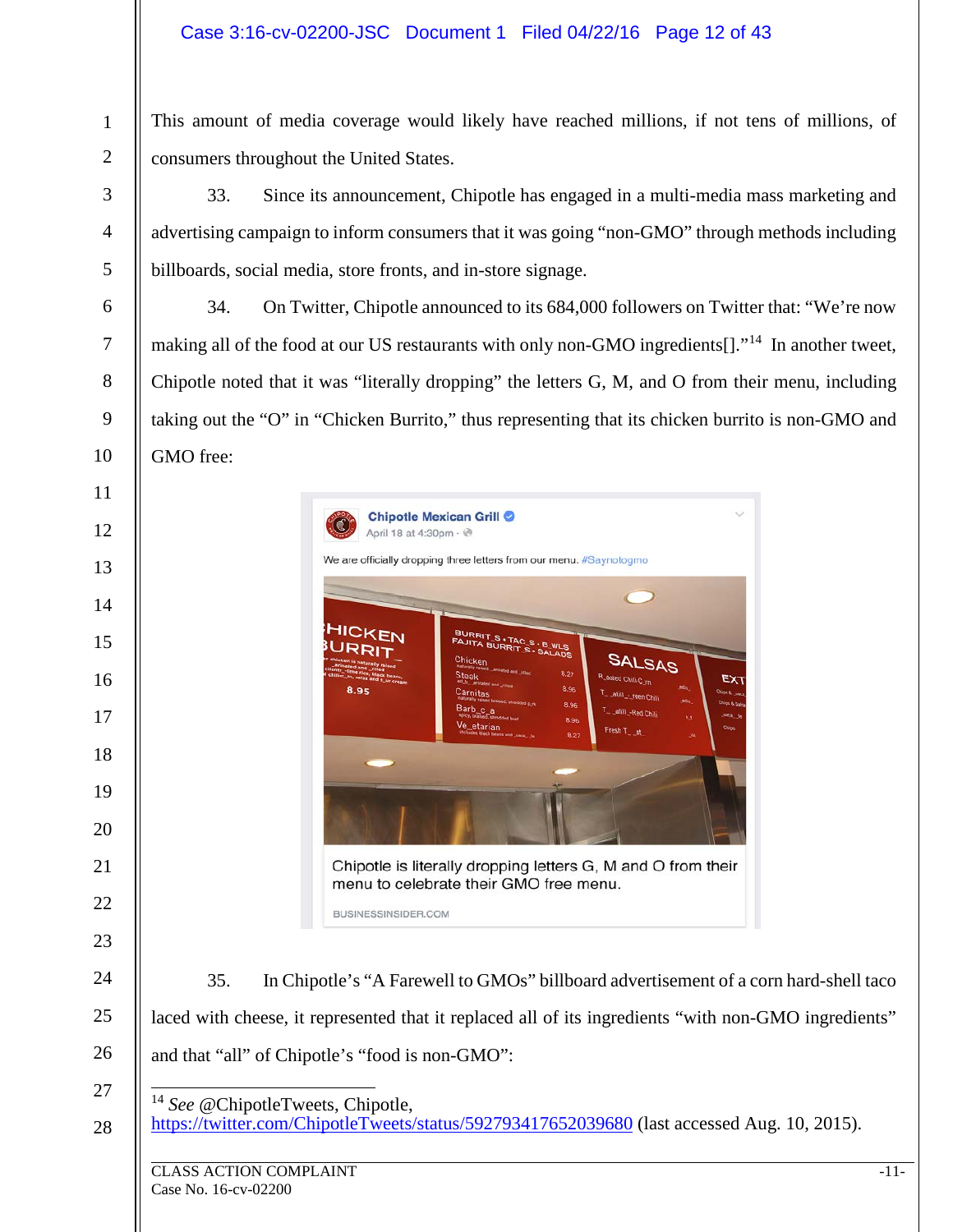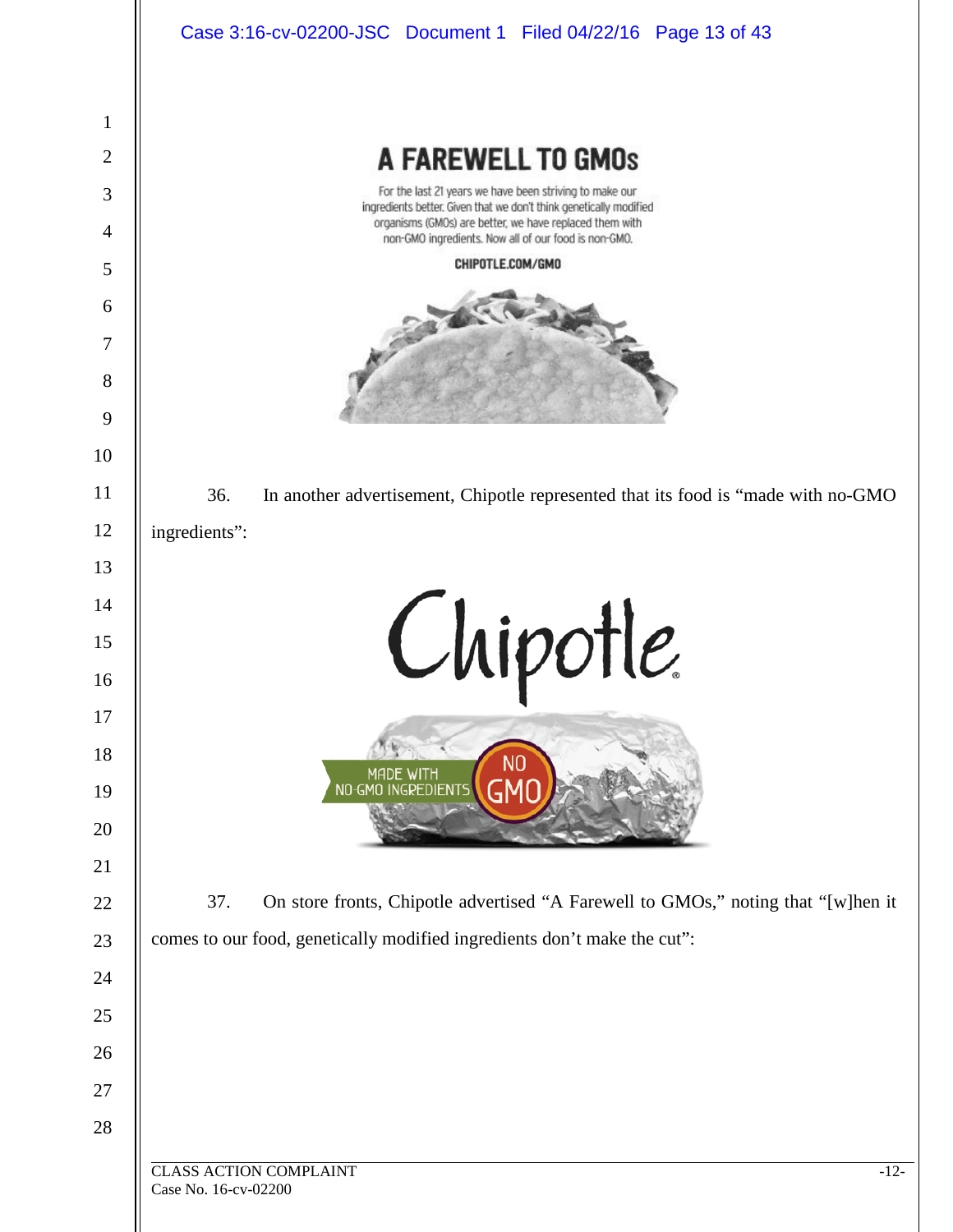

38. Indeed, inside Chipotle restaurants consumers are presented with a large, colorful billboard mounted behind the store cashiers, which states among things: "ONLY NON-GMO INGREDIENTS." The in-store sign contains, directly above Chipotle's representation, pictures of the "Ingredients," including lettuce, lemons, limes, onions, tomatoes alongside raw pieces of beef and cheese. The photographs of cheese and meat placed just above "ONLY NON-GMO INGREDIENTS" are meant to be, and are, interpreted by consumers as a claim that all the ingredients pictured on the in-store board and in the restaurant are non-GMO or GMO free. Moreover, when read in conjunction with the other statements on the billboard and its placement next to the menu, Chipotle is representing to consumers that all of its ingredients, including its meat "raised without antibiotics or added hormones" and its "pasture-raised dairy" products, are non-GMO or GMO free: / / /  $1/1$ 

 $1/1$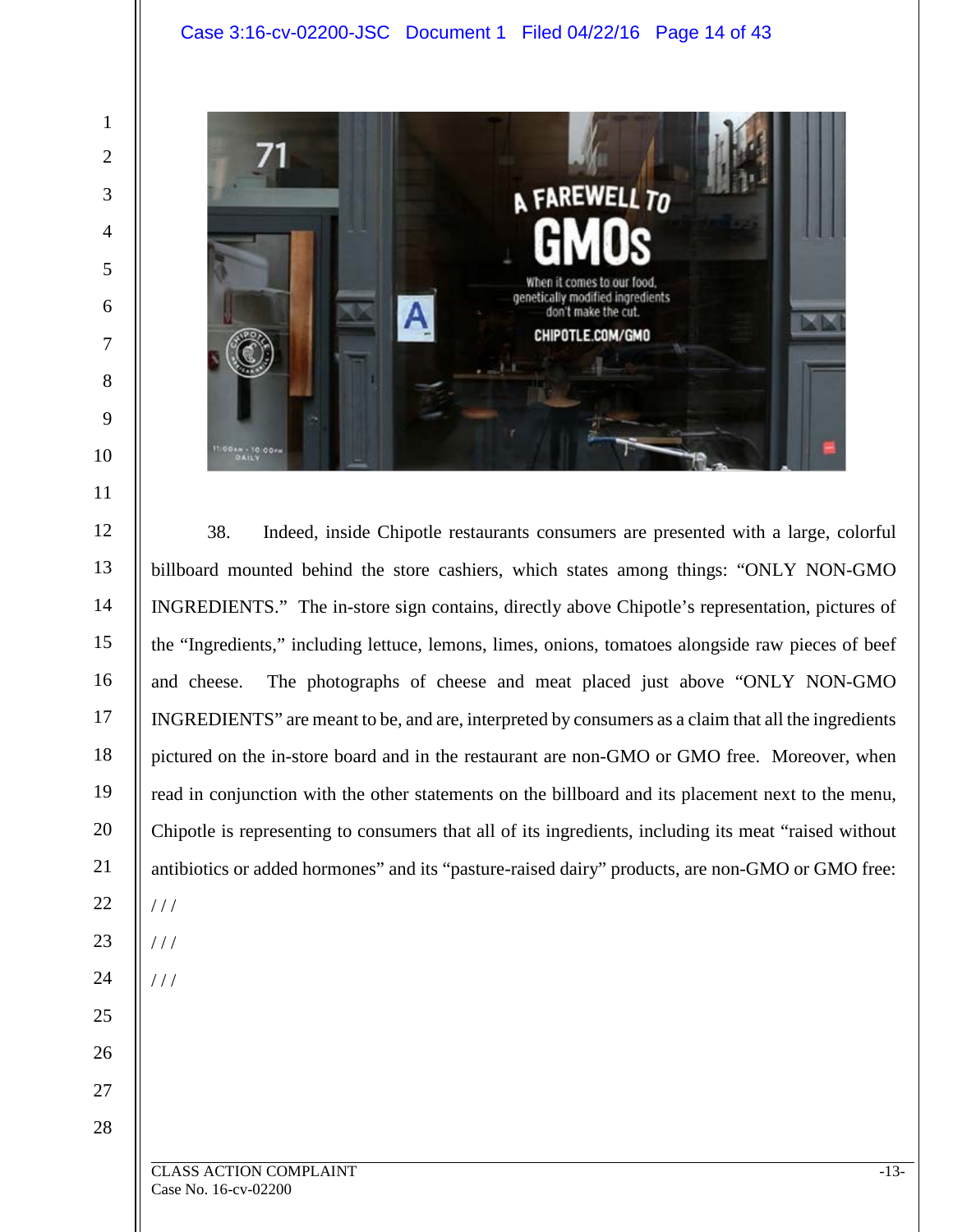

39. Chipotle's strategic announcement that it would only prepare food with ingredients that are free of GMOs was intended to further its "Food With Integrity" and healthy lifestyle image, while differentiating it from its fast food competitors or other Mexican restaurants. Its move to becoming "non-GMO" was a strategic marketing campaign to entice new health-minded consumers and retain current ones.

40. Chipotle's announcements, statements, advertising and marketing claims, including but not limited to those set forth in this Complaint that its food is made with "only non-GMO ingredients," that "all of our food is non-GMO," that it is "G-M-Over it," that it made a "Farewell to GMOs," and that "Chipotle: Made With No-GMO Ingredients" are collectively referred to as Chipotle's "Non-GMO Claims." Chipotle's nationwide campaign supporting its Non-GMO Claims for its restaurants has been extensive and comprehensive throughout the Class Period. Chipotle has spent substantial time, money, and effort conveying to consumers throughout the United States its Non-GMO Claims. Chipotle's Non-GMO Claims have been a resounding success for the company,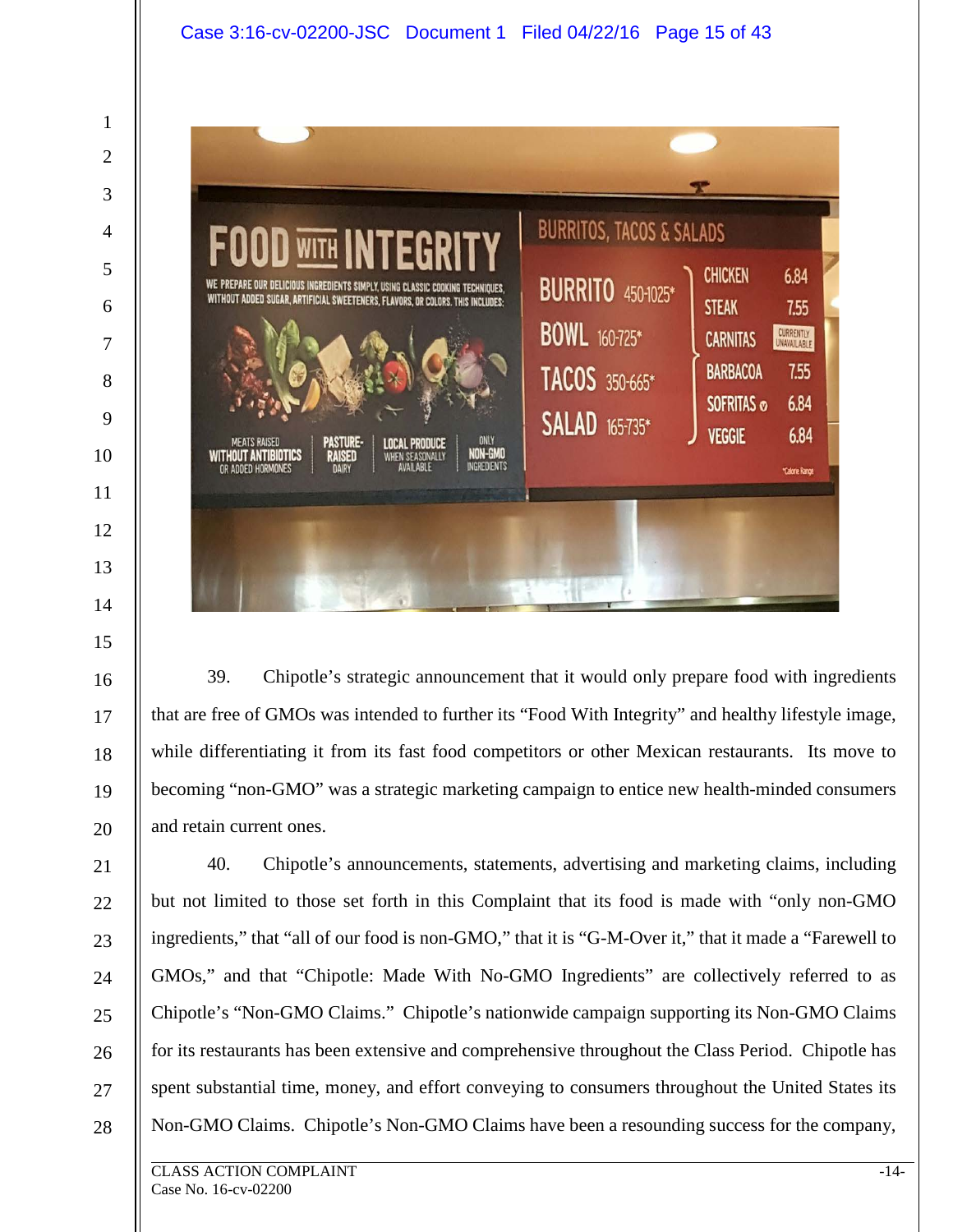which saw a 100+ point jump in its stock price on the New York Stock Exchange in the four months after its public announcement.

1

2

3

4

5

6

7

8

9

10

11

12

13

14

15

16

17

18

19

20

21

22

23

24

#### **E. Chipotle's False, Misleading and Deceptive Non-GMO Claims**

41. But as Chipotle told consumers it was "G-M-Over it," the opposite was true. In fact, Chipotle's Non-GMO claims are deceptive and misleading to reasonable consumers because: (1) Chipotle serves protein products such as beef, chicken, and pork from poultry and livestock that is deceptively advertised and labeled as "non-GMO" because the animals have been raised on GMO feed; (2) Chipotle serves dairy products such as cheese and sour cream that is deceptively advertised and labeled as "non-GMO" because they have been derived from cows raised on GMO feed; and (3) Chipotle serves beverages such as Coca-Cola and Sprite that are loaded with corn-syrup – a GMO. Moreover, Chipotle does not disclose any of this information to consumers in its restaurants or on its menus.

42. Chipotle's Meat and Dairy Is Not Non-GMO: As set forth above, consumers associate the similar terms "non-GMO," "GMO free," and similar representations, to apply only to meat and dairy products that do not come from animals fed with genetically engineered or GMO derived feed. Chipotle deceptively advertises, labels, and markets its entire menu as "Non-GMO" or "GMO free" even though its chicken, beef, and pork ("Meat Products"), as well as its sour cream, and cheese ("Dairy Products") are all sourced from animals that are fed with a genetically engineered or GMO derived feed. Accordingly, Chipotle's Non-GMO Claims about its Meat and Dairy Products are deceptive and misleading to reasonable consumers. Chipotle's Meat Products are substantially similar to each other and that Chipotle's Dairy Products are substantially similar because each product within its respective group contains similar characteristics and purposes on Chipotle's menu as filling for one of its main menu items such as a burrito or taco, and because each product carries the same deceptive and misleading representations and omissions alleged herein.

25 26 27 28 43. Chipotle's Soft Drinks Actually Contain GMOs and Are Not Non-GMO: Chipotle's Non-GMO Claims about its restaurants extend to the beverages it offers on its menu. Chipotle serves a variety of soft drinks, such as Coca-Cola, Diet Coke, Fanta Orange, Barq's Root Beer, Pibb Ultra, Minute Maid Lemonade, PowerAde, and Sprite (collectively "Soft Drinks"), that contain GMOs in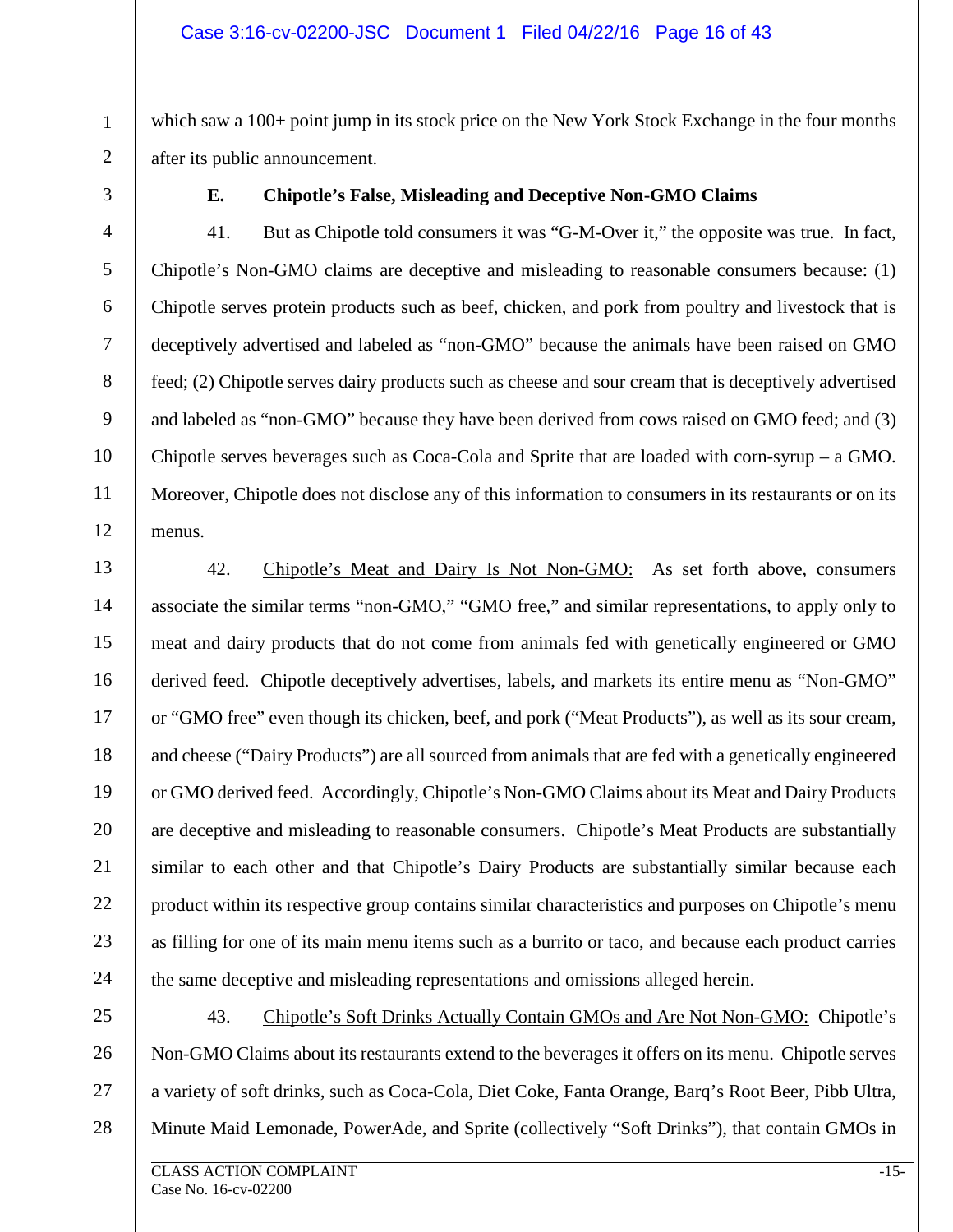# Case 3:16-cv-02200-JSC Document 1 Filed 04/22/16 Page 17 of 43

<span id="page-16-1"></span><span id="page-16-0"></span>

| $\mathbf{1}$   | the form of high-fructose corn syrup or aspartame (which is manufactured with GMOs). Moreover,                                                                                                                                                                                                                                                         |  |  |
|----------------|--------------------------------------------------------------------------------------------------------------------------------------------------------------------------------------------------------------------------------------------------------------------------------------------------------------------------------------------------------|--|--|
| $\overline{2}$ | reasonable consumers are likely to be deceived by Chipotle's Non-GMO Claims because they make                                                                                                                                                                                                                                                          |  |  |
| 3              | no attempt to differentiate or distinguish its Soft Drinks from other menu items and the FDA defines                                                                                                                                                                                                                                                   |  |  |
| $\overline{4}$ | "food' to broadly encompass both food <i>and</i> drink. Accordingly, Chipotle's Non-GMO Claims about                                                                                                                                                                                                                                                   |  |  |
| 5              | its Soft Drinks are deceptive and misleading to reasonable consumers. All of Chipotle's Soft Drinks                                                                                                                                                                                                                                                    |  |  |
| 6              | are substantially similar products because they have similar qualities, characteristics, ingredients, the                                                                                                                                                                                                                                              |  |  |
| $\tau$         | same manufacturer (Coca-Cola), are intended to be served along with Chipotle's other menu items,                                                                                                                                                                                                                                                       |  |  |
| $8\,$          | and because each product carries the same deceptive and misleading representations and omissions                                                                                                                                                                                                                                                       |  |  |
| 9              | alleged herein.                                                                                                                                                                                                                                                                                                                                        |  |  |
| 10             | 44.<br>Some food bloggers and commentators have also pointed out Chipotle's misleading                                                                                                                                                                                                                                                                 |  |  |
| 11             | and deceptive conduct with regard to its Non-GMO Claims. As food writer Julie Kelly points out,                                                                                                                                                                                                                                                        |  |  |
| 12             | "[t]he company's holier-than-thou PR move proclaiming 'Food with Integrity' struck me as the                                                                                                                                                                                                                                                           |  |  |
| 13             | ultimate cynical marketing tactic: feign integrity while you mislead customers to believe that your                                                                                                                                                                                                                                                    |  |  |
| 14             | food is GMO-free when it's not." <sup>15</sup> Noting that "Chipotle's advertising is purposefully misleading,"                                                                                                                                                                                                                                        |  |  |
| 15             | the National Review article, "GMO: Gimmicky Marketing Obfuscations" pointed out the following:                                                                                                                                                                                                                                                         |  |  |
| 16<br>17       | So you can eat GM-free at Chipotle as long as you don't order the pork, chicken,<br>cheese, sour cream, tortillas, or Coke. "They conveniently ignore GMO-derived<br>ingredients when they don't have alternatives or it doesn't serve profits," said Kevin<br>Folta, chair of the Horticultural Sciences Department at the University of Florida. "It |  |  |
| 18<br>19       | is corporate deception in the name of a buck and anti-GMO deception in the name of<br>ideology." So much for food with integrity. <sup>16</sup>                                                                                                                                                                                                        |  |  |
| 20             | Moreover, Chipotle has taken no meaningful steps to clarify consumer<br>45.                                                                                                                                                                                                                                                                            |  |  |
| 21             | misconceptions about its Non-GMO Claims that it promulgated through the mass media, social                                                                                                                                                                                                                                                             |  |  |
| 22             | <sup>15</sup> Julie Kelly, Why Whole Foods and Chipotle's anti-GMO campaigning has lost my business,<br>Genetic Literacy Project (July 6, 2015), http://www.geneticliteracyproject.org/2015/07/06/why-                                                                                                                                                 |  |  |
| 23             | whole-foods-and-chipotles-anti-gmo-campaigning-has-lost-my-business/; see also Sarah Zhang,<br>Chipotle's Anti-GMO Stance Is Some Anti-Science Pandering Bull[], Gizmodo (Apr. 27, 2015,                                                                                                                                                               |  |  |
| 24             | 3:18 PM), http://gizmodo.com/chipotles-anti-gmo-stance-is-some-pandering-bullshit-1700437048.                                                                                                                                                                                                                                                          |  |  |
| 25             | <sup>16</sup> Julie Kelly and Jeff Stier, GMO: Gimmicky Marketing Obfuscations; Perhaps Chipotle should<br>have learned from Starbucks, National Review (May 1, 2015, 5:30 PM),                                                                                                                                                                        |  |  |
| 26             | http://www.nationalreview.com/article/417801/gmo-gimmicky-marketing-obfuscations-julie-kelly-<br>jeff-stier; see also Tim McDonnell, Chipotle Says It's Getting Rid of GMOs. Here's the Problem.,                                                                                                                                                      |  |  |
| 27             | Mother Jones (Apr. 28, 2015, 4:08 PM), http://www.motherjones.com/blue-<br>marble/2015/04/chipotle-gmos-anti-science.                                                                                                                                                                                                                                  |  |  |
| 28             |                                                                                                                                                                                                                                                                                                                                                        |  |  |
|                | <b>CLASS ACTION COMPLAINT</b><br>$-16-$                                                                                                                                                                                                                                                                                                                |  |  |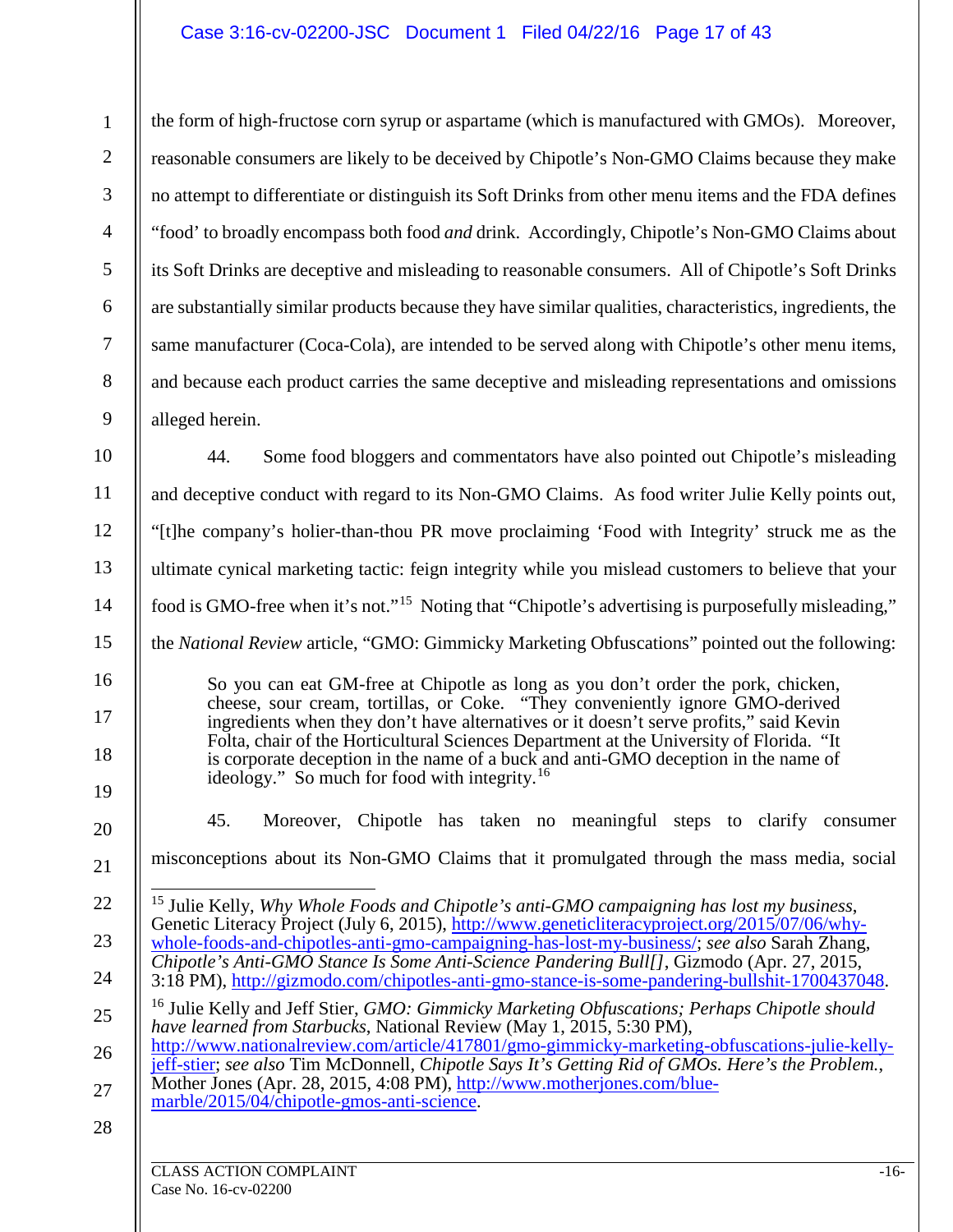#### Case 3:16-cv-02200-JSC Document 1 Filed 04/22/16 Page 18 of 43

1 2 3 4 5 6 7 8 9 10 11 12 13 14 15 16 media, its menus, on its store signage where its customers actually make their purchases, and in advertisements and on its billboards, both in stores and in print, which say "all" of the ingredients used in its food are "non-GMO". Instead, to attempt to unravel Chipotle's deception, a fast food consumer is purportedly required to log onto Chipotle's website and search it through the use of various links for further information. Customers are not obligated to search ingredient lists or websites for additional information for products that are otherwise advertised, marketed, or labeled in a deceptive or misleading way.<sup>17</sup> And, even if they were, Chipotle's website contains misleading and deceptive information, such as Chipotle's own contradictory and inconsistent usage of the term "non-GMO." For example, on its advertising it says "all" of its ingredients and "all our food" is "non-GMO" but on its website it only uses the term "Non-GMO" in connection with some ingredients and food like its "Corn Masa Flour," "Corn Starch," and "Baking Soda" but not with the vast majority of other ingredients such as its chicken, beef, sour cream, garlic, tomato, pork, black beans, etc. As a result, reasonable consumers attempting to discern Chipotle's own marketing representations and in-store information with supposed clarifications on its website are only likely to be further confused and deceived by Chipotle's conduct and its amorphous, misleading, inconsistent, self-interested definition of "Non-GMO."

17 18 19

20

21

22

46. Of course, as a restauranteur, Chipotle is well aware its customers are unlikely to have seen its website anyway because its fast-food consumers never need to visit Chipotle's website to buy food (as opposed to a purchase on Amazon.com for example), and are highly unlikely to seek out this information when simply deciding where to get lunch or dinner. Chipotle has purposefully chosen to only disclose further information about its Non-GMO Claims only on its website while concealing that information from its advertisements and in its stores in a way that amounts to conduct

- 23
- 24
- <span id="page-17-0"></span>25

26

27

 $17$  On February 22, 2016, the Ninth Circuit Court of Appeals clarified and extended its holding in *Williams v. Gerber Prods. Co*., 552 F.3d 934 (9th Cir. 2008), in overturning the District Court's decision in *Balser v. Hain Celestial Grp*., No. 13-cv-05604-MR, 2013 WL 6673617 (C.D. Cal. Dec. 18, 2013). *See Balser v. Hain Celestial Grp.*, No. 14-55074, \_\_\_ Fed. App'x \_\_\_, 2016 WL 696507 (9th Cir. Feb. 22, 2016).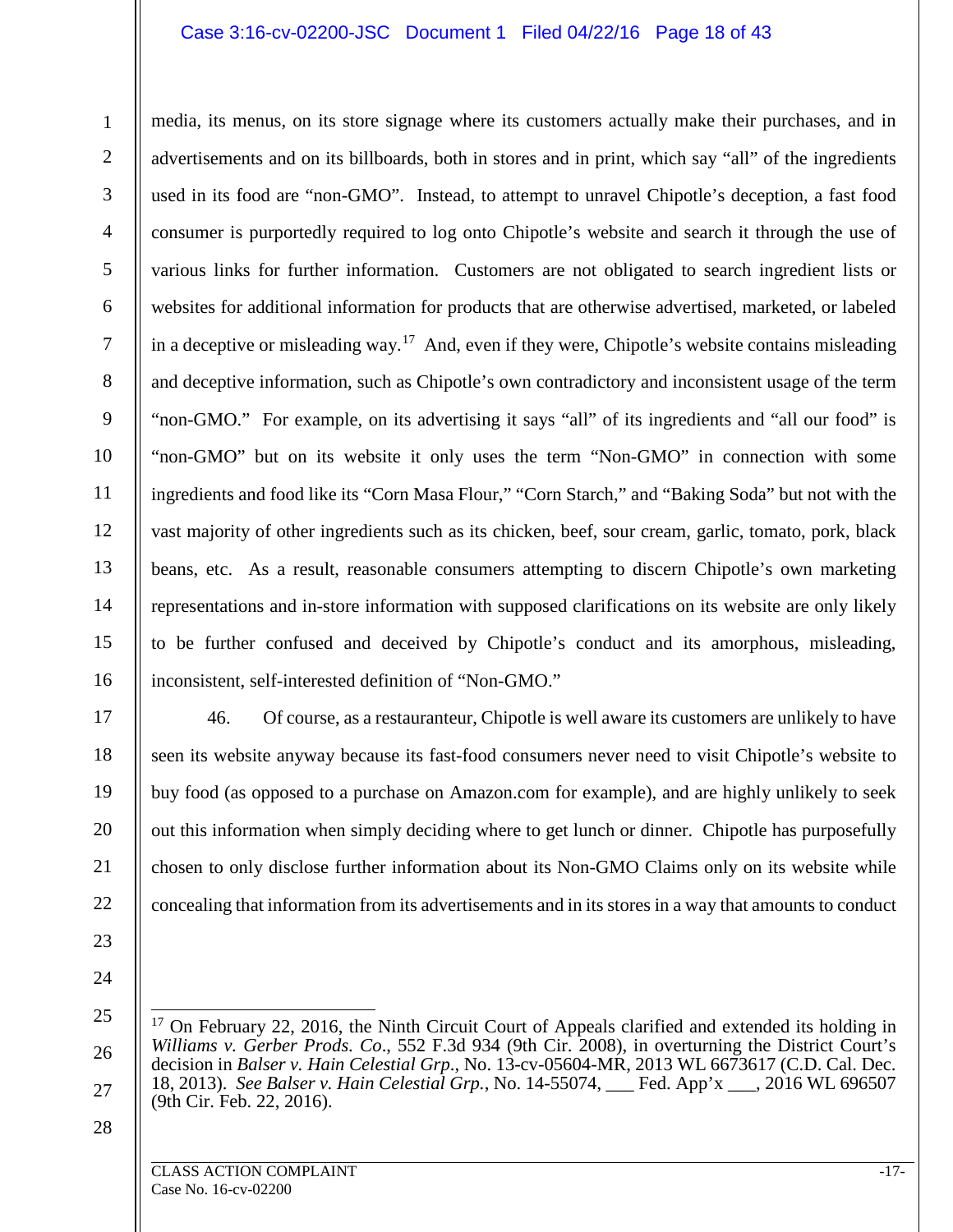purposefully intended, or at a minimum reasonably likely to, deceive consumers. As explained above, a "Chipotle meal was, and remains, the very definition of a GMO meal…."[18](#page-18-0)

1

2

3

4

5

6

7

8

9

10

11

12

### **E. Chipotle Had A Duty To Disclose to Plaintiffs and Class Members**

47. Chipotle is and remains under a duty to Plaintiffs and Class Members to disclose the true facts, as alleged herein. The duty to disclose the true facts arises because, as marketer and seller, Chipotle is in a superior position to know the true character and quality of its food in relation to its Non-GMO Claims and the true facts are not something that Plaintiffs and putative class members could, without reasonable diligence, have discovered independently prior to purchase. As a result of Chipotle's omissions about its Non-GMO Claims, conveyed directly through its announcements, statements, marketing and advertising campaigns, it has been able to charge consumers a significant price premium for its food over other fast-food restaurants by convincing consumers to pay for a purportedly superior product, as its advertising and marketing misleadingly convey.

13 14 15 16 17 18 19 20 21 22 48. Chipotle actively concealed and/or not disclosed material facts to Plaintiffs and the Classes about its Non-GMO claims as set forth herein that are material facts in that a reasonable person would have considered them important in deciding whether or not to purchase (or pay the same price for) Chipotle. Were Chipotle's Non-GMO Claims not material to consumers, Chipotle would not focus its marketing and advertising to claim that it is the first non-GMO and GMO-free fast-food restaurant, and Chipotle would not be able to charge customers premium prices for its purportedly "non-GMO" menu. Chipotle's deceptive and misleading Non-GMO claims, and its omissions regarding the true facts surrounding its Non-GMO Claims, have been, and continue to be, material to consumers, including Plaintiffs and other members of the putative classes, and Chipotle knows that its misleading and deceptive representations are material in nature.

23

24

49. Chipotle intentionally concealed and/or failed to disclose to consumers its Non-GMO Claims were deceptive and misleading as described in this Complaint for the purpose of inducing Plaintiffs and putative class members to act thereon. Plaintiffs and the putative class members

26

25

<span id="page-18-0"></span>27

 <sup>18</sup> Jon Entine, *Chipotle's GMO Gimmick Turned Them Into The Public Face Of Science Illiteracy*, Science 2.0 (May 5, 2015, 7:30 AM),

[http://www.science20.com/jon\\_entine/chipotles\\_gmo\\_gimmick\\_turned\\_them\\_into\\_the\\_public\\_fac](http://www.science20.com/jon_entine/chipotles_gmo_gimmick_turned_them_into_the_public_face_of_science_illiteracy-155328) e of science illiteracy-155328.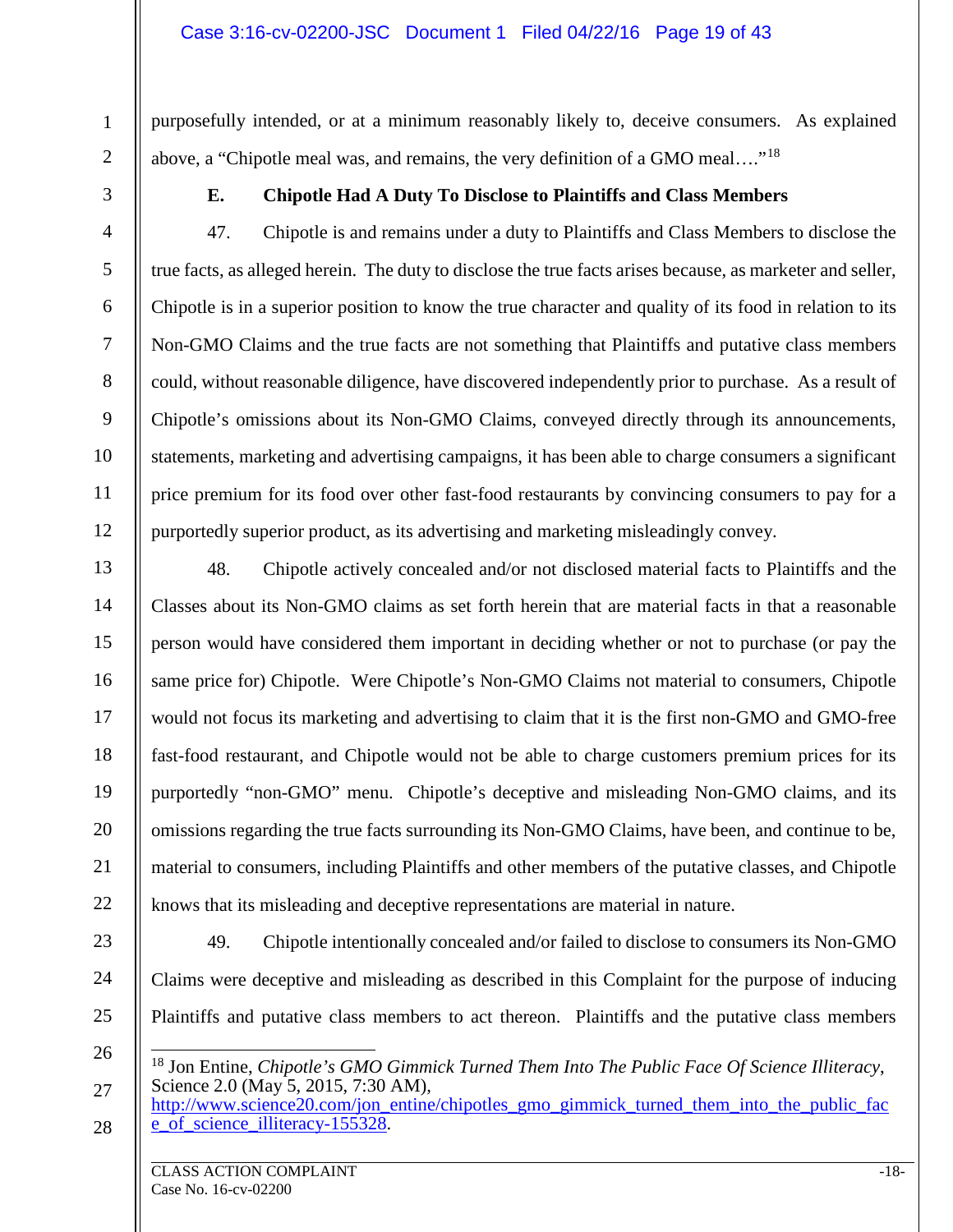#### Case 3:16-cv-02200-JSC Document 1 Filed 04/22/16 Page 20 of 43

justifiably acted upon, or relied upon to their detriment, the concealed and/or non-disclosed material facts as evidenced by their purchases at Chipotle. Had Plaintiffs known of the true character and quality of the ingredients used in Chipotle's restaurants, they and the putative class members would not have purchased (or would have paid less for) such products. As a direct and proximate cause of Chipotle's misconduct, Plaintiffs and the putative class members have suffered actual damages, Chipotle has been unjustly enriched, and Plaintiffs and class members are entitled to appropriate relief. Chipotle's conduct has been and is malicious, wanton and/or reckless and/or shows a reckless indifference to the interests and rights of others.

#### **PLAINTIFFS' EXPERIENCES**

10 11 12 13 14 15 16 17 18 19 20 21 22 23 24 25 26 27 50. Plaintiff Martin Schneider is a resident of Valley Village, California. He and his girlfriend Sandra Coller made regular Chipotle purchases during the Class Period at various locations, including most frequently at Chipotle's location at 5600 Van Nuys Blvd. in Van Nuys, California. During the Class Period he would usually purchase a chicken or beef burrito that included cheese, sour cream, and other condiments, and sometimes would order a side of chips and guacamole. He also sometimes purchased Coca-Cola beverages. Prior to his purchases, Plaintiff Schneider was aware of and was exposed to Chipotle's "Food With Integrity" campaign and believed that its food was a healthy non-GMO alternative to other fast food chains based on Chipotle's representations, which he understood to mean that Chipotle's menu did not contain GMOs and was not sourced from animals that were raised on GMO feed. In particular, Plaintiff Schneider was exposed to and relied on Chipotle's media campaign, the representation that Chipotle's menu was non-GMO and GMO free, having seen or heard advertisements, including store signage, that Chipotle used "only non-GMO ingredients," in deciding to continue his purchases at Chipotle. Plaintiff Schneider would not have purchased Chipotle's menu items at the price he had paid, or purchased it at all, had he known that Chipotle's non-GMO and GMO-free representations made were materially deceptive and misleading. Plaintiff Schneider stopped going to Chipotle after learning of its deceptive advertising and conduct but maintains an interest in continuing as a customer at Chipotle in the future if Chipotle eventually does have a non-GMO and GMO-free menu.

28

1

2

3

4

5

6

7

8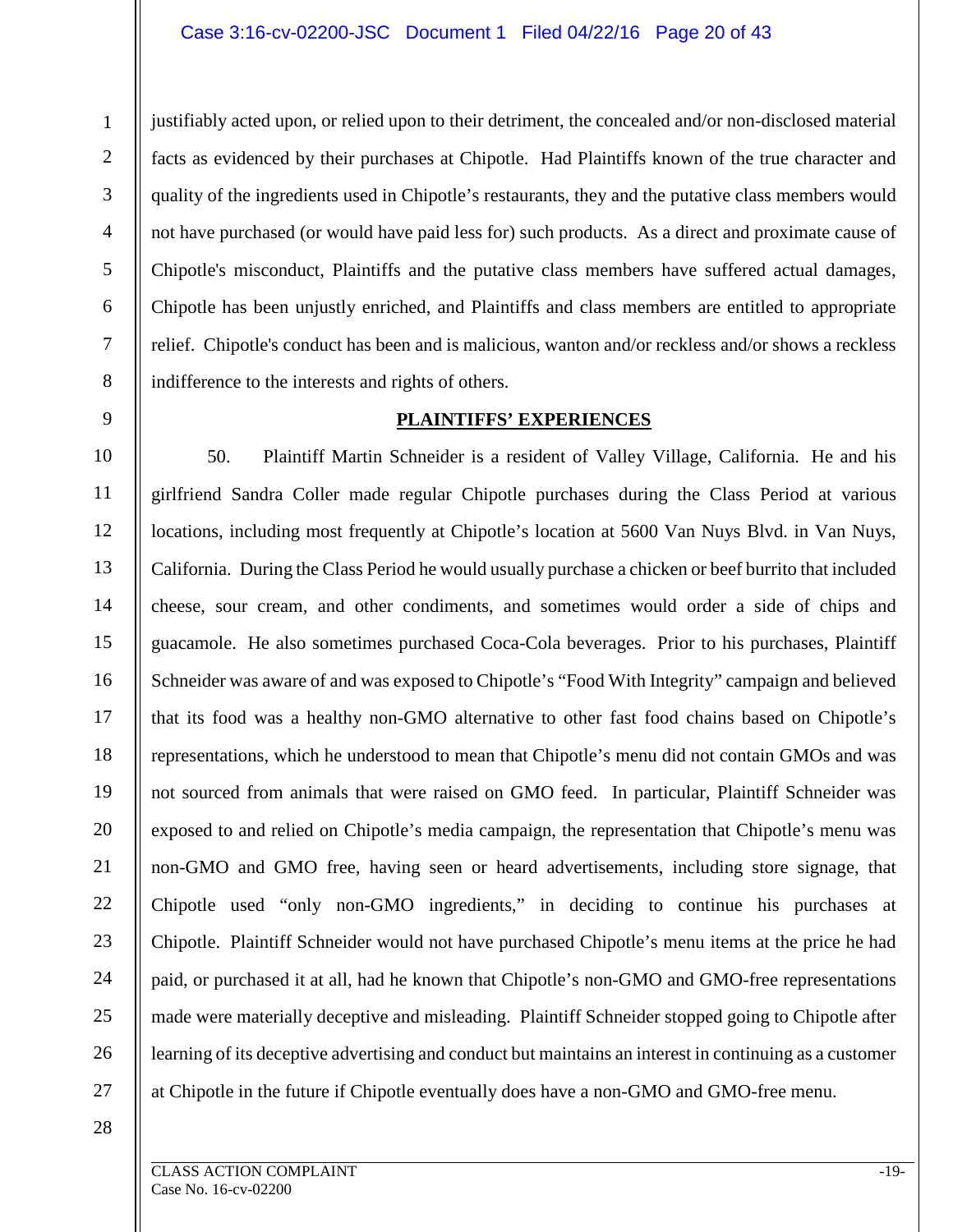#### Case 3:16-cv-02200-JSC Document 1 Filed 04/22/16 Page 21 of 43

1 2 3 4 5 6 7 8 9 10 11 12 13 14 15 16 17 18 19 20 21 22 23 24 51. Plaintiff Sarah Deigert is a resident of San Francisco, California. She made a few purchases during the Class Period, including at Chipotle's 211 Sutter Street location in San Francisco, California. One such purchase was made for herself on or about September 9, 2015, in the amount of \$10.77. During the Class Period she usually purchased a chicken burrito that included cheese, sour cream, and other condiments, but sometimes would get chicken or pork tacos with guacamole, cheese, and sour cream. On or about June 26, 2015, Plaintiff Deigert hosted a party for her co-workers and staff during which she made a purchase in the hundreds of dollars, some of which was reimbursed by her employer and the remainder she recalls paying cash for. For the party, Plaintiff Deigert ordered burritos that included chicken, pork, and beef, as well as cheese and sour cream and sides of corn chips and guacamole and salsa. Prior to her purchases, Plaintiff Deigert was aware of and was exposed to Chipotle's "Food With Integrity" campaign and believed that its food was a healthy non-GMO alternative to other fast food chains based on Chipotle's representations, which she understood to mean that Chipotle's menu did not contain GMOs and was not sourced from animals that were raised on GMO or genetically engineered feed. In particular, Plaintiff Deigert was exposed to and relied on Chipotle's media campaign, the representation that Chipotle's menu was non-GMO and GMO-free, having seen or heard advertisements, including store signage, that Chipotle used "only non-GMO ingredients," in deciding to continue her purchases at Chipotle. Plaintiff Deigert would not have purchased Chipotle's menu items at the price she had paid, or purchased it at all, had she known that Chipotle's non-GMO and GMO free representations made were materially deceptive and misleading. Plaintiff Deigert also would not have served Chipotle at her staff party had she known Chipotle was making misleading and deceptive claims about its menu. Plaintiff Deigert also sometimes makes purchases at Taco Bell, but understood when making purchases at Chipotle that she was paying premium prices for non-GMO and GMO-free food. Plaintiff Deigert maintains an interest in continuing as a customer at Chipotle in the future.

25 26

27 28

52. Plaintiff Laurie Reese is a resident of Whittier, California. She made purchases approximately twice a month during the Class Period at either Chipotle's 15528 Whittier Blvd. or 10121 Carmenita Road locations in Whittier, California. During the Class Period she regularly purchased chicken and beef burritos, tacos, and salad bowls that included cheese, sour cream, and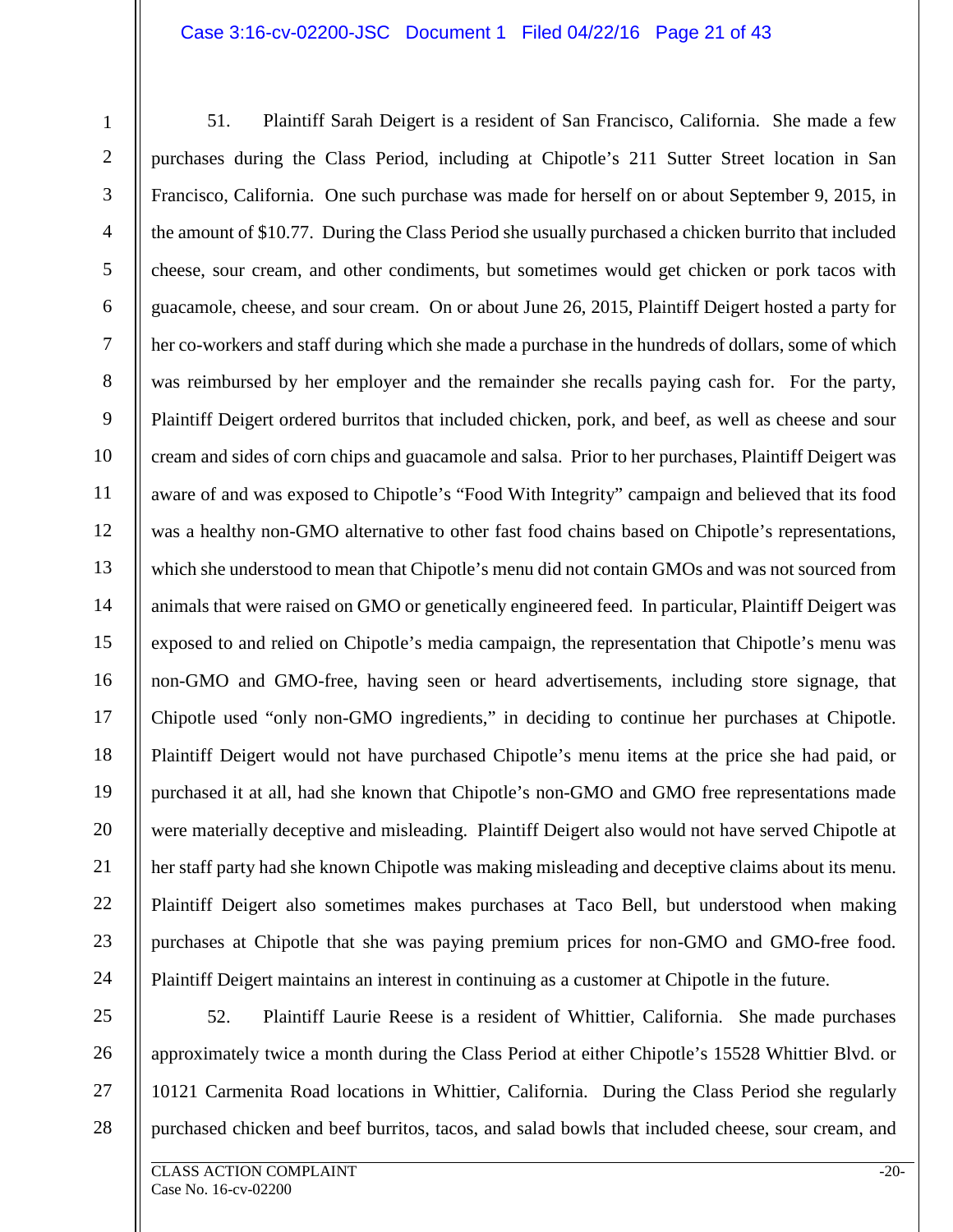#### Case 3:16-cv-02200-JSC Document 1 Filed 04/22/16 Page 22 of 43

9 13 other condiments. She also sometimes purchased a side of corn chips and guacamole and salsa. She sometimes paid cash and sometimes paid with a card. Prior to her purchases, Plaintiff Reese was aware of and was exposed to Chipotle's "Food With Integrity" campaign and believed that its food was a healthy non-GMO alternative to other fast food chains based on Chipotle's representations, which she understood to mean that Chipotle's menu did not contain GMOs and was not sourced from animals that were raised on GMO or genetically engineered feed. In particular, Plaintiff Reese was exposed to and relied on Chipotle's media campaign, the representation that Chipotle's menu was non-GMO and GMO-free, having seen or heard advertisements, including store signage, that Chipotle used "only non-GMO ingredients," in deciding to continue her purchases at Chipotle. Plaintiff Reese would not have purchased Chipotle's menu items at the price she had paid, or purchased it at all, had she known that Chipotle's non-GMO and GMO-free representations made were materially false and misleading. However, Plaintiff Reese maintains an interest in continuing as a customer at Chipotle in the future.

14 15 16 17 18 19 20 21 22 23 24 25 26 27 28 53. Plaintiff Theresa Gamage is a resident of Rockville, Maryland. She made regular purchases approximately once a week during the Class Period, including at Chipotle's 865 Rockville Pike and 564 N. Frederick Avenue locations in Maryland. She always pays in cash. During the Class Period she usually purchased a burrito bowl with chicken or beef that included cheese, sour cream, and other condiments. She sometimes purchased a side of corn chips and guacamole. Prior to her purchases, Plaintiff Gamage was aware of and was exposed to Chipotle's "Food With Integrity" campaign and believed that its food was a healthy non-GMO alternative to other fast food chains based on Chipotle's representations, which she understood to mean that Chipotle's menu did not contain GMOs and was not sourced from animals that were raised on GMO or genetically engineered feed. In particular, Plaintiff Gamage was exposed to and relied on Chipotle's media campaign, the representation that Chipotle's menu was non-GMO and GMO-free, having seen or heard advertisements, including store signage, that Chipotle used "only non-GMO ingredients," in deciding to continue her purchases at Chipotle. Plaintiff Gamage increased the frequency of her purchases from about once every two-three weeks to once a week after learning of Chipotle's claims that its menu was now non-GMO and GMO-free. Plaintiff Gamage would not have purchased

1

2

3

4

5

6

7

8

10

11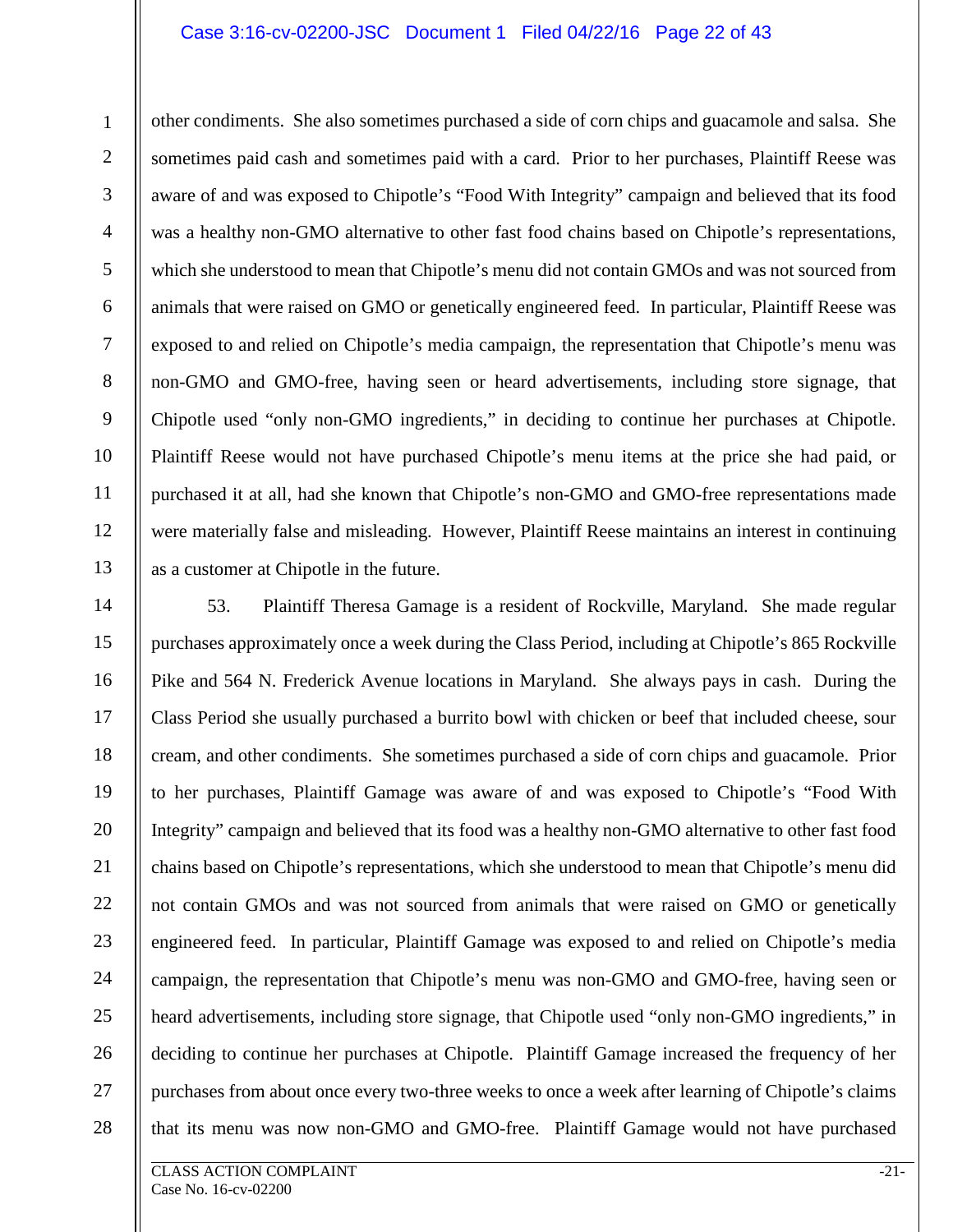#### Case 3:16-cv-02200-JSC Document 1 Filed 04/22/16 Page 23 of 43

Chipotle's menu items at the price she had paid, or purchased it at all, had she known that Chipotle's non-GMO and GMO-free representations made were materially deceptive and misleading. Plaintiff Gamage maintains an interest in continuing as a customer at Chipotle in the future but believes its conduct is misleading to consumers such as herself.

5 6 7 8 9 10 11 12 13 14 15 16 17 18 19 20 21 22 23 24 25 26 54. Plaintiff Tiffanie Zangwill is a resident of Melbourne, Florida. She made regular purchases approximately once a week at Chipotle for her and her son during the Class Period, including at Chipotle's 1563 W. New Haven Ave. location on Highway 192 in Melbourne, Florida. She usually, if not always, paid in cash. During the Class Period her and her son usually purchased chicken burritos with cheese and sour cream and other condiments. She sometimes purchased a side of corn chips and guacamole, and sometimes purchased soft drinks including Coca-Cola, Diet Coke and Sprite. Prior to her purchases, Plaintiff Zangwill was aware of and was exposed to Chipotle's "Food With Integrity" campaign and believed that its food was a healthy non-GMO alternative to other fast food chains based on Chipotle's representations, which she understood to mean that Chipotle's menu did not contain GMOs and was not sourced from animals that were raised on GMO or genetically engineered feed. In particular, Plaintiff Zangwill was exposed to and relied on Chipotle's media campaign, the representation that Chipotle's menu was non-GMO and GMO-free, having seen or heard articles, advertisements, including store signage, that Chipotle used "only non-GMO ingredients," in deciding to continue her purchases at Chipotle. Plaintiff Zangwill began frequenting Chipotle specifically after learning of Chipotle's claims that its menu was now non-GMO and GMO-free. Prior to that she would go to a Tijuana Flats restaurant which served similar items but was not non-GMO or GMO-free. Plaintiff Zangwill would not have purchased Chipotle's menu items at the price she had paid, or purchased it at all, had she known that Chipotle's non-GMO and GMO free representations made were materially deceptive and misleading. Plaintiff Zangwill has discontinued going to Chipotle since learning that its claims are deceptive and misleading because she feels duped, but she maintains an interest in continuing as a customer at Chipotle in the future should Chipotle actually have a GMO-free or non-GMO menu.

27

28

1

2

3

4

55. Plaintiff Nadia Parikka is a resident of Ardsley, New York. During the Class Period, she made at least eight purchases at Chipotle for herself, her husband, and two daughters, at Chipotle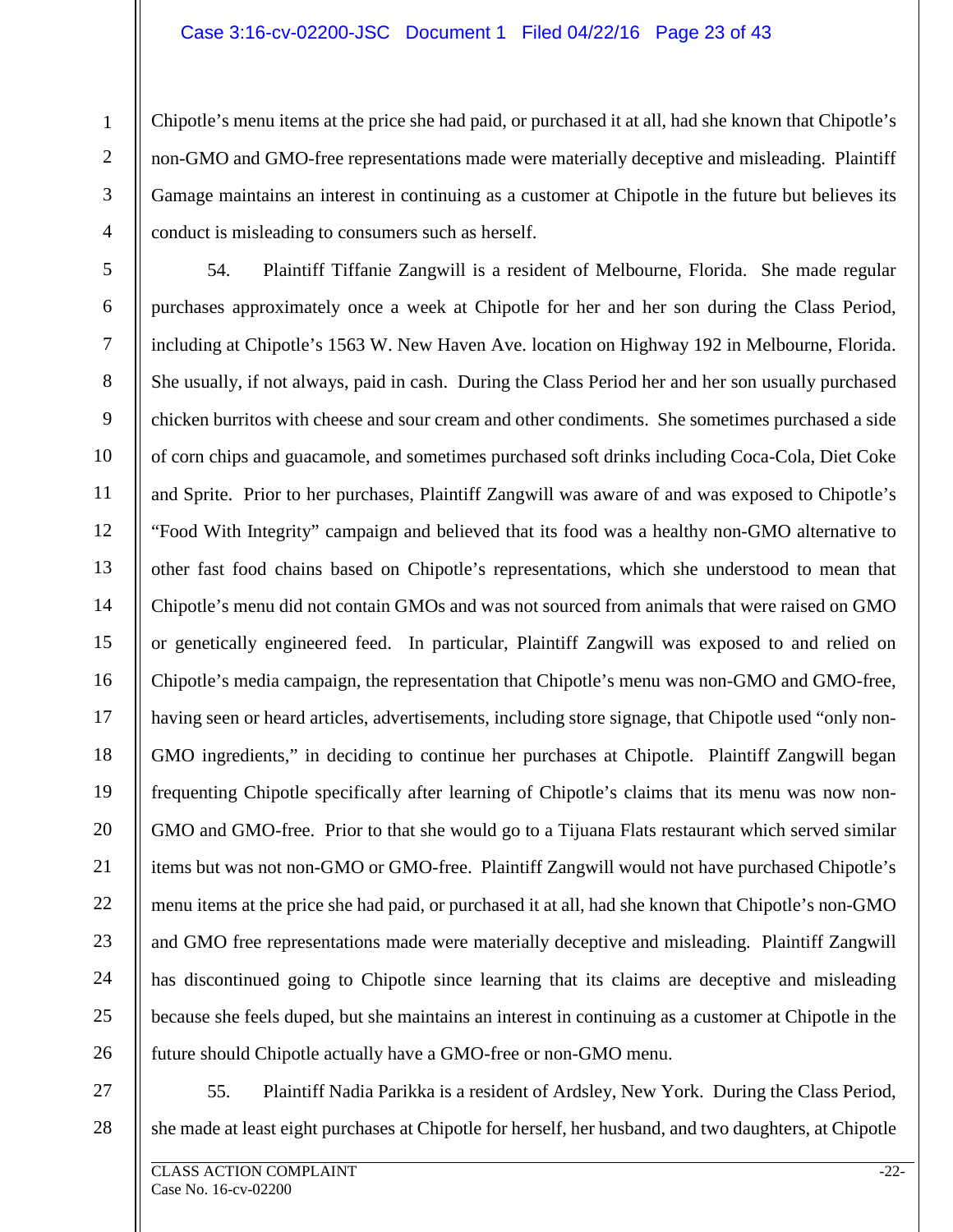#### Case 3:16-cv-02200-JSC Document 1 Filed 04/22/16 Page 24 of 43

1 2 3 4 5 6 7 8 9 10 11 12 13 14 15 16 17 18 19 20 restaurants located at 250 Main Street, White Plains, New York, and 5510 Xavier Drive, Yonkers, New York. During these visits, she paid by both cash or credit/debit card. During the Class Period, her and her family usually purchased burritos and bowls (chicken, steak and vegetables) along with cheese, sour cream and other condiments. She also purchased soft drinks including Coca-Cola, Diet Coke and Sprite. Prior to her purchases, Plaintiff Parikka was aware of and was exposed to Chipotle's "Food With Integrity" campaign and believed that its food was a healthy non-GMO alternative to other fast food chains based on Chipotle's representations, which she understood to mean that Chipotle's menu did not contain GMOs and was not sourced from animals that were raised on GMO or genetically engineered feed. In particular, Plaintiff Parikka was exposed to and relied on Chipotle's media campaign, the representation that Chipotle's menu was non-GMO and GMOfree, having seen or heard articles, advertisements, including store signage, that Chipotle used "only non-GMO ingredients," in deciding to continue her purchases at Chipotle. Plaintiff Parikka began frequenting Chipotle specifically after learning of Chipotle's claims that its menu was now non-GMO and GMO-free. Plaintiff Parikka would not have purchased Chipotle's menu items at the price she had paid, or purchased it at all, had she known that Chipotle's non-GMO and GMO-free representations made were materially deceptive and misleading. Plaintiff Parikka has discontinued going to Chipotle since learning that its claims are deceptive and misleading because she feels duped, but she maintains an interest in continuing as a customer at Chipotle in the future should Chipotle actually have a GMO-free or non-GMO menu.

#### **CLASS ACTION ALLEGATIONS**

21 22 23 56. Plaintiffs Schneider, Deigert, and Reese ("California Plaintiffs") bring a class action pursuant to Rule 23 of the Federal Rules of Civil Procedure on behalf of themselves and all members of the following class (the "California Class"):

> All persons residing in California, during the period April 27, 2015 to the present, who purchased and/or paid for Chipotle's Food Products.<sup>[19](#page-23-0)</sup>

<span id="page-23-0"></span>28 <sup>19</sup> "Food Products" hereinafter means Chipotle's Meat Products, Dairy Products, and/or Soft Drinks.

24

25

26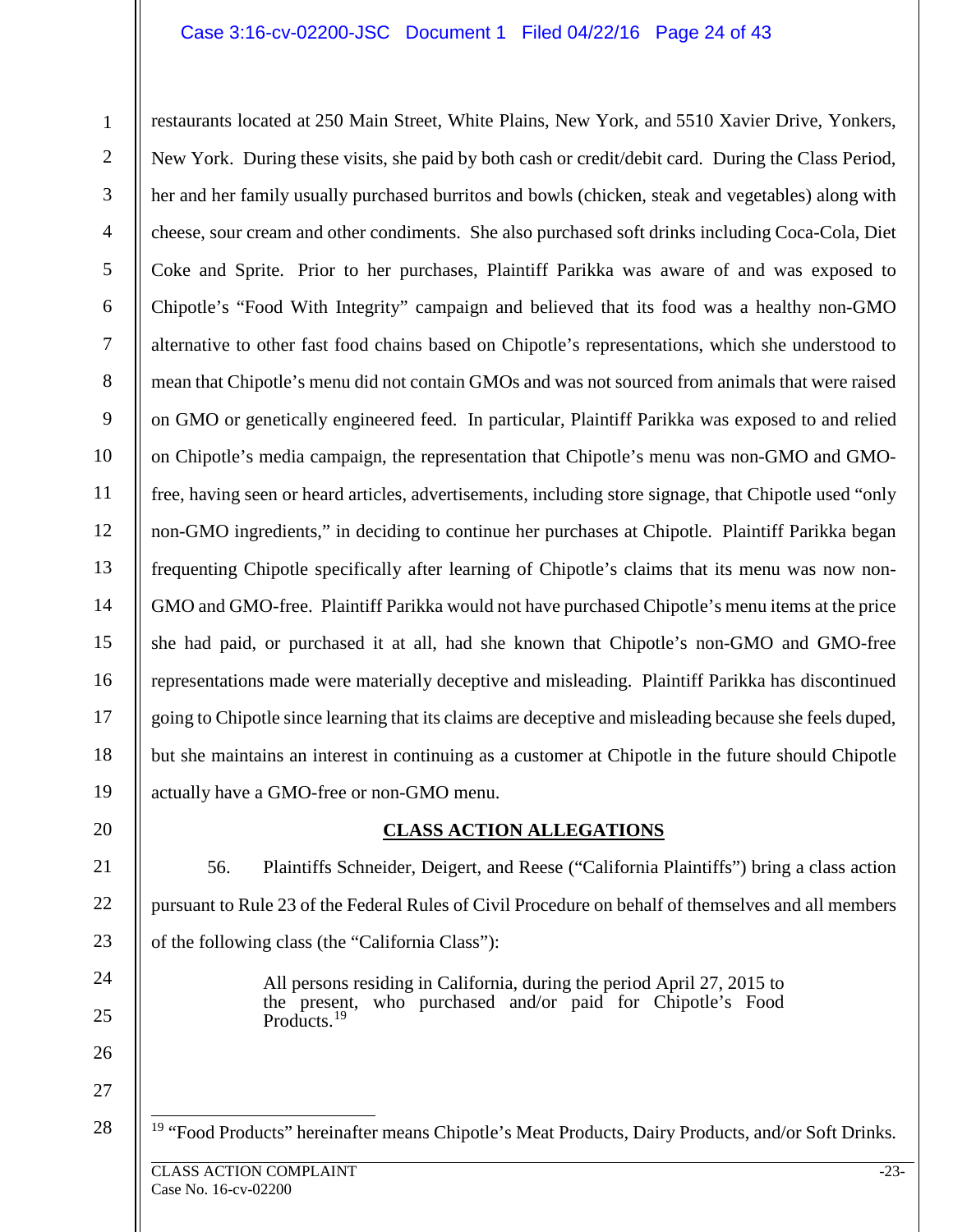|                |                                                                                                          | Case 3:16-cv-02200-JSC Document 1 Filed 04/22/16 Page 25 of 43                                                                             |  |
|----------------|----------------------------------------------------------------------------------------------------------|--------------------------------------------------------------------------------------------------------------------------------------------|--|
| $\mathbf{1}$   | 57.                                                                                                      | Plaintiff Gamage brings a class action pursuant to Rule 23 of the Federal Rules of                                                         |  |
| $\overline{2}$ |                                                                                                          | Civil Procedure on behalf of herself and all members of the following class (the "Maryland Class"):                                        |  |
| 3              |                                                                                                          | All persons residing in Maryland, during the period April 27, 2015 to                                                                      |  |
| 4              |                                                                                                          | the present, who purchased and/or paid for Chipotle Food Products.                                                                         |  |
| 5              | 58.                                                                                                      | Plaintiff Zangwill brings a class action pursuant to Rule 23 of the Federal Rules of                                                       |  |
| 6              | Civil Procedure on behalf of herself and all members of the following class (the "Florida Class"):       |                                                                                                                                            |  |
| 7<br>8         |                                                                                                          | All persons residing in Florida, during the period April 27, 2015 to the<br>present, who purchased and/or paid for Chipotle Food Products. |  |
| 9              | 59.                                                                                                      | Plaintiff Parikka brings a class action pursuant to Rule 23 of the Federal Rules of                                                        |  |
| 10             |                                                                                                          | Civil Procedure on behalf of herself and all members of the following class (the "New York"):                                              |  |
| 11             |                                                                                                          | All persons residing in New York, during the period April 27, 2015 to                                                                      |  |
| 12             |                                                                                                          | the present, who purchased and/or paid for Chipotle Food Products.                                                                         |  |
| 13             | 60.                                                                                                      | Excluded from the California, Maryland, Florida and New York Classes (collectively                                                         |  |
| 14             |                                                                                                          | "Class" or "Classes") are: (1) any Judge or Magistrate presiding over this action and members of                                           |  |
| 15             | their families; (2) Chipotle, Chipotle's subsidiaries, parents, successors, predecessors, and any entity |                                                                                                                                            |  |
| 16             |                                                                                                          | in which Chipotle has a controlling interest, and its current or former employees, officers, and                                           |  |
| 17             |                                                                                                          | directors; (3) counsel for Plaintiffs and Chipotle; and (4) legal representatives, successors, or assigns                                  |  |
| 18             |                                                                                                          | of any such excluded persons.                                                                                                              |  |
| 19             | 61.                                                                                                      | The Classes meet all of the criteria required by Federal Rule of Civil Procedure 23(a).                                                    |  |
| 20             | 62.                                                                                                      | Numerosity: The Class members are so numerous that joinder of all members is                                                               |  |
| 21             |                                                                                                          | impracticable. Though the exact number and identities of Class members are unknown at this time,                                           |  |
| 22             |                                                                                                          | Chipotle's sales as of December 31, 2015 resulted in revenues of \$1.5 billion. Moreover, Defendant                                        |  |
| 23             | has over 1,970 restaurants throughout the United States, with approximately 351 restaurants in           |                                                                                                                                            |  |
| 24             | California, 70 restaurants in Maryland, 116 restaurants in Florida, and 115 in New York. Based on        |                                                                                                                                            |  |
| 25             |                                                                                                          | these figures, it appears that the membership of the Classes is in the tens of thousands. The identities                                   |  |
| 26             |                                                                                                          | of Class members are also ascertainable through records of store purchases and store patronage,                                            |  |
| 27             |                                                                                                          | social media accounts, publication notice, self-identification, and other means.                                                           |  |
| 28             |                                                                                                          |                                                                                                                                            |  |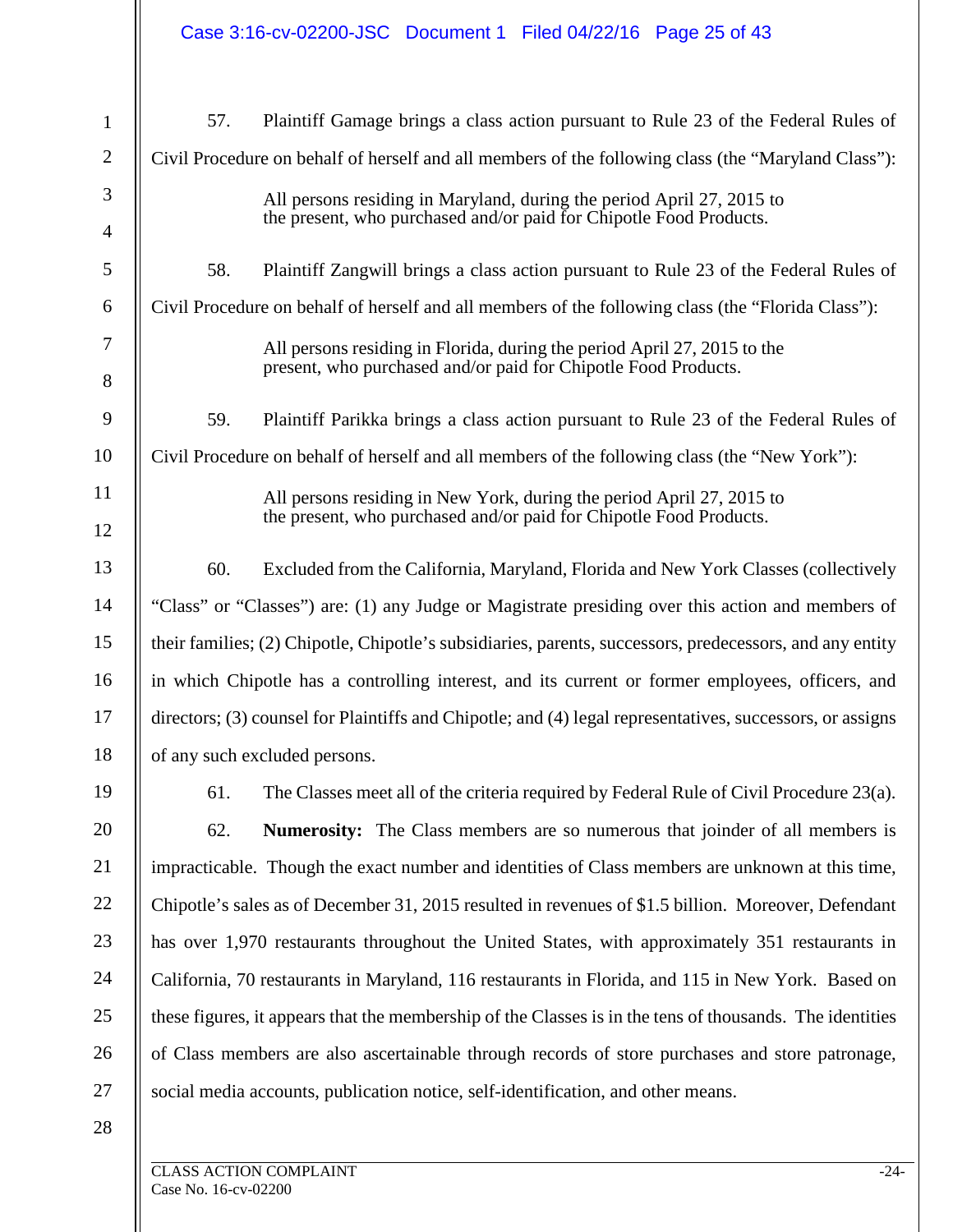# Case 3:16-cv-02200-JSC Document 1 Filed 04/22/16 Page 26 of 43

| $\mathbf{1}$   | <b>Commonality:</b> Common questions of law and fact exist as to all Class members.<br>63.              |  |                                                       |
|----------------|---------------------------------------------------------------------------------------------------------|--|-------------------------------------------------------|
| $\overline{2}$ | These common questions of law or fact predominate over any questions affecting only individual          |  |                                                       |
| 3              | members of the Classes. Common questions include, but are not limited to, the following:                |  |                                                       |
| $\overline{4}$ | Whether Chipotle's Non-GMO Claims violated California, Maryland, Florida,<br>(a)                        |  |                                                       |
| 5              | and New York consumer protection statutes;                                                              |  |                                                       |
| 6              | Whether Chipotle concealed or omitted material information from Plaintiffs<br>(b)                       |  |                                                       |
| $\tau$         | and Class members concerning its Non-GMO Claims;                                                        |  |                                                       |
| $8\,$          | Whether Chipotle's Non-GMO Claims constitute intentional or negligent<br>(c)                            |  |                                                       |
| 9              | misrepresentations;                                                                                     |  |                                                       |
| 10             | Whether Chipotle was unjustly enriched by its unlawful conduct regarding its<br>(d)                     |  |                                                       |
| 11             | Non-GMO Claims;                                                                                         |  |                                                       |
| 12             | Whether Plaintiffs and Class Members have been injured by virtue of<br>(e)                              |  |                                                       |
| 13             | Chipotle's unlawful conduct regarding its Non-GMO Claims;                                               |  |                                                       |
| 14             | Whether Plaintiffs and Class Members are entitled to restitution or other relief<br>(f)                 |  |                                                       |
| 15             | from Chipotle, and if so, in what amounts;                                                              |  |                                                       |
| 16             | Whether Plaintiffs and Class members are entitled to monetary damages and,<br>(g)                       |  |                                                       |
| 17             | if so, what is the measure of those damages; and                                                        |  |                                                       |
| 18             | Whether Class members are entitled to injunctive and/or declaratory relief.<br>(h)                      |  |                                                       |
| 19             | Common sources of evidence may also be used to demonstrate Chipotle's unlawful<br>64.                   |  |                                                       |
| 20             | conduct on a class-wide basis, including, but not limited to documents and testimony about its public   |  |                                                       |
| 21             | statements, advertising, marketing, and other media; Chipotle's records of the factual basis for its    |  |                                                       |
| 22             | Non-GMO Claims; testing and other methods that can prove or disprove Chipotle's conduct                 |  |                                                       |
| 23             | regarding its Non-GMO Claims was unlawful; and records of sales and transactions.                       |  |                                                       |
| 24             | <b>Typicality:</b> Plaintiffs' claims are typical of the claims of the respective Classes they<br>65.   |  |                                                       |
| 25             | seek to represent, in that the named Plaintiffs and all members of the proposed Classes have suffered   |  |                                                       |
| 26             | similar injuries as a result of the same practices alleged herein. Plaintiffs have no interests adverse |  |                                                       |
| 27             |                                                                                                         |  | to the interests of the other members of the Classes. |
| 28             |                                                                                                         |  |                                                       |
|                | <b>CLASS ACTION COMPLAINT</b>                                                                           |  | $-25-$                                                |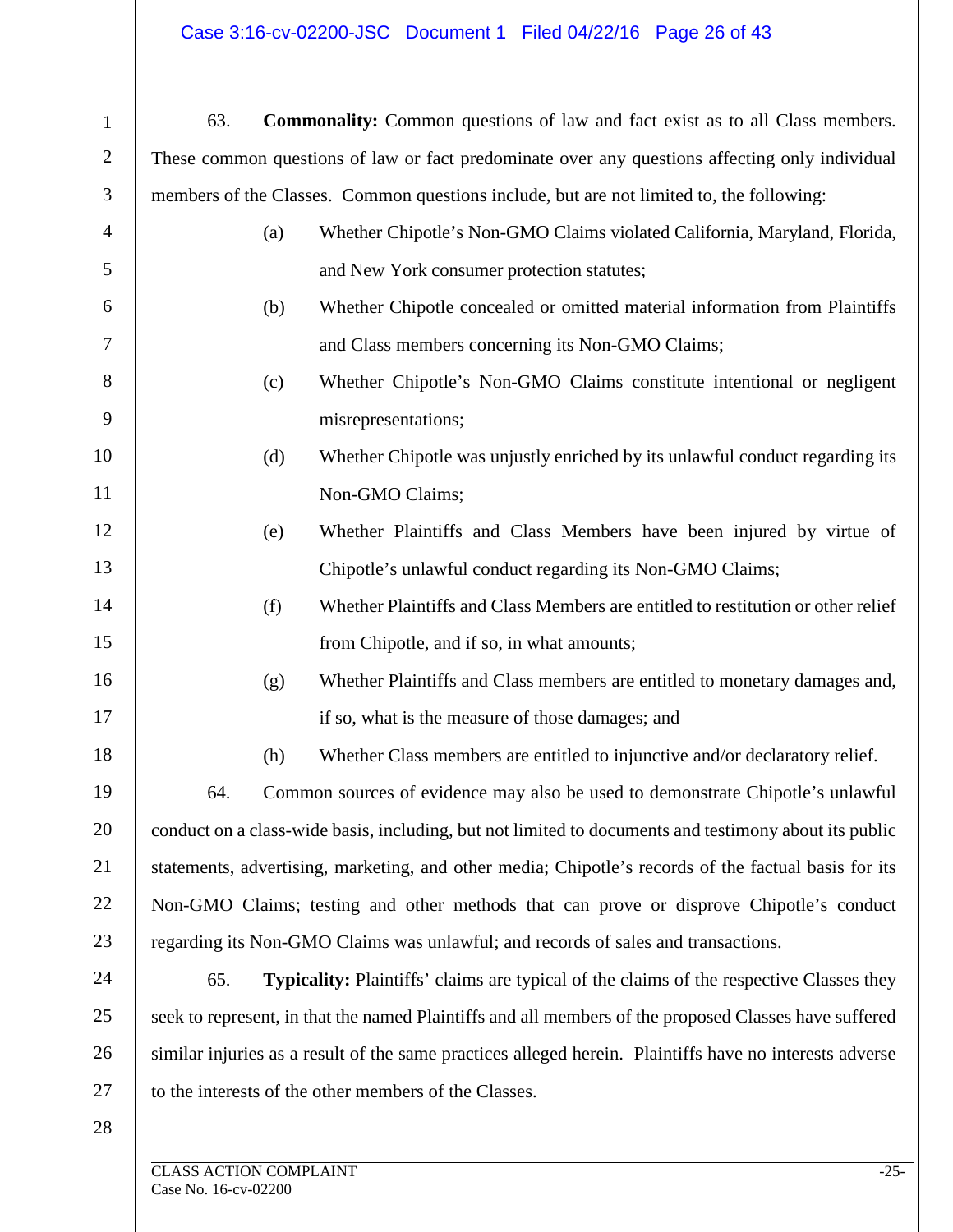#### Case 3:16-cv-02200-JSC Document 1 Filed 04/22/16 Page 27 of 43

66. **Adequacy:** Plaintiffs will fairly and adequately protect the interests of the Classes, and have retained attorneys well experienced in class actions and complex litigation as their counsel, including cases alleging consumer protection claims arising from corporate conduct that is deceptive and misleading to consumers.

14 15 16 18 67. The Classes also satisfy the criteria for certification under Federal Rule of Civil Procedure 23(b) and 23(c). Among other things, Plaintiffs aver that the prosecution of separate actions by the individual members of the proposed classes would create a risk of inconsistent or varying adjudication which would establish incompatible standards of conduct for Chipotle; that the prosecution of separate actions by individual class members would create a risk of adjudications with respect to them which would, as a practical matter, be dispositive of the interests of other class members not parties to the adjudications, or substantially impair or impede their ability to protect their interests; that Chipotle has acted or refused to act on grounds that apply generally to the proposed classes, thereby making final injunctive relief or declaratory relief described herein appropriate with respect to the proposed classes as a whole; that questions of law or fact common to the Classes predominate over any questions affecting only individual members and that class action treatment is superior to other available methods for the fair and efficient adjudication of the controversy which is the subject of this action. Plaintiffs also aver that certification of one or more subclasses or issues may be appropriate for certification under Federal Rule of Civil Procedure 23(c). Plaintiffs further state that the interests of judicial economy will be served by concentrating litigation concerning these claims in this Court, and that the management of the Classes will not be difficult.

1

2

3

4

5

6

7

8

9

10

11

12

13

17

19

20

68. Plaintiffs and other members of the Classes have suffered damages as a result of Chipotle's unlawful and wrongful conduct. Absent a class action, Chipotle will retain substantial funds received as a result of its wrongdoing, and such unlawful and improper conduct shall, in large measure, not go remedied. Absent a class action, the members of the Class will not be able to effectively litigate these claims and will suffer further losses, as Chipotle will be allowed to continue such conduct with impunity and retain the proceeds of its ill-gotten gains.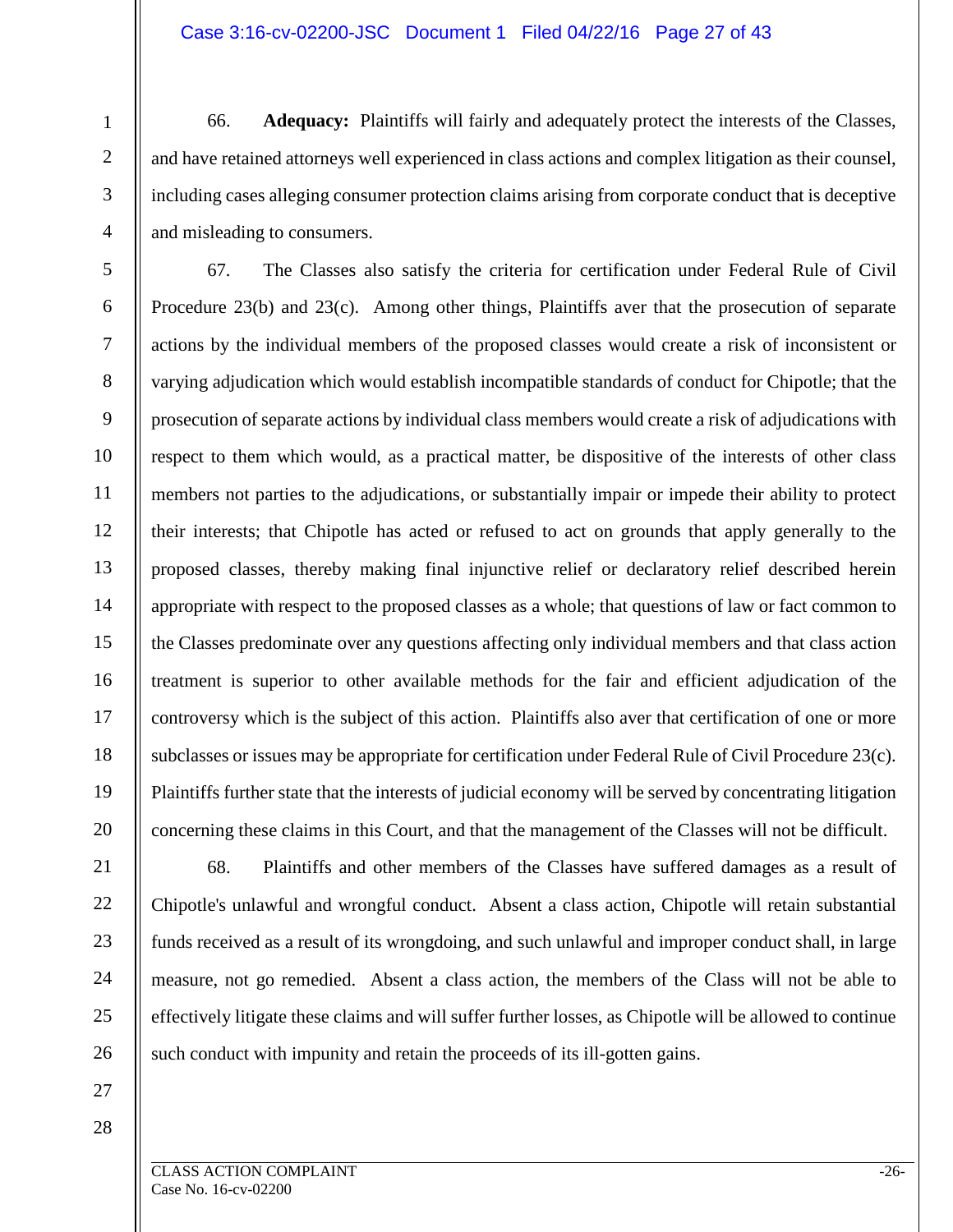### **CLAIMS FOR RELIEF COUNT I**

# **Violation of the California Consumer Legal Remedies Act, Cal. Civil Code §§ 1750,** *et seq***. On Behalf of the California Class**

69. California Plaintiffs reallege each and every allegation contained above, and incorporate by reference all other paragraphs of this Complaint as if fully set forth herein. California Plaintiffs bring this claim on behalf of the California Class.

70. The California Consumer Legal Remedies Act ("CLRA"), Civil Code section 1750, *et seq.*, was designed and enacted to protect consumers from unfair and deceptive business practices. To this end, the CLRA sets forth a list of unfair and deceptive acts and practices in Civil Code section 1770.

71. The CLRA applies to Chipotle's actions and conduct described herein because it extends to the transactions involving the sale of goods or services for personal, family, or household use within the meaning of Civil Code section 1761.

72. At all relevant times, California Plaintiffs and members of the California Class were "consumers" as that term is defined in Civil Code section 1761(d).

73. Chipotle's practices in connection with the marketing and sale of its Food Products violate the CLRA in at least the following respects:

> a) In violation of section 1770(a)(5), Chipotle's Non-GMO Claims knowingly misrepresented the character, ingredients, uses and benefits of its products and menu;

> b) In violation of section 1770(a)(7), Chipotle's Non-GMO Claims represented that its products and menu are of a particular standard, quality or grade, which they are not; and

> c) In violation of section 1770(a)(9), Chipotle knowingly advertised its Non-GMO Claims regarding its menu and products with the intent not to sell the products as advertised.

# 10 11 12 13 14 15 16 17 18 19 20 21 22 23 24 25 26 27 28

1

2

3

4

5

6

7

8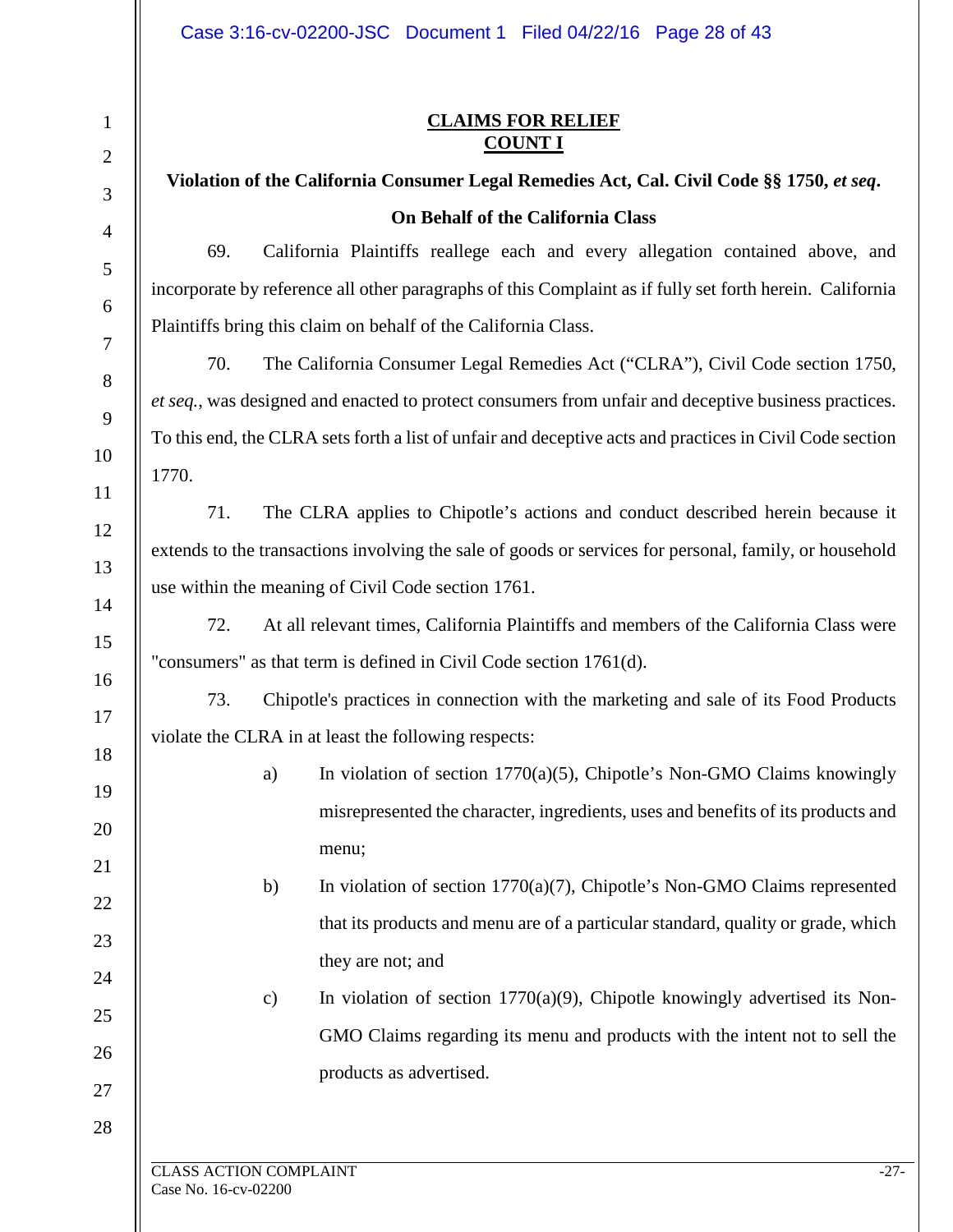#### Case 3:16-cv-02200-JSC Document 1 Filed 04/22/16 Page 29 of 43

74. As set forth above, Chipotle's Non-GMO claims are deceptive and misleading to reasonable consumers in violation of the CLRA because: (1) Chipotle's Meat Products have been raised on GMO or genetically engineered feed and are not "non-GMO"; (2) Chipotle's Dairy Products are sourced from cows raised on GMO or genetically engineered feed and are not "non-GMO"; and (3) Chipotle's Soft Drinks contain GMOs and are not "non-GMO". Moreover, Chipotle intentionally does not disclose any of this information to consumers in its restaurants or on its menus.

75. By way of the foregoing, Chipotle engaged in the knowing concealment, suppression, and omission of material facts with intent that others act upon such concealment, suppression, and omission, in connection with the sale and advertisement of its goods and services. Through Chipotle's uniform concealment and suppression of material facts, Chipotle engaged in misleading and deceptive conduct that created a likelihood of confusion or misunderstanding on the part of California Plaintiffs and Class members.

76. Chipotle's conduct described here in was undertaken in transactions intended to result and which did result in the purchase of its products by consumers, which caused harm to California Plaintiffs and Class members who would not have purchased (or paid as much for) its Chipotle's products had they known the truth. California Plaintiffs were in fact injured by purchasing or overpaying for Chipotle's products.

77. The CLRA is, by its express terms, a cumulative remedy, such that remedies under its provisions can be awarded in addition to those provided under separate statutory schemes and/or common law remedies, such as those alleged in the other Counts of this Complaint. *See* Cal. Civ. Code § 1752.

22 23 24 25 78. In accordance with Civil Code section 1780, California Plaintiffs and Class members seek injunctive and equitable relief for Chipotle's violations of the CLRA necessary to bring them in compliance with the CLRA by, among other things, discontinuing the dissemination of its deceptive, and misleading Non-GMO Claims.<sup>[20](#page-28-0)</sup>

26

1

2

3

4

5

6

7

8

9

10

11

12

13

14

15

16

17

18

19

20

<span id="page-28-0"></span><sup>27</sup> 28 <sup>20</sup> Courts in this District are divided as to whether plaintiffs lack Article III standing to assert injunctive relief under the CLRA. To the extent this Court finds that Plaintiffs lack Article III standing, Plaintiffs respectfully disagree and assert claims for injunctive relief, including in order to maintain an appropriate record for appeal, if necessary.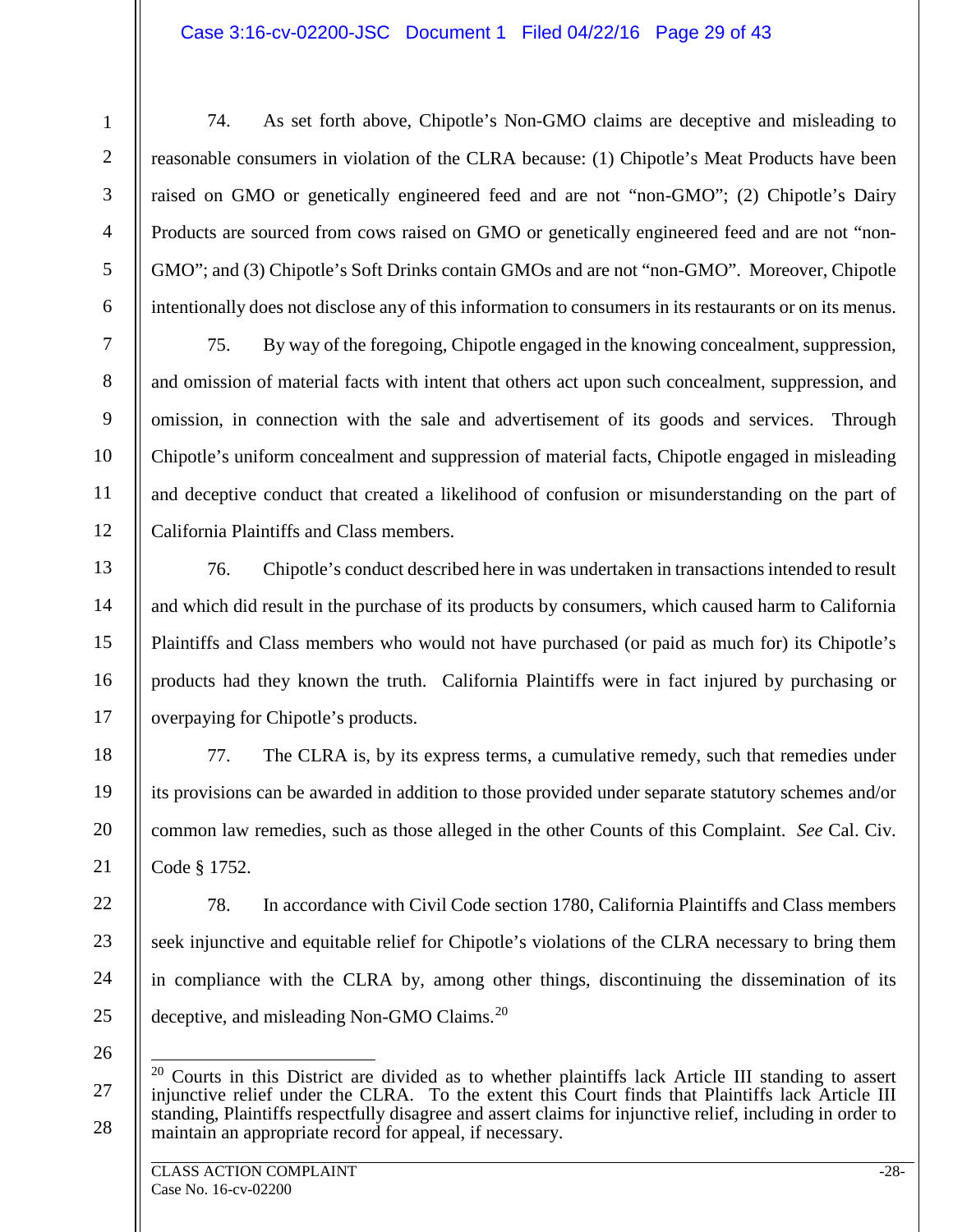#### Case 3:16-cv-02200-JSC Document 1 Filed 04/22/16 Page 30 of 43

79. In accordance with Civil Code section 1780, the California Plaintiffs served a notice pursuant to Civil Code section 1782 on Chipotle, via a certified letter, return receipt requested, requesting appropriate relief on or about March 14, 2016. Chipotle failed to respond to California Plaintiffs' demand and fully satisfy the requirements therein to bring their conduct into compliance with the law and provide California Plaintiffs and the Class the relief requested under the CLRA. Accordingly, California Plaintiffs request actual and punitive damages for Chipotle's conduct alleged in this Complaint.

80. California Plaintiffs also request attorneys' fees and costs provided in Civil Code section 1780, as well as any other relief the Court deems appropriate provided in Civil Code section 1780 and the Prayer for Relief.

#### **COUNT II**

# **Violation of California False Advertising Law, Cal. Bus. & Prof. Code §§ 17500,** *et seq.* **On Behalf of the California Class**

81. California Plaintiffs reallege each and every allegation contained above, and incorporate by reference all other paragraphs of this Complaint as if fully set forth herein. California Plaintiffs bring this claim on behalf of the California Class.

82. Each of the above deceptive and misleading advertising practices of Chipotle set forth above constitutes untrue or misleading advertising under the California False Advertising Law ("FAL"). Cal. Bus. & Prof. Code §§ 17500, *et seq.*

20 21 22 23 24 25 26 27 28 83. At all material times, Chipotle's statement, marketing, and advertising materials misrepresented or omitted to state material facts regarding Chipotle's Non-GMO Claims as set forth herein this Complaint. Chipotle is disseminating statements, marketing and advertising concerning its Non-GMO Claims that are unfair, untrue, deceptive, or misleading within the meaning of California Business & Professions Code section 17500, *et seq.* Chipotle's acts and practices have deceived and/or are likely to continue to deceive California Plaintiffs, members of the Class, and the public. As set forth above, Chipotle's Non-GMO claims are deceptive and misleading to reasonable consumers because: (1) Chipotle's Meat Products have been raised on GMO or genetically engineered feed and are not "non-GMO"; (2) Chipotle's Dairy Products are sourced from cows raised

1

2

3

4

5

6

7

8

9

10

11

12

13

14

15

16

17

18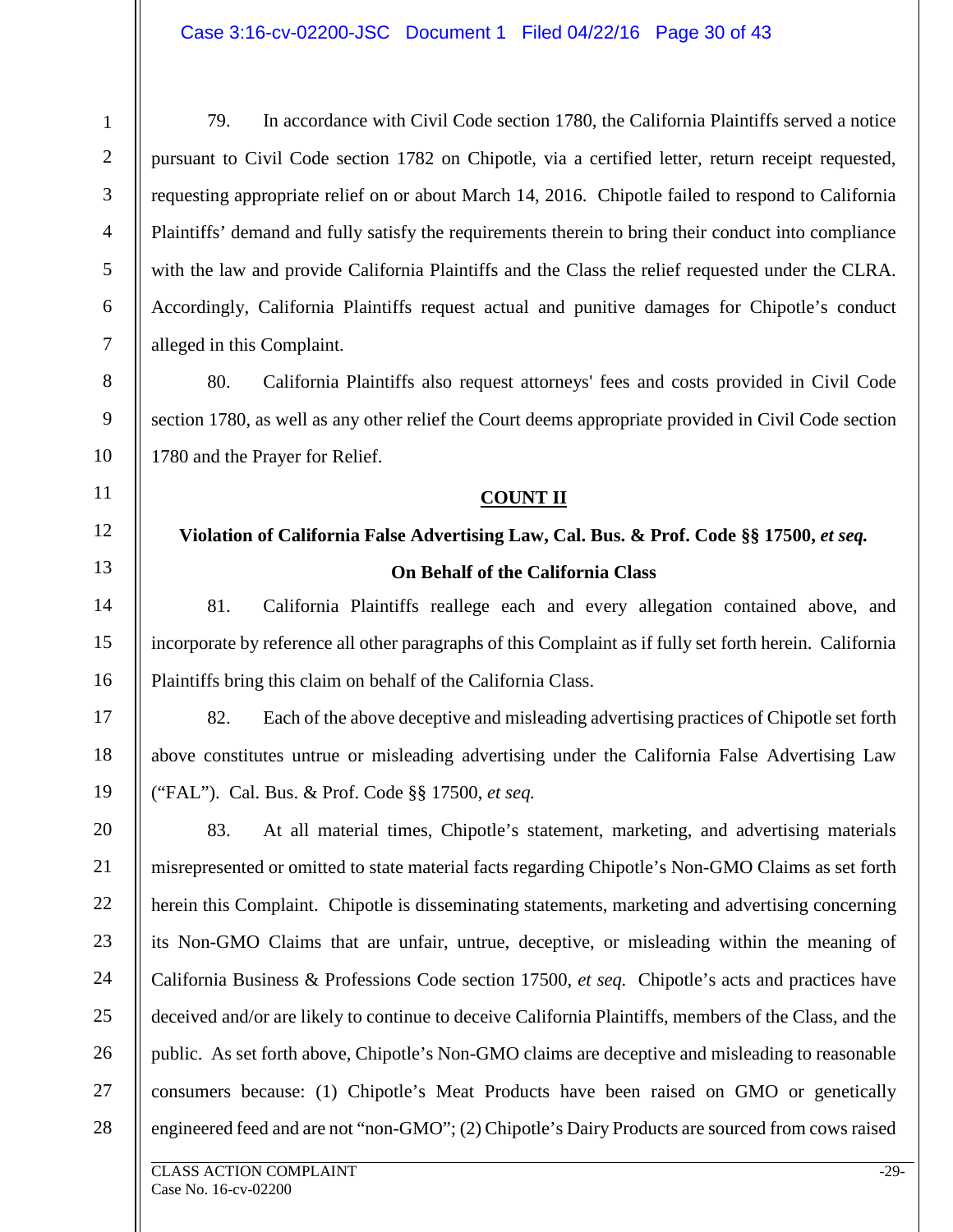on GMO or genetically engineered feed and are not "non-GMO"; and (3) Chipotle Soft Drinks contain GMOs and are not "non-GMO". Moreover, Chipotle intentionally does not disclose any of this information to consumers in its restaurants or on its menus.

84. In making and disseminating the statements alleged herein, Chipotle knew or should have known its advertisements were deceptive and misleading. California Plaintiffs and members of the Class based their decisions to purchase Chipotle's products because of Chipotle's misrepresentations and omissions of material facts.

85. California Plaintiffs and Class members are entitled to relief, including enjoining Chipotle to cease and desist from engaging in the practices described herein, as well as a declaration of rights that Chipotle's Non-GMO Claims are deceptive and misleading.

#### **COUNT III**

# **Violation of California Unfair Competition Law, Cal. Bus. & Prof. Code §§ 17200,** *et seq.* **On Behalf of the California Class**

86. California Plaintiffs reallege each and every allegation contained above, and incorporate by reference all other paragraphs of this Complaint as if fully set forth herein. California Plaintiffs bring this claim on behalf of the California Class.

87. Chipotle has engaged in unfair competition within the meaning of California Business & Professions Code section 17200, *et seq.*, because Chipotle's conduct is unlawful, misleading and unfair as herein alleged.

88. California Plaintiffs, the members of the Class, and Chipotle are a "person" or "persons," within the meaning of Section 17201 of the California Unfair Competition Law ("UCL").

22 23 24 25 89. The UCL prohibits any unlawful, unfair, or fraudulent business practices or acts. Chipotle's conduct, as alleged herein, constitutes an unlawful, unfair and fraudulent business practice that occurred in connection with the marketing, advertisement and sale of its products. As set forth above, Chipotle's Non-GMO claims are deceptive, and misleading to reasonable consumers because: (1) Chipotle's Meat Products have been raised on GMO or genetically engineered feed and are not "non-GMO"; (2) Chipotle's Dairy Products are sourced from cows raised on GMO or genetically engineered feed and are not "non-GMO"; and (3) Chipotle's Soft Drinks contain GMOs and are not

1

2

3

4

5

6

7

8

9

10

11

12

13

14

15

16

17

18

19

20

21

26

27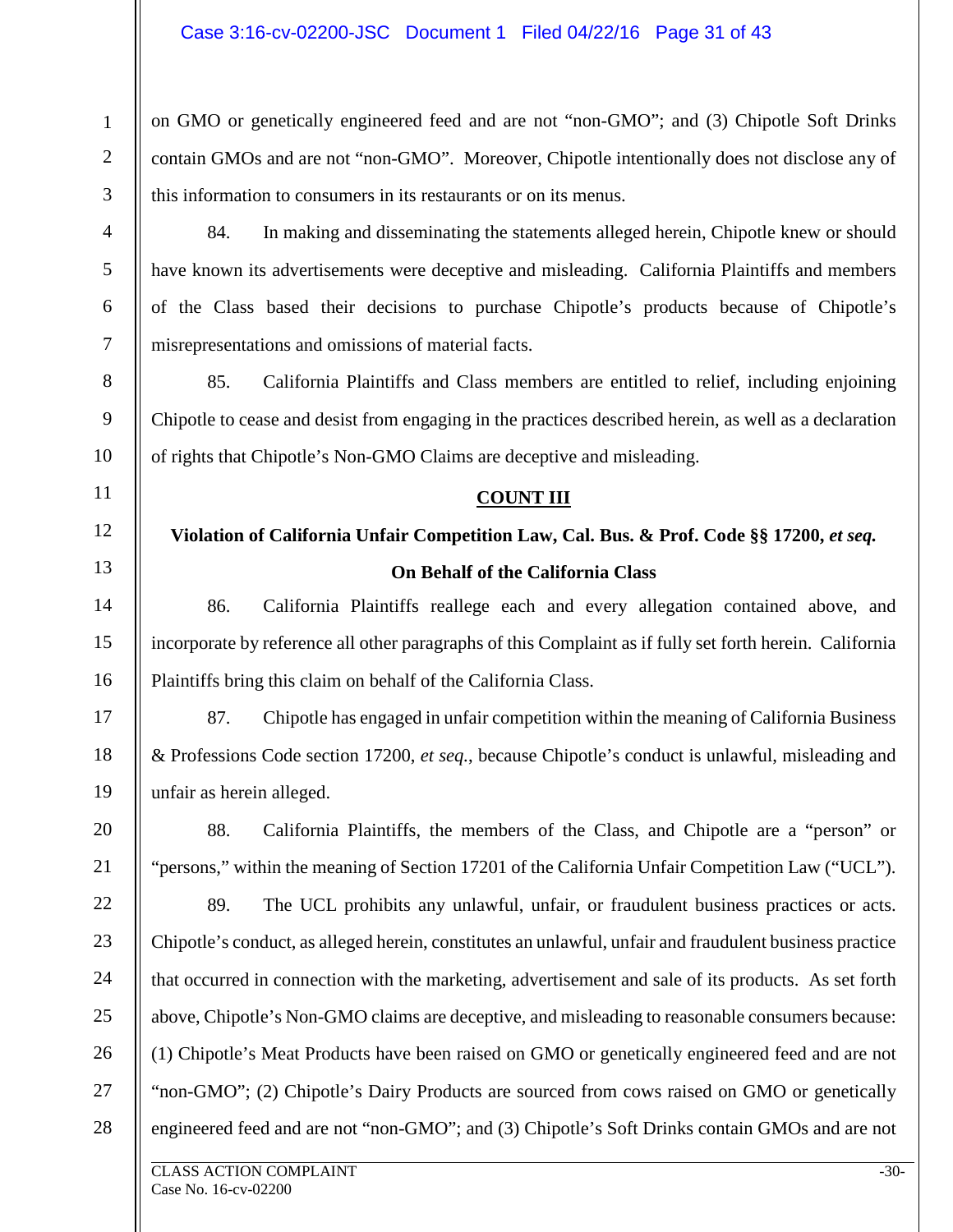"non-GMO". Moreover, Chipotle intentionally does not disclose any of this information to consumers in its restaurants or on its menus.

90. Chipotle's misleading and deceptive misrepresentations and omissions, concealment and suppression of material fact, as described within, violated the UCL's unlawful, unfair, and fraudulent prongs.

91. **Unlawful prong:** Chipotle's conduct, as described within, violated the UCL's unlawful prong because it violates the CLRA in connection with the sale of goods and services, has unlawfully and unjustly enriched Chipotle, and has constituted actionable intentional or negligent misrepresentation torts, at the expense of California Plaintiffs and the Class, who have spent money purchasing Chipotle's products (or paid more for them) they would not have otherwise purchased.

12 13 14 15 16 17 18 19 20 92. **Unfair prong:** Chipotle's conduct, as described within, violated the UCL's unfair prong because its conduct violates established public policy intended to regulate the fair and ethical sale of goods and services to consumers as set forth in the CLRA, and because it is immoral, unethical, oppressive, or unscrupulous and has caused injuries to the California Plaintiffs and the Class that outweigh any purported benefit. At all times relevant herein, Chipotle's conduct of misrepresenting and concealing material facts regarding Chipotle's Non-GMO Claims from the California Plaintiffs and consumers caused them injury by inducing them to purchase Chipotle's products (or paid more for them) they would not have otherwise purchased. The utility of Chipotle's conduct in misrepresenting and concealing material facts from the California Plaintiffs and the Class is far outweighed by the gravity of harm to consumers who have now spent money they would not have otherwise spent and that has resulted in Defendants being unjustly enriched.

22 23 24 25 26 27 28 93. **Fraudulent prong:** Chipotle's conduct, as described within, violated the UCL's fraudulent prong by misrepresenting and concealing material information that caused, or would likely cause, the California Plaintiffs and the Class to be deceived into purchasing Chipotle's products (or paid more for them) they would not have otherwise purchased. California Plaintiffs and the Class did, in fact, purchase Chipotle's products (or paid more for them) they would not have otherwise purchased but for Chipotle's fraudulent conduct misrepresenting and concealing material information about its Non-GMO Claims. California Plaintiffs and the Class have been harmed and

1

2

3

4

5

6

7

8

9

10

11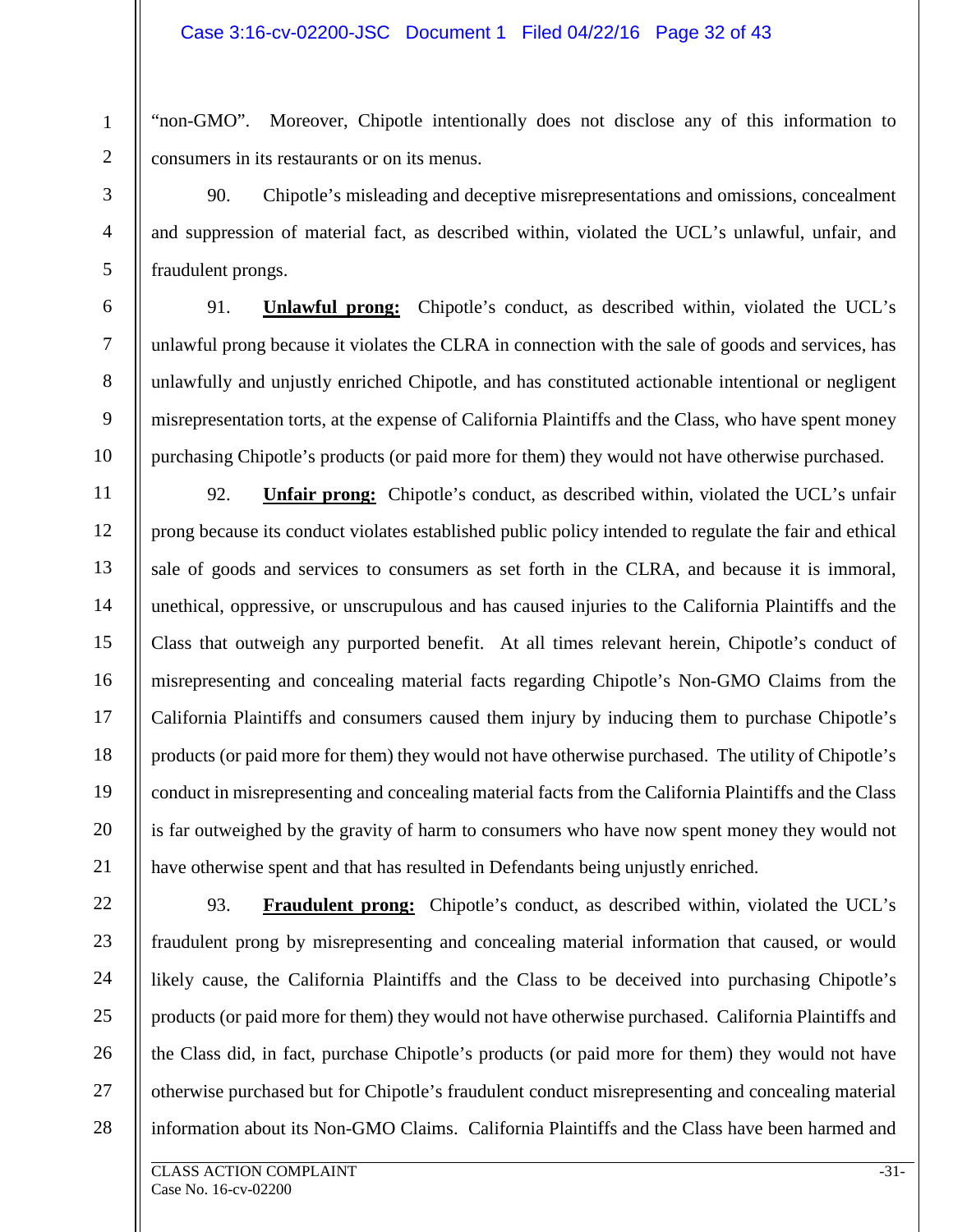sustained injury as a result of Chipotle's fraudulent conduct in violation of the UCL as explained herein.

94. California Plaintiffs have standing to pursue this claim because they have been injured by virtue of suffering a loss of money and/or property as a result of the wrongful conduct alleged herein. California Plaintiffs would not have purchased Chipotle's products (or paid as much for it) had they known the truth, though they have an interest in purchasing such products in the future. As a direct result of Chipotle's actions and omissions of material facts, California Plaintiffs and Class members did not obtain the value of the products for which they paid; were unlawfully, unfairly, and fraudulently induced to make purchases that they otherwise would not have; and lost their ability to make informed and reasoned purchasing decisions.

95. The UCL is, by its express terms, a cumulative remedy, such that remedies under its provisions can be awarded in addition to those provided under separate statutory schemes and/or common law remedies, such as those alleged in the other Counts of this Complaint. *See* Cal. Bus. & Prof. Code § 17205.

15 16 17 18 19 20 96. As a direct and proximate cause of Chipotle's conduct, which constitutes unlawful, unfair, and fraudulent business practices, as herein alleged, California Plaintiffs and Class members have been damaged and suffered ascertainable losses measured by the cost of their Chipotle purchases or some portion thereof, thereby entitling them to recover restitution and equitable relief, including disgorgement or ill-gotten gains, refunds of moneys, interest, reasonable attorneys' fees, filing fees, and the costs of prosecuting this class action, as well as any and all other relief that may be available at law or equity.

#### **COUNT IV**

**Violation of Florida Deceptive and Unfair Trade Practices Act, Fla. Stat. §§ 501.201,** *et seq***. On Behalf of the Florida Class**

25 26 27 97. Plaintiff Zangwill realleges each and every allegation contained above, and incorporates by reference all other paragraphs of this Complaint as if fully set forth herein. Plaintiff Zangwill brings this claim on behalf of the Florida Class.

28

21

22

23

24

1

2

3

4

5

6

7

8

9

10

11

12

13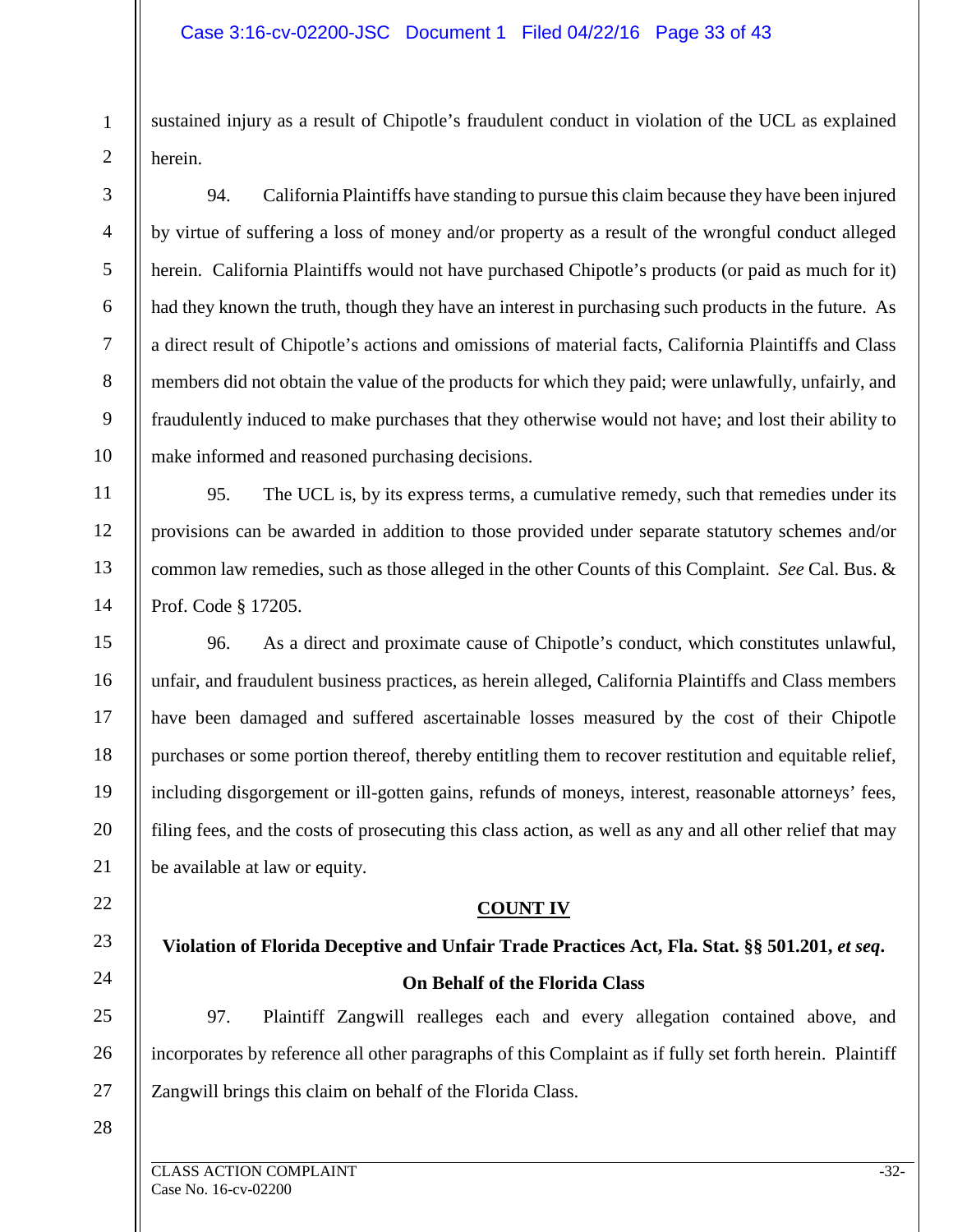#### Case 3:16-cv-02200-JSC Document 1 Filed 04/22/16 Page 34 of 43

98. This cause of action is brought pursuant to the Florida Deceptive and Unfair Trade Practices Act ("FDUTPA"). Fla. Stat. §§ 501.201, *et seq.* The express purpose of the FDUPTA is to "protect the consuming public . . . from those who engage in unfair methods of competition, or unconscionable, deceptive, or unfair acts or practices in the conduct of any trade or commerce." Fla. Stat. § 501.202(2).

99. Chipotle's sale of products at issue in this cause are a "consumer transaction" within the scope of the FDUTPA. Fla. Stat. §§ 501.201-501.213. Plaintiff Zangwill is a "consumer" as defined by the FDUTPA. Fla. Stat. § 501.203. Chipotle's products are "goods" within the meaning of the FDUTPA. Chipotle is engaged in trade or commerce within the meaning of the FDUTPA.

100. The FDUTPA declares as unlawful "unfair methods of competition, unconscionable acts or practices, and unfair or deceptive acts or practices in the conduct of any trade or commerce." Fla. Stat. § 501.204(1).

101. The FDUPTA provides that "due consideration be given to the interpretations of the Federal Trade Commission and the federal courts relating to Section 5(a)(1) of the Trade Commission Act." Fla. Stat. § 501.204(2). Chipotle's unfair and deceptive practices are likely to mislead -- and have misled -- the consumer acting reasonably under the circumstances. Fla. Stat. § 500.04; 21 U.S.C. § 343. As set forth above, Chipotle's Non-GMO claims are deceptive and misleading to reasonable consumers because: (1) Chipotle's Meat Products have been raised on GMO or genetically engineered feed and are not "non-GMO"; (2) Chipotle's Dairy Products are sourced from cows raised on GMO or genetically engineered feed and are not "non-GMO"; and (3) Chipotle's Soft Drinks contain GMOs and are not "non-GMO". Moreover, Chipotle intentionally does not disclose any of this information to consumers in its restaurants or on its menus.

23 24 25 102. Chipotle has violated the FDUPTA by engaging in the unfair and deceptive practices described above, which offend public policies and are immoral, unethical, unscrupulous and substantially injurious to consumers.

26 27 28 103. Plaintiff Zangwill has standing to pursue this claim because she has been injured by virtue of suffering a loss of money and/or property as a result of the wrongful conduct alleged herein. Plaintiff Zangwill would not have purchased Chipotle's products (or paid as much for it) had she

1

2

3

4

5

6

7

8

9

10

11

12

13

14

15

16

17

18

19

20

21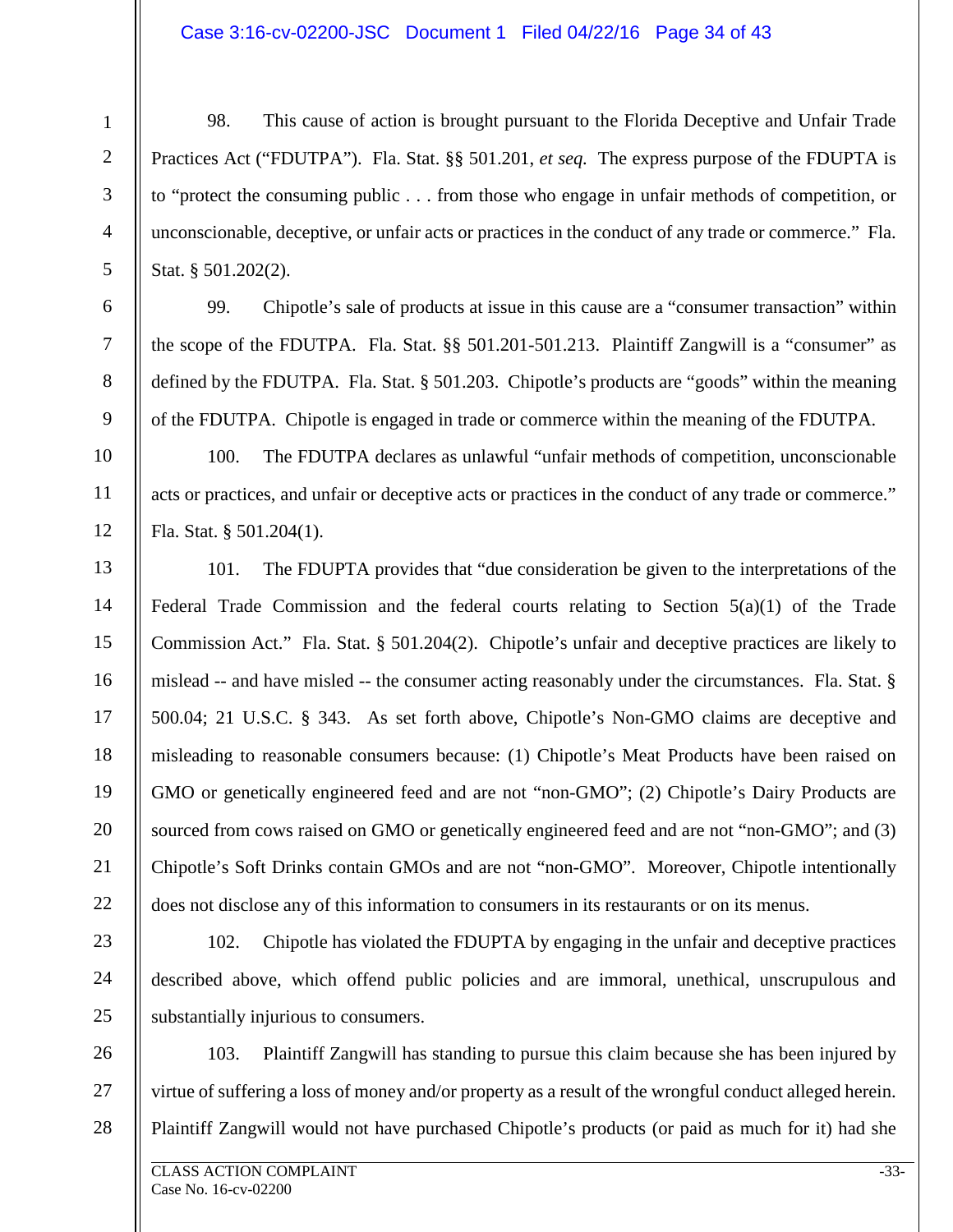#### Case 3:16-cv-02200-JSC Document 1 Filed 04/22/16 Page 35 of 43

known the truth, though she has an interest in purchasing such products in the future. As a direct result of Chipotle's actions and omissions of material facts, Plaintiff Zangwill and Class members did not obtain the value of the products for which they paid; were induced to make purchases that they otherwise would not have; and lost their ability to make informed and reasoned purchasing decisions.

6 7

1

2

3

4

5

8

9

10

11

12

13

14

15

16

17

18

19

20

21

22

23

24

25

26

27

104. The damages suffered by Plaintiff Zangwill and the Florida Class were directly and proximately caused by the deceptive, misleading and unfair practices of Chipotle, as described above.

105. Plaintiff Zangwill and the Florida Class seek a declaratory judgment that Chipotle's Non-GMO Claims are deceptive and misleading in violation of the FDUTPA and court order enjoining the above described wrongful acts and practices of the Chipotle. Fla. Stat. § 501.211(1).

106. Additionally, Plaintiff Zangwill and the Florida Class make claims for actual damages, attorney's fees and costs. Fla. Stat. §§ 501.2105, 501.211(2).

#### **COUNT V**

# **Violation of Maryland Consumer Protection Act, MD. Code Ann. §§ 13-101,** *et seq***. On Behalf of the Maryland Class**

107. Plaintiff Gamage realleges each and every allegation contained above, and incorporates by reference all other paragraphs of this Complaint as if fully set forth herein. Plaintiff Gamage brings this claim on behalf of the Maryland Class.

108. This cause of action is brought pursuant to the Maryland Consumer Protection Act ("MCPA"). MD Code Ann. §§ 13-101, *et seq.* The express purpose of the MCPA is to "set certain minimum statewide standards for the protection of consumers across the State" because "consumer protection is one of the major issues which confront all levels of government, and that there has been mounting concern over the increase of deceptive practices in connection with sales of merchandise, real property, and services and the extension of credit. MD Code Ann. §§ 13-102.

109. Plaintiff Gamage is a "consumer" as defined by the MCPA. MD Code Ann. §§ 13-  $101(c)(1)$ . Chipotle's products are "consumer goods," "consumer services," and "merchandise" within the meaning of the MCPA. MD Code Ann.  $\S\S 13-101(d)(1)-(2)$ , (f). Chipotle is a "merchant"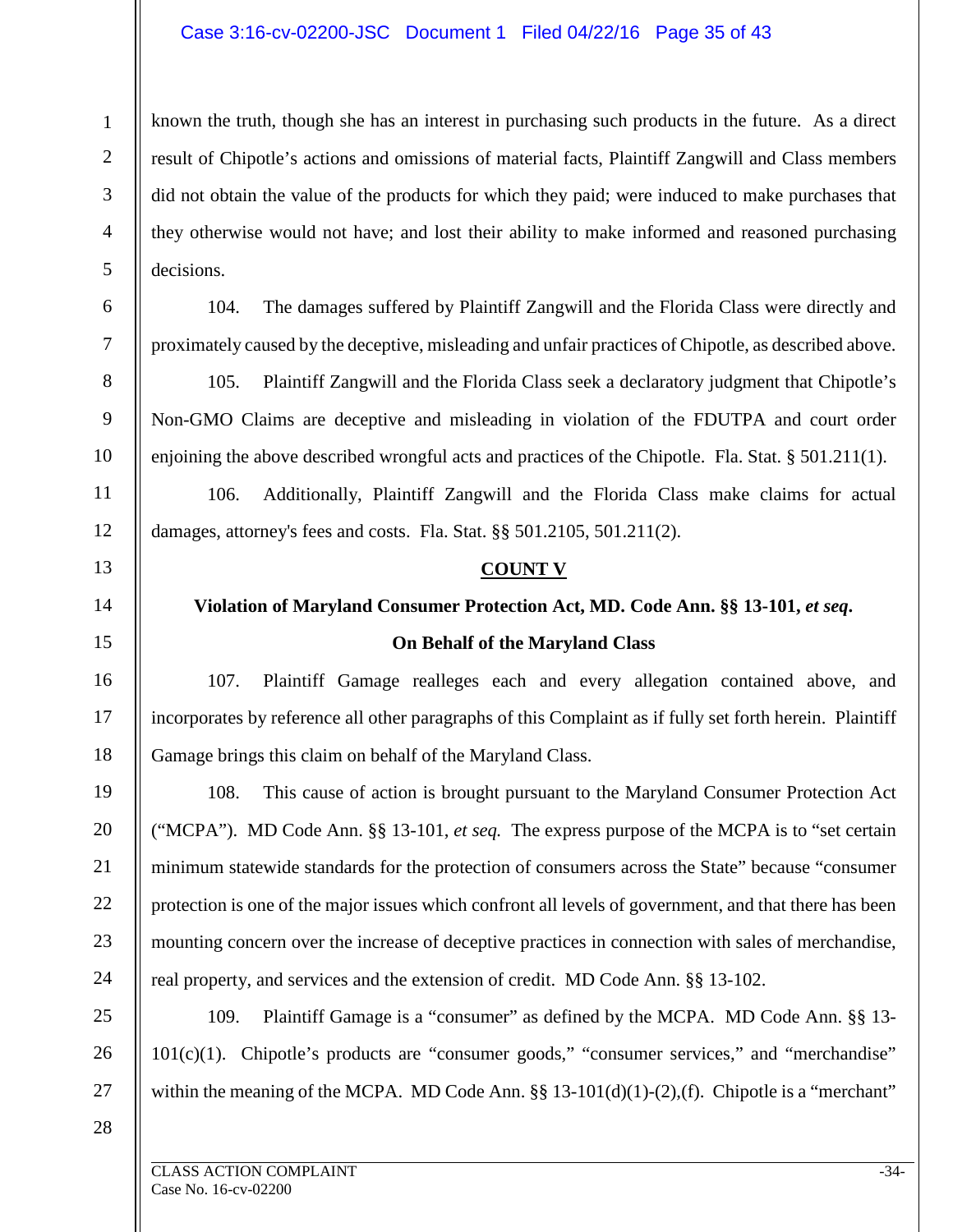engaged in sales, advertising, and commerce within the meaning of the MCPA. MD Code Ann. §§ 13-101.

110. The MCPA declares as unlawful "unfair or deceptive trade practices." MD Code Ann. §§ 13-102. Chipotle's unfair or deceptive trade practice in violation of the MCPA includes making "[f]alse, falsely disparaging, or misleading oral or written statement, visual description, or other representation of any kind which has the capacity, tendency, or effect of deceiving or misleading consumers"; representing that its "goods and services have a sponsorship, approval, accessory, characteristic, ingredient, use, benefit, or quantity which they do not have"; that it has "a sponsorship, approval, status, affiliation, or connection which he does not have"; advertising consumer goods without the intent to sell them as advertised; and engaging in "[d]eception, fraud, false pretense, false premise, misrepresentation, or knowing concealment, suppression, or omission of any material fact with the intent that a consumer rely on the same in connection" with the promotion or sale of its consumer goods and services. MD Code Ann. §§ 13-103.

111. As set forth above, Chipotle's Non-GMO claims are deceptive, and misleading to reasonable consumers because: (1) Chipotle's Meat Products have been raised on GMO or genetically engineered feed and are not "non-GMO"; (2) Chipotle's Dairy Products are sourced from cows raised on GMO or genetically engineered feed and are not "non-GMO"; and (3) Chipotle's Soft Drinks contain GMOs and are not "non-GMO". Moreover, Chipotle intentionally does not disclose any of this information to consumers in its restaurants or on its menus.

112. Chipotle has violated the MCPA by engaging in the unfair and deceptive trade practices described above, which offend Maryland's public policies and are immoral, unethical, unscrupulous and substantially injurious to consumers.

1

2

3

4

5

6

7

8

9

10

11

12

13

14

15

16

17

18

19

20

21

22

113. Plaintiff Gamage has standing to pursue this claim because she has been injured by virtue of suffering a loss of money and/or property as a result of the wrongful conduct alleged herein. Plaintiff Gamage would not have purchased Chipotle's products (or paid as much for it) had she known the truth. As a direct result of Chipotle's actions and omissions of material facts, Plaintiff Gamage and Class members did not obtain the value of the products for which they paid; were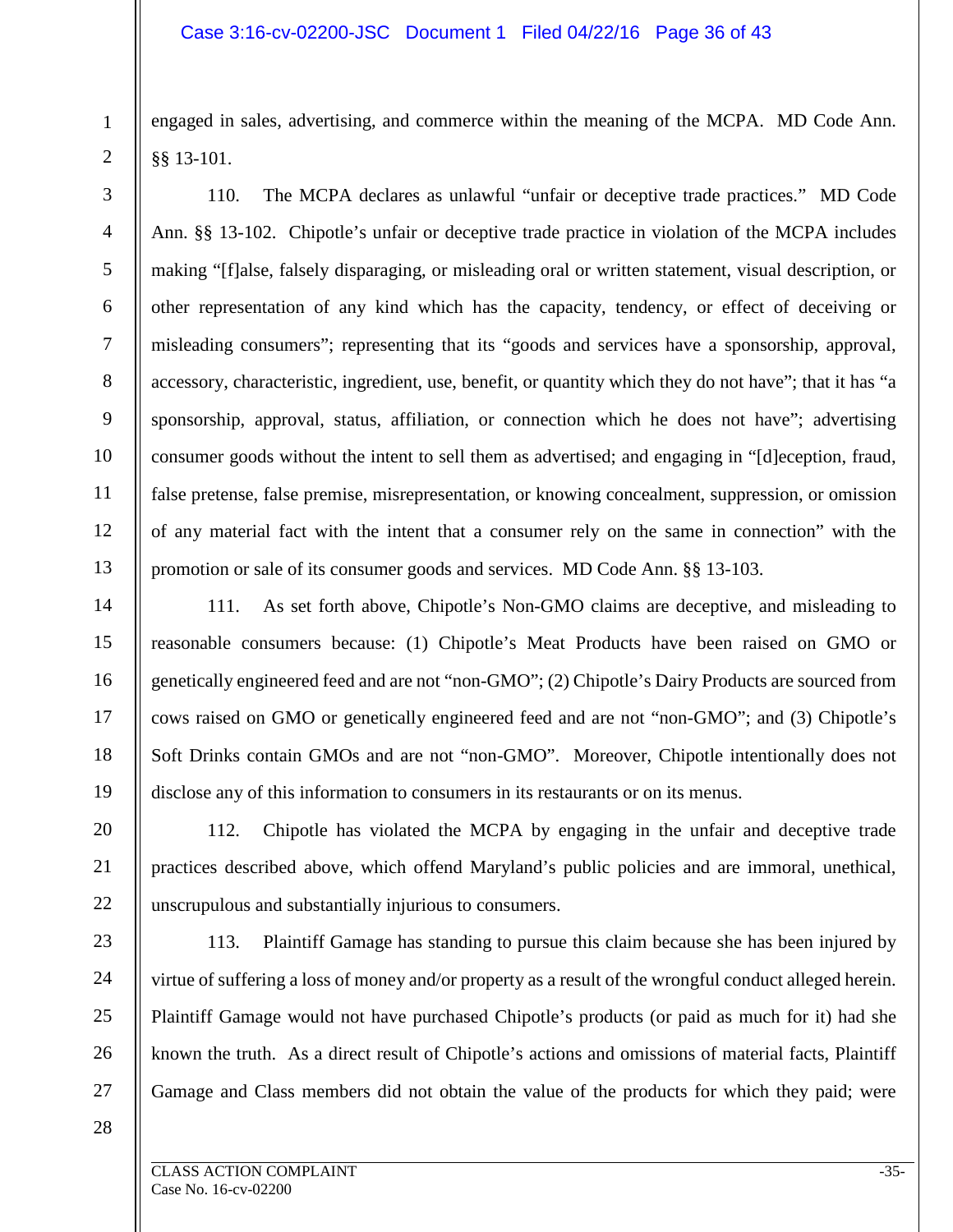#### Case 3:16-cv-02200-JSC Document 1 Filed 04/22/16 Page 37 of 43

induced to make purchases that they otherwise would not have; and lost their ability to make informed and reasoned purchasing decisions.

1

2

3

4

5

6

7

8

9

10

11

12

13

14

15

16

17

18

19

20

21

22

114. The damages suffered by Plaintiff Gamage and the Maryland Class were directly and proximately caused by the deceptive, misleading and unfair practices of Chipotle, as described above.

115. Plaintiff Gamage and the Maryland Class seek a declaratory judgment that Chipotle's Non-GMO Claims are deceptive and misleading in violation of the FDUTPA and court order enjoining the above described wrongful acts and practices of Chipotle.

116. Additionally, Plaintiff Gamage and the Maryland Class make claims for actual damages, attorney's fees and costs. MD Code Ann. §§ 13-408.

#### **COUNT VI**

# **Violation of New York's Consumer Protection Statute, N.Y. Gen. Bus. Law § 349 On Behalf of the New York Class**

117. Plaintiff Parikka realleges each and every allegation contained above, and incorporates by reference all other paragraphs of this Complaint as if fully set forth herein. Plaintiff Parikka brings this claim on behalf of the New York Class.

118. This cause of action is brought pursuant to the New York General Business Law, Section 349 which declares that all "[d]eceptive acts or practices in the conduct of any business, trade or commerce or in the furnishing of any service in this state are hereby declared unlawful."

119. Plaintiff, the New York Class members, and Chipotle are "persons" within the meaning of Section 349. Chipotle's products are goods and services offered for sale to the public and thus, constitutes conduct involving the "business, trade, and commerce" within the meaning of Section 349.

23 24 25 26 27 28 120. Chipotle's Non-GMO claims are deceptive acts and practices in violation of Section 349 because: (1) Chipotle's Meat Products have been raised on GMO or genetically engineered feed and are not "non-GMO"; (2) Chipotle's Dairy Products are sourced from cows raised on GMO or genetically engineered feed and are not "non-GMO"; and (3) Chipotle's Soft Drinks contain GMOs and are not "non-GMO". Moreover, Chipotle intentionally does not disclose any of this information to consumers in its restaurants or on its menus.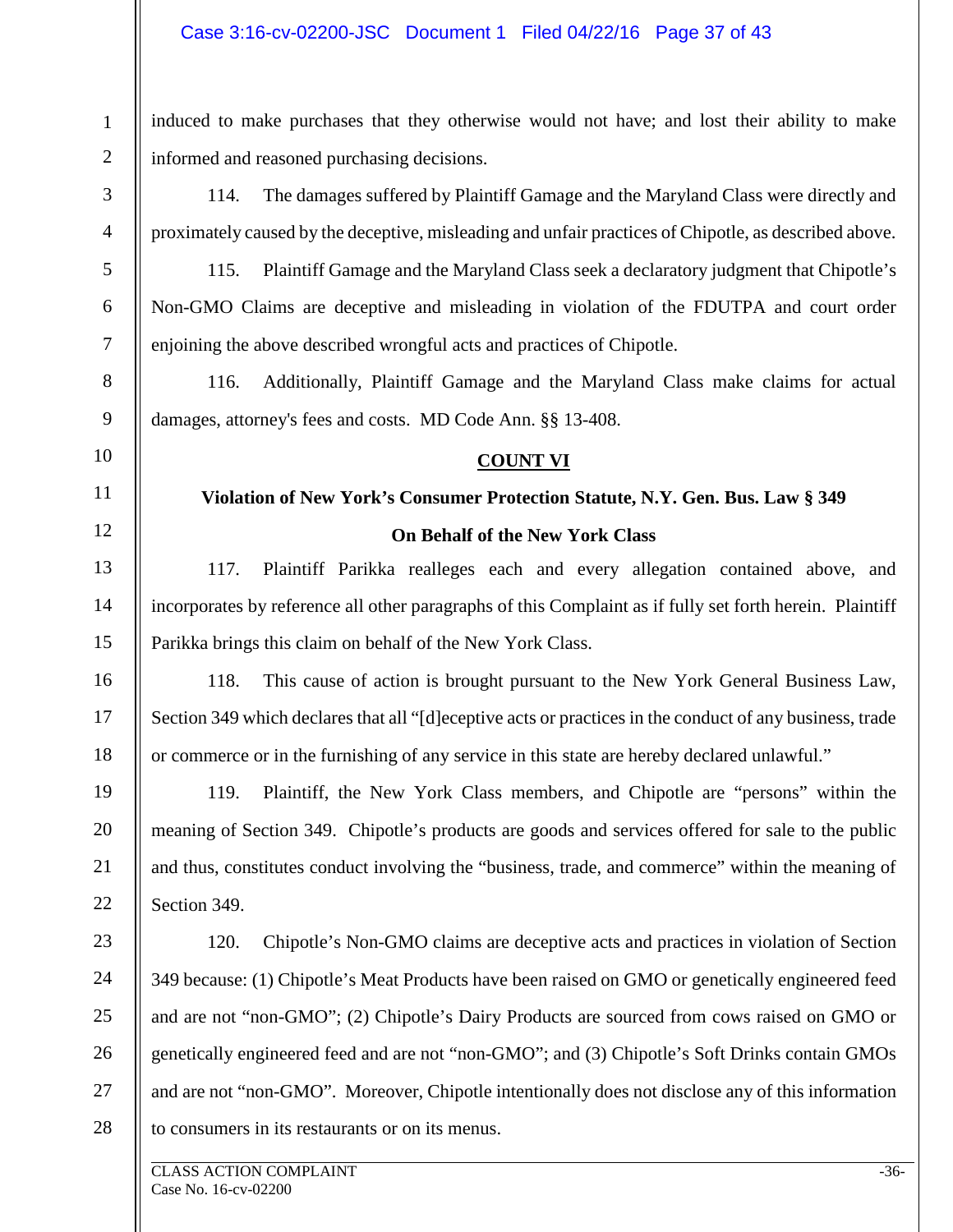121. Chipotle has violated Section 349 by engaging in the unfair and deceptive trade acts and practices described above, which offend New York's public policies and are immoral, unethical, unscrupulous and substantially injurious to consumers.

3 4

5

6

7

8

9

10

11

12

13

14

15

16

17

18

19

20

21

22

23

24

25

26

1

2

122. Plaintiff Parikka has standing to pursue this claim because she has been injured by virtue of suffering a loss of money and/or property as a result of the wrongful conduct alleged herein. Plaintiff Parikka would not have purchased Chipotle's products (or paid as much for it) had she known the truth. As a direct result of Chipotle's actions and omissions of material facts, Plaintiff Parikka and Class members did not obtain the value of the products for which they paid; were induced to make purchases that they otherwise would not have; and lost their ability to make informed and reasoned purchasing decisions.

123. The damages suffered by Plaintiff Parikka and the New York Class were directly and proximately caused by the deceptive, misleading and unfair practices of Chipotle, as described above.

124. Plaintiff Parikka and the New York Class seek a declaratory judgment that Chipotle's Non-GMO Claims are deceptive and misleading in violation of Section 349 and court order enjoining the above described wrongful acts and practices of Chipotle.

125. Additionally, Plaintiff Gamage and the New York Class make claims for compensatory, actual damages or \$50 per claim (whichever is greater), treble and/or punitive damages up to \$1,000 for each claim for Chipotle's knowing and willful violation of Section 349, restitution, disgorgement, refunds, attorneys' fees and costs, as well as any other relief available at law or equity.

### **COUNT VII**

# **Violation of New York's False Advertising Law, N.Y. Gen. Bus. Law §§ 350,** *et seq.* **On Behalf of the New York Class**

126. Plaintiff Parikka realleges each and every allegation contained above, and incorporates by reference all other paragraphs of this Complaint as if fully set forth herein. Plaintiff Parikka brings this claim on behalf of the New York Class.

27 28 127. Under New York's General Business Law, Section 350, "[f]alse advertising in the conduct of any business, trade or commerce or in the furnishing of any service in this state is hereby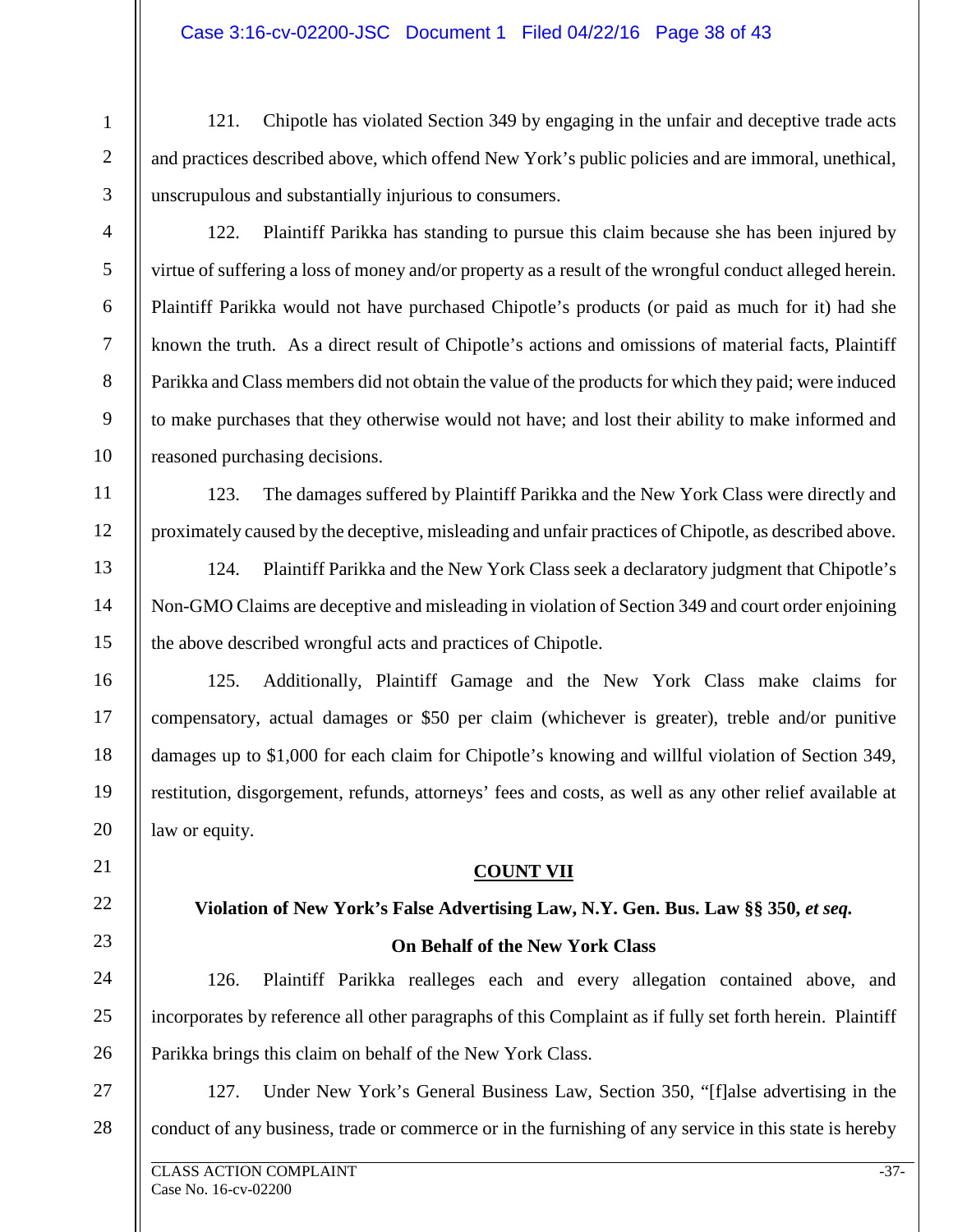#### Case 3:16-cv-02200-JSC Document 1 Filed 04/22/16 Page 39 of 43

declared unlawful." Each of the above deceptive, and misleading advertising practices of Chipotle set forth above constitutes untrue or misleading advertising under Section 350. Plaintiff, the New York Class members, and Chipotle are "persons" within the meaning of Section 350. Chipotle's products are goods and services offered for sale to the public and thus, constitute conduct involving the "business, trade, and commerce" within the meaning of Section 350.

6 7 8 9 10 12 13 14 15 16 128. At all material times, Chipotle's statement, marketing, and advertising materials misrepresented or omitted to state material facts regarding Chipotle's Non-GMO Claims as set forth herein this Complaint. Chipotle is disseminating statements, marketing and advertising concerning its Non-GMO Claims that are unfair, untrue, deceptive, or misleading within the meaning of Section 350*.* Chipotle's acts and practices have deceived and/or are likely to continue to deceive Plaintiff Parikka, members of the Class, and the public. As set forth above, Chipotle's Non-GMO claims are deceptive, and misleading to reasonable consumers because: (1) Chipotle's Meat Products have been raised on GMO or genetically engineered feed and are not "non-GMO"; (2) Chipotle's Dairy Products are sourced from cows raised on GMO or genetically engineered feed and are not "non-GMO"; and (3) Chipotle's Soft Drinks contain GMOs and are not "non-GMO". Moreover, Chipotle intentionally does not disclose any of this information to consumers in its restaurants or on its menus.

129. In making and disseminating the statements alleged herein, Chipotle knew or should have known its advertisements were untrue, deceptive and misleading. Plaintiff Parikka and members of the New York Class based their decisions to purchase Chipotle's products because of Chipotle's misrepresentations and omissions of material facts.

22 23 130. Plaintiff Parikka and New York Class members are entitled to relief, including enjoining Chipotle to cease and desist from engaging in the practices described herein, as well as a declaration of rights that Chipotle's Non-GMO Claims are deceptive and misleading.

#### **COUNT VIII**

#### **Unjust Enrichment**

#### **On Behalf of All Classes**

27 28 131. Plaintiffs reallege each and every allegation contained above, and incorporate by reference all other paragraphs of this Complaint as if fully set forth herein. Plaintiffs bring this claim

1

2

3

4

5

11

17

18

19

20

21

24

25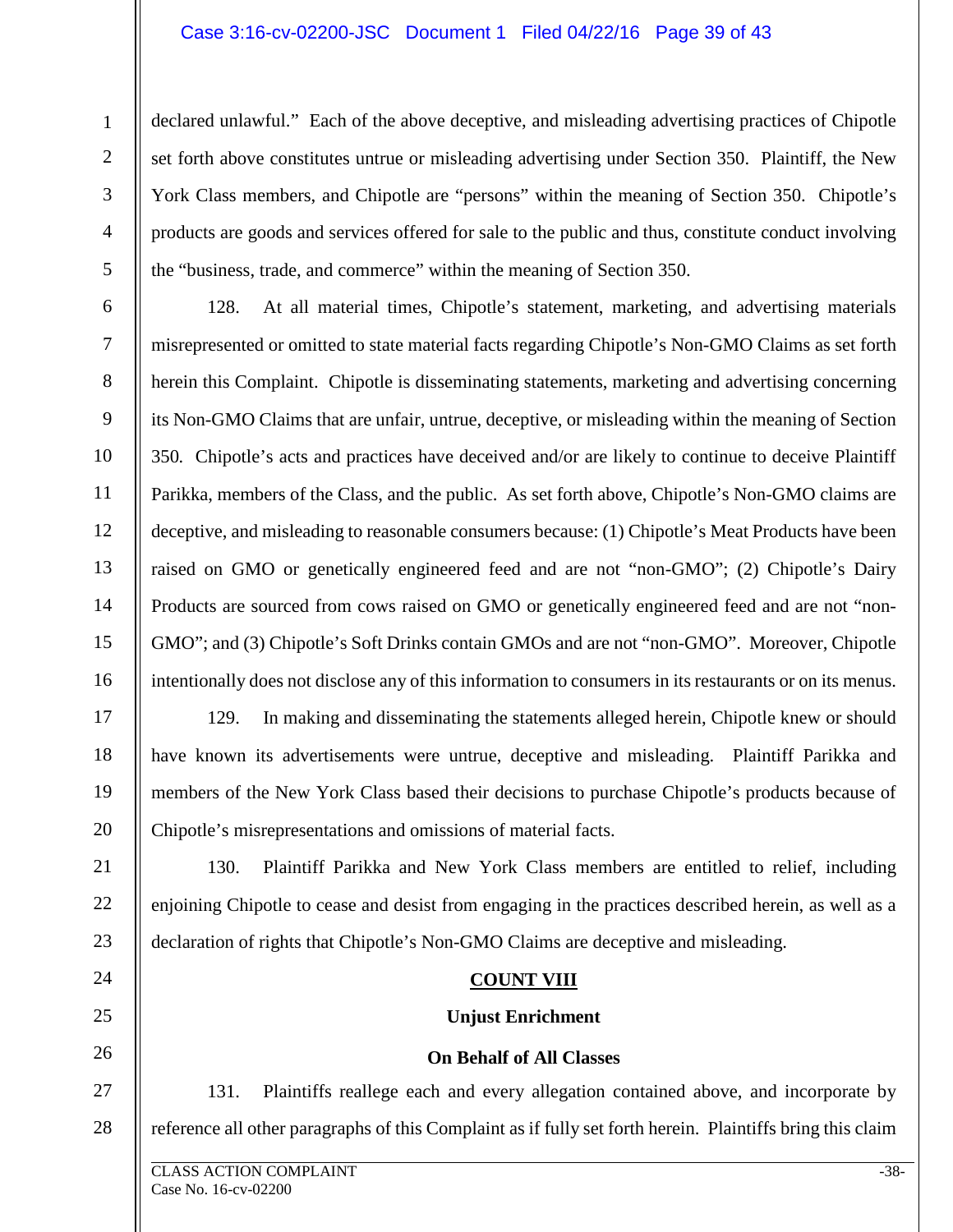on behalf of all Classes.

1

2

3

4

5

6

7

8

9

10

11

12

13

14

15

16

17

19

20

21

22

23

24

25

132. Chipotle engaged in deceptive and misleading conduct regarding its Non-GMO Claims as set forth above.

133. As a result of Chipotle's conduct alleged herein, Plaintiffs conferred a benefit on Chipotle by patronizing its establishments and spending money purchasing Chipotle's products.

134. Chipotle accepted and retained the benefit in the amount of the sales and/or profits it earned from sales of its products to Plaintiffs and Class members.

135. Chipotle has monetarily benefitted from its unlawful, unfair, misleading, and deceptive practices and advertising at the expense of Plaintiffs and Class members, under circumstances in which it would be unjust and inequitable for Chipotle to be permitted to retain the benefit of its wrongful conduct.

136. Plaintiffs and the Class Members are entitled to full refunds, restitution and/or damages from Chipotle and/or an order of this Court proportionally disgorging all profits, benefits, and other compensation obtained by Chipotle from its wrongful conduct. If necessary, the establishment of a constructive trust from which the Plaintiffs and Class members may seek restitution or compensation may be created.

18 137. Additionally, Plaintiff Zangwill and the Florida Class Members may not have an adequate remedy at law against Chipotle, and accordingly plead this claim for unjust enrichment in addition to or, in the alternative to, other claims pleaded herein.

# **COUNT IX**

# **Misrepresentation (Intentional or Negligent)**

# **On Behalf of All Classes**

138. Plaintiffs reallege each and every allegation contained above, and incorporate by reference all other paragraphs of this Complaint as if fully set forth herein. Plaintiffs bring this claim on behalf of all Classes.

26 27 28 139. Chipotle's Non-GMO Claims have omitted materials fact to the public, including Plaintiff and Class Members, about its products. Through its advertising and other means, Chipotle failed to disclose that (1) Chipotle's Meat Products have been raised on GMO or genetically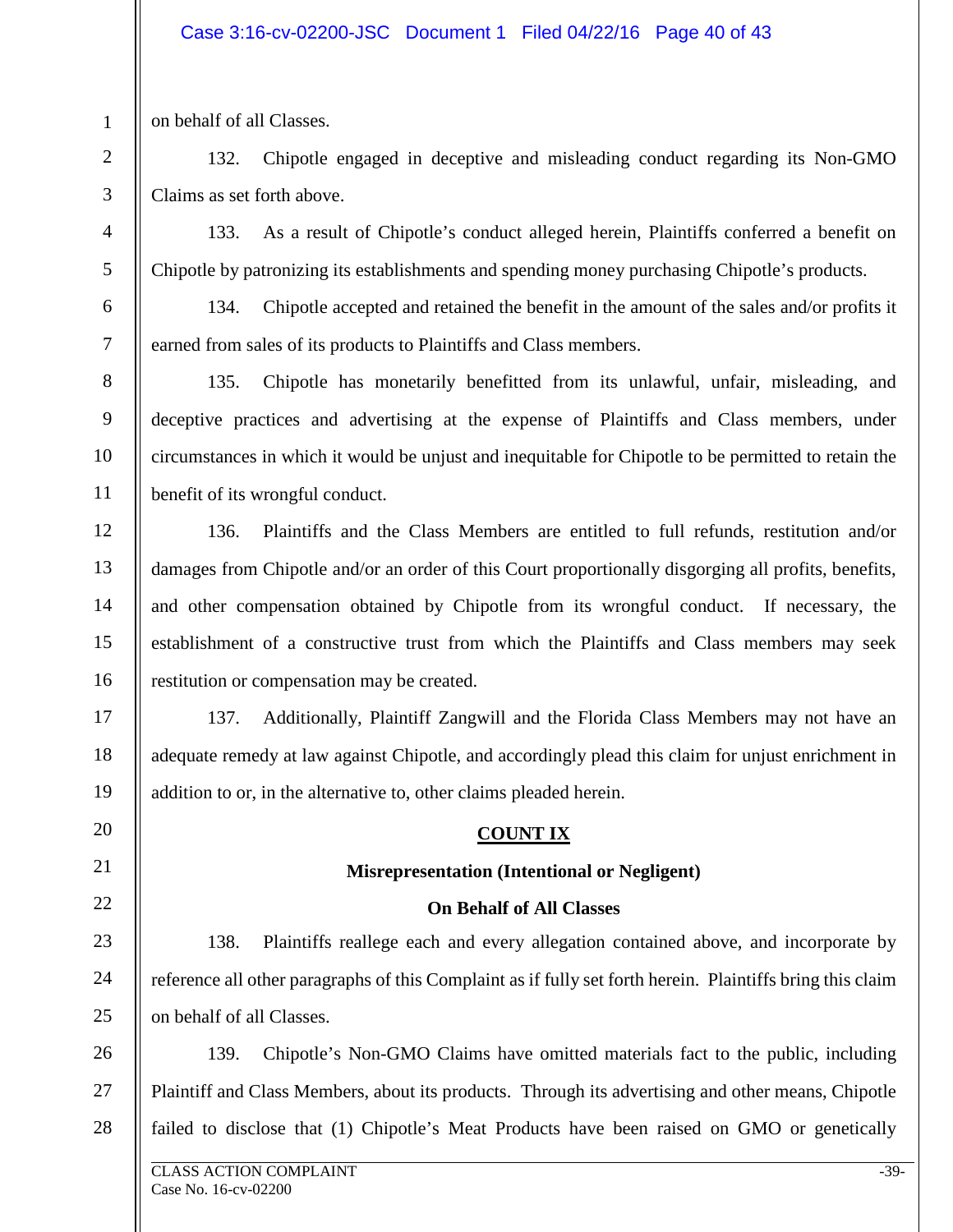#### Case 3:16-cv-02200-JSC Document 1 Filed 04/22/16 Page 41 of 43

engineered feed and are not "non-GMO"; (2) Chipotle's Dairy Products are sourced from cows raised on GMO or genetically engineered feed and are not "non-GMO"; and (3) Chipotle's Soft Drinks contain GMOs and are not "non-GMO".

3 4

1

2

5

6

7

8

9

10

11

12

13

20

21

22

23

24

25

140. At all relevant times Chipotle was aware that its Non-GMO Claims were deceptive and misleading, and purposefully omitted material facts regarding its Non-GMO Claims in order to induce reliance by Plaintiffs and Class members and influence their decisions to purchase Chipotle's products. At a minimum, Chipotle negligently misrepresented and omitted material facts regarding its Non-GMO Claims.

141. Plaintiffs and the Class members justifiably reasonably relied on Chipotle's representations and omissions as set forth herein, and, in reliance thereon, purchased Chipotle's products they would not have otherwise purchased or paid the same amount for. Had Plaintiffs known all material facts regarding Chipotle's Non-GMO Claims they would have acted differently, and would not have been damaged by Chipotle's conduct.

14 15 16 17 18 19 142. As a direct and proximate result of Chipotle's misrepresentations and omissions, Plaintiffs and Class members were induced to purchase and consume Chipotle's products, and have suffered damages to be determined at trial in that, among other things, they have been deprived of the benefit of their bargain in that they bought products that were not what they were represented to be, and they have spent money on products that had less value than was reflected in the premium purchase price they paid.

#### **COUNT X**

#### **Declaratory Relief, 28 U.S.C. § 2201**

#### **On Behalf of All Classes**

143. Plaintiffs reallege each and every allegation contained above, and incorporate by reference all other paragraphs of this Complaint as if fully set forth herein. Plaintiffs bring this claim on behalf of all Classes.

26 27 28 144. An actual controversy has arisen and now exists between Plaintiffs and the putative Classes on the one hand, and Chipotle on the other, concerning the misleading and deceptive nature of Chipotle's Non-GMO Claims. Plaintiffs and Class members contend that Chipotle's Non-GMO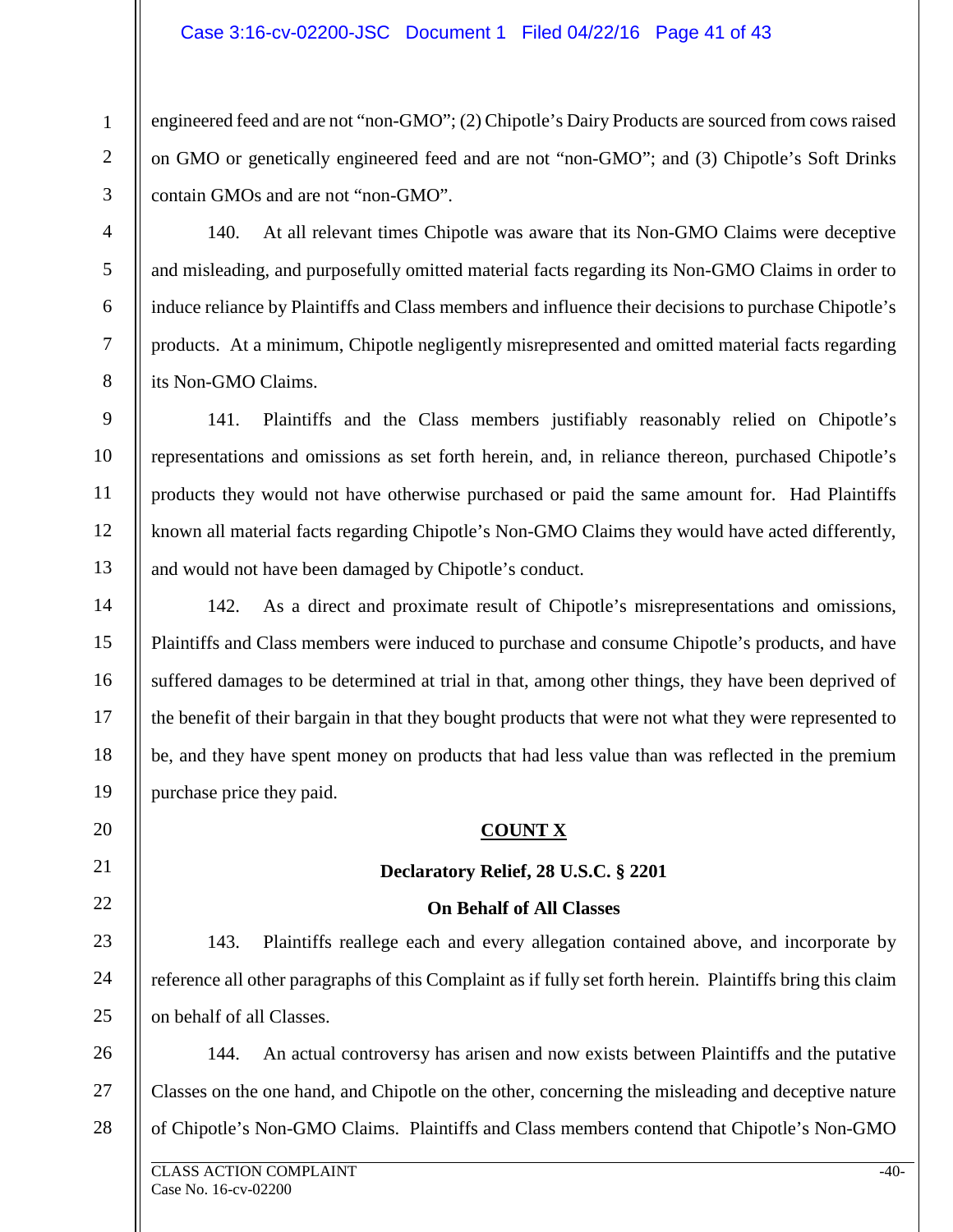#### Case 3:16-cv-02200-JSC Document 1 Filed 04/22/16 Page 42 of 43

9 Claims are deceptive and misleading because (1) Chipotle's Meat Products have been raised on GMO or genetically engineered feed and are not "non-GMO"; (2) Chipotle's Dairy Products are sourced from cows raised on GMO or genetically engineered feed and are not "non-GMO"; and (3) Chipotle's Soft Drinks contain GMOs and are not "non-GMO". Plaintiffs contend Chipotle's Non-GMO Claims are inconsistent with reasonable consumers' understanding of such representations. On the other hand, Chipotle contends that it can promulgate deceptive, confusing, misleading, inconsistent, and amorphous Non-GMO Claims to suit its market and profit driven objectives. Chipotle contends its use of Non-GMO Claims is not deceptive, and misleading to reasonable consumers.

145. Accordingly, Plaintiffs are entitled to and seek a judicial determination of whether Chipotle's Non-GMO Claims are deceptive and misleading to reasonable consumers.

146. A judicial determination of the rights and responsibilities of the parties over Chipotle's Non-GMO Claims is necessary and appropriate at this time so (1) that the rights of the Plaintiffs and the Classes may be determined with certainty for purposes of resolving this action; and (2) and so that the Parties and the marketplace will have a consistent understanding of what Non-GMO Claims mean in the absence of applicable regulations.

### **PRAYER FOR RELIEF**

WHEREFORE, Plaintiffs, on behalf of themselves and on behalf of the Class, pray for relief as follows:

- A. For an Order certifying this case as a class action pursuant to Federal Rule of Civil Procedure 23 against Chipotle, appointing Plaintiffs as Class Representatives of their respective Classes, and Kaplan Fox & Kilsheimer LLP as Class Counsel;
	- B. Awarding monetary, punitive and actual damages and/or restitution, as appropriate;
- C. Awarding declaratory and injunctive relief as permitted by law or equity to assure that the Class have an effective remedy, including enjoining Chipotle from continuing the unlawful practices as set forth above;
- 27 28

1

2

3

4

5

6

7

8

10

11

12

13

14

15

16

17

18

19

20

21

22

23

24

25

26

D. Prejudgment interest to the extent allowed by the law;